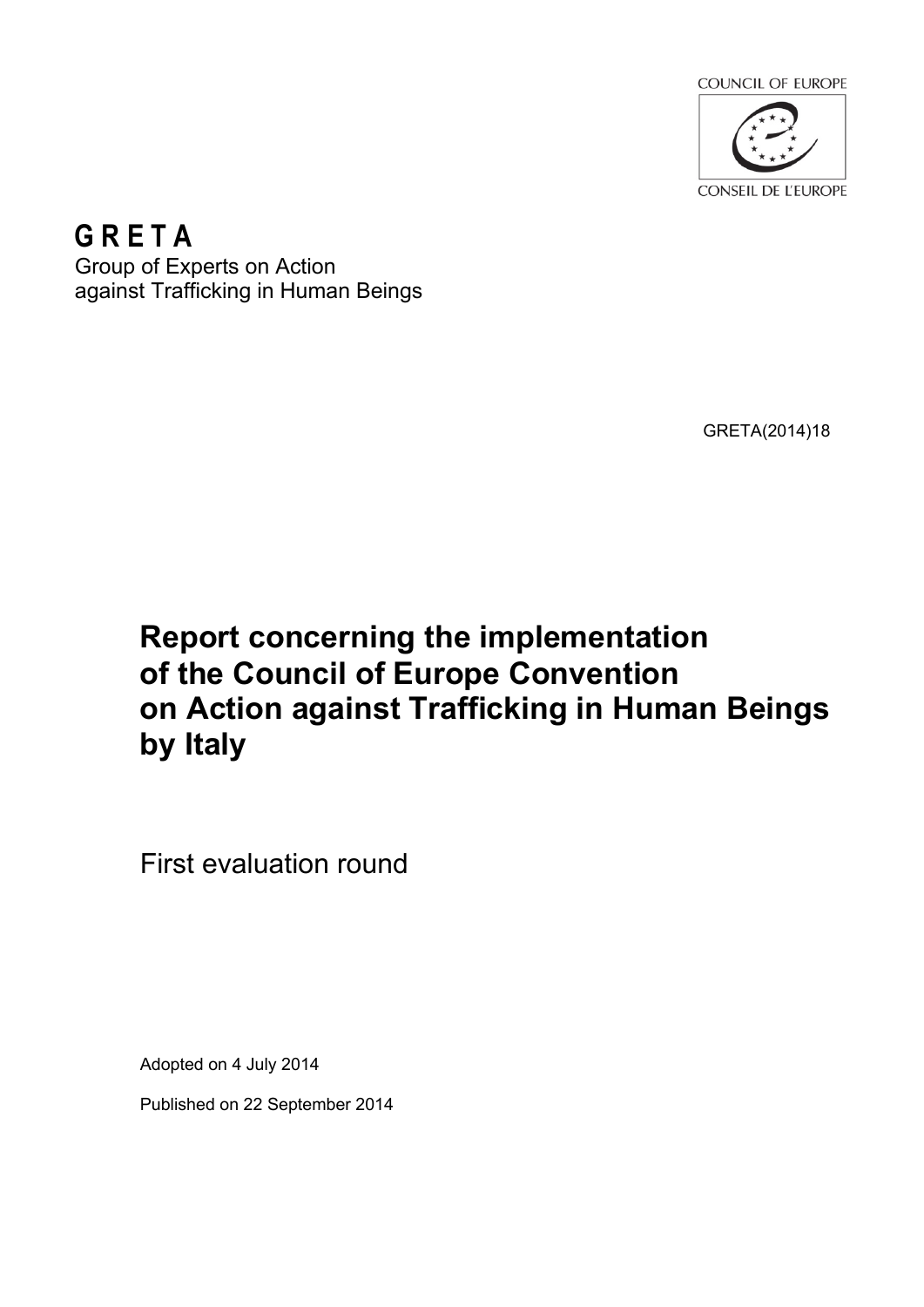Secretariat of the Council of Europe Convention on Action against Trafficking in Human Beings (GRETA and Committee of the Parties) Directorate General II – Democracy Council of Europe F- 67075 Strasbourg Cedex France + 33 (0)3 90 21 52 54

trafficking@coe.int

<http://www.coe.int/trafficking>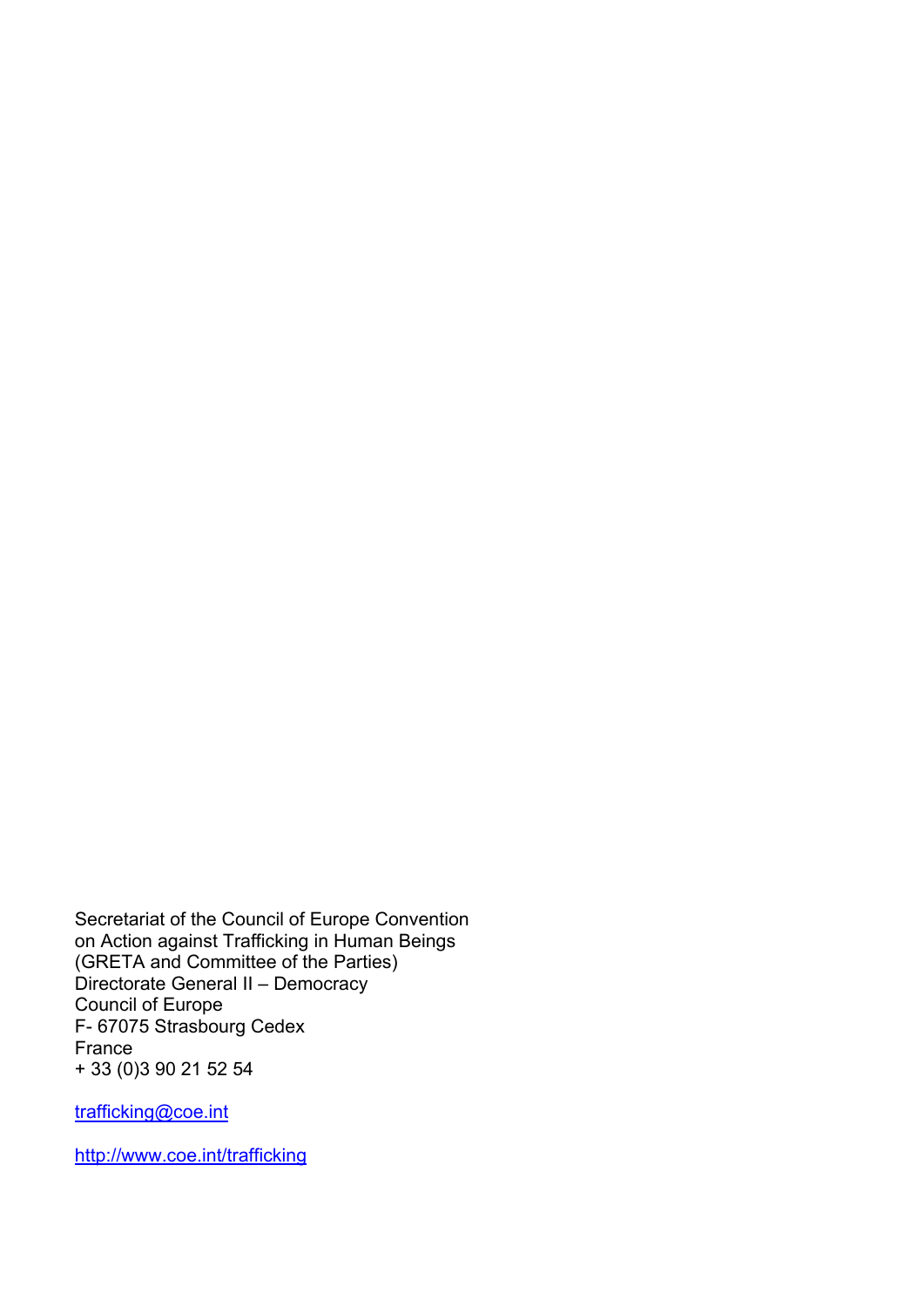## **Table of contents**

| I.                                                                                               |                                                                                                    |  |  |  |
|--------------------------------------------------------------------------------------------------|----------------------------------------------------------------------------------------------------|--|--|--|
| National framework in the field of action against trafficking in human beings in Italy 11<br>ΙΙ. |                                                                                                    |  |  |  |
| 1.                                                                                               | Overview of the current situation in the area of trafficking in human beings in Italy11            |  |  |  |
| 2.                                                                                               | Overview of the legal and policy framework in the field of action against trafficking in           |  |  |  |
|                                                                                                  |                                                                                                    |  |  |  |
|                                                                                                  | а.                                                                                                 |  |  |  |
|                                                                                                  | b.                                                                                                 |  |  |  |
| 3.                                                                                               | Overview of the institutional framework for action against trafficking in human beings13           |  |  |  |
|                                                                                                  | Inter-ministerial Commission for the support of victims of trafficking, violence and serious<br>a. |  |  |  |
|                                                                                                  | exploitation.<br>b.                                                                                |  |  |  |
|                                                                                                  | C.                                                                                                 |  |  |  |
|                                                                                                  | d.                                                                                                 |  |  |  |
|                                                                                                  | е.                                                                                                 |  |  |  |
|                                                                                                  | f.                                                                                                 |  |  |  |
|                                                                                                  | g.                                                                                                 |  |  |  |
| Ш.                                                                                               | Implementation of the Council of Europe Convention on Action against Trafficking in                |  |  |  |
|                                                                                                  |                                                                                                    |  |  |  |
| 1.                                                                                               | Integration of the core concepts and definitions contained in the Convention in the internal       |  |  |  |
| law                                                                                              |                                                                                                    |  |  |  |
|                                                                                                  | Human rights-based approach to action against trafficking in human beings17<br>a.                  |  |  |  |
|                                                                                                  | Definitions of "trafficking in human beings" and "victim of THB" in Italy's law  18<br>b.<br>İ.    |  |  |  |
|                                                                                                  | ii.                                                                                                |  |  |  |
|                                                                                                  | Comprehensive approach to action against THB, co-ordination of all actors and actions, and<br>C.   |  |  |  |
|                                                                                                  |                                                                                                    |  |  |  |
|                                                                                                  | İ.                                                                                                 |  |  |  |
|                                                                                                  | ii.<br>iii.                                                                                        |  |  |  |
|                                                                                                  | iv.                                                                                                |  |  |  |
|                                                                                                  |                                                                                                    |  |  |  |
| 2.                                                                                               | Implementation by Italy of measures aimed at preventing trafficking in human beings28              |  |  |  |
|                                                                                                  | а.<br>b.                                                                                           |  |  |  |
|                                                                                                  | Border measures to prevent THB and measures to enable legal migration 31<br>C.                     |  |  |  |
|                                                                                                  | Measures to ensure the quality, security and integrity of travel and identity documents32<br>d.    |  |  |  |
| 3.                                                                                               | Implementation by Italy of measures to protect and promote the rights of victims of                |  |  |  |
|                                                                                                  |                                                                                                    |  |  |  |
|                                                                                                  | a.                                                                                                 |  |  |  |
|                                                                                                  | b.                                                                                                 |  |  |  |
|                                                                                                  | C.                                                                                                 |  |  |  |
|                                                                                                  | d.                                                                                                 |  |  |  |
|                                                                                                  | е.<br>f.                                                                                           |  |  |  |
|                                                                                                  |                                                                                                    |  |  |  |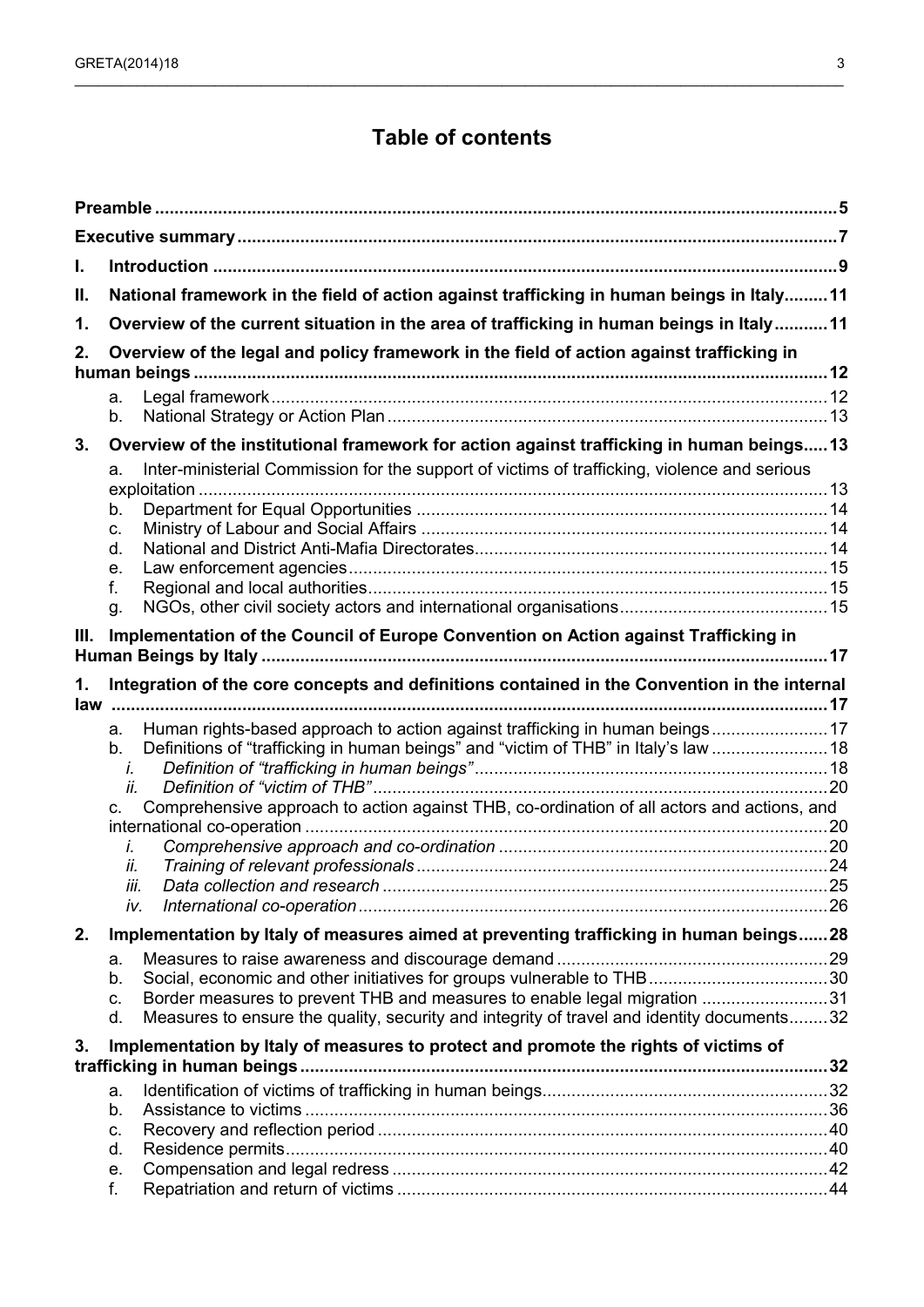|                               | 4. Implementation by Italy of measures concerning substantive criminal law, investigation,  |  |
|-------------------------------|---------------------------------------------------------------------------------------------|--|
| a.<br>b.<br>$C_{\cdot}$<br>d. |                                                                                             |  |
|                               |                                                                                             |  |
|                               |                                                                                             |  |
|                               | Appendix II: List of public bodies and intergovernmental and non-governmental organisations |  |

\_\_\_\_\_\_\_\_\_\_\_\_\_\_\_\_\_\_\_\_\_\_\_\_\_\_\_\_\_\_\_\_\_\_\_\_\_\_\_\_\_\_\_\_\_\_\_\_\_\_\_\_\_\_\_\_\_\_\_\_\_\_\_\_\_\_\_\_\_\_\_\_\_\_\_\_\_\_\_\_\_\_\_\_\_\_\_\_\_\_\_\_\_\_\_\_\_\_\_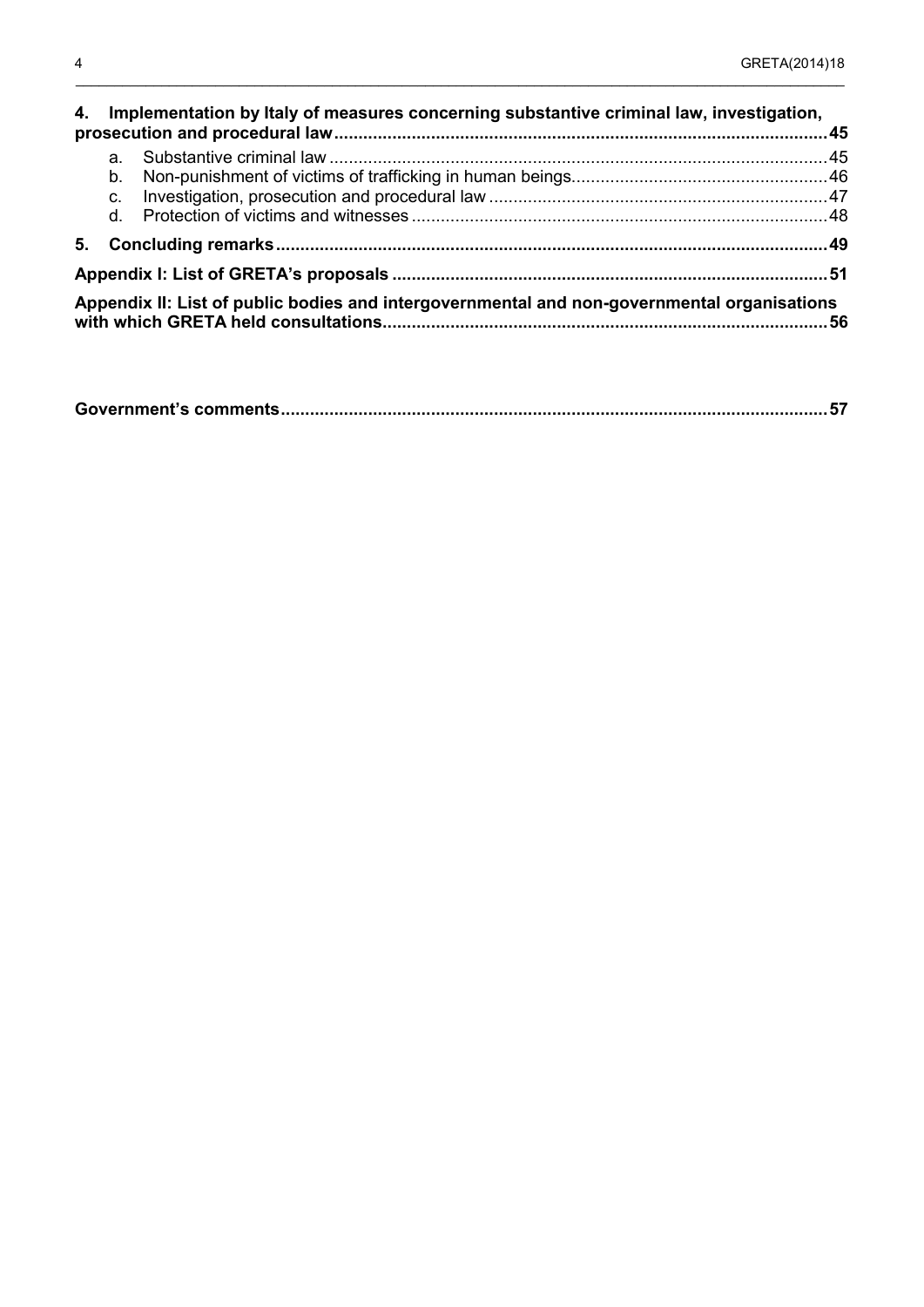## <span id="page-4-0"></span>**Preamble**

As the Council of Europe Convention on Action against Trafficking in Human Beings ("the Convention") and the monitoring mechanism to evaluate its implementation are relatively new, it is appropriate to set out their salient features at the beginning of the first report to each Party to the Convention.

 $\_$  , and the state of the state of the state of the state of the state of the state of the state of the state of the state of the state of the state of the state of the state of the state of the state of the state of the

The Convention was adopted by the Committee of Ministers of the Council of Europe on 3 May 2005, following a series of other initiatives by the Council of Europe in the field of combating trafficking in human beings. The Convention entered into force on 1 February 2008. It is a legally binding instrument which builds on already existing international instruments. At the same time, the Convention goes beyond the minimum standards agreed upon in other international instruments and aims at strengthening the protection afforded by them.

The main added value of the Convention is its human rights perspective and focus on victim protection. The Convention clearly defines trafficking as being first and foremost a violation of human rights and an offence to the dignity and integrity of the human being; greater protection is therefore needed for all of its victims. The Convention also has a comprehensive scope of application, encompassing all forms of trafficking (whether national or transnational, linked or not linked to organised crime) and taking in all persons who are victims of trafficking (women, men or children). The forms of exploitation covered by the Convention are, at a minimum, sexual exploitation, forced labour or services, slavery or practices similar to slavery, servitude and the removal of organs.

As trafficking in human beings is a world-wide phenomenon, one of the express purposes of the Convention is to promote international co-operation in the efforts to combat trafficking. In this context, it is noteworthy that the Convention is not restricted to Council of Europe member states; nonmember states and the European Union also have the possibility of becoming Parties.

To be effective, and given the nature of the phenomenon, a strategy for combating trafficking in human beings must adopt a co-ordinated and multidisciplinary approach, incorporating prevention, protection of victims' rights and prosecution of traffickers. The Convention contains various provisions in each of these three areas, placing obligations on States to take appropriate measures, in partnership with civil society and in co-operation with other States.

The measures provided for by the Convention in the area of prevention include awarenessraising for persons vulnerable to trafficking; economic and social initiatives to tackle the underlying causes of trafficking; actions aimed at discouraging demand; and putting in place border control measures to prevent and detect trafficking in human beings.

The Convention also provides for a series of measures to protect and promote the rights of victims. Victims of trafficking must be identified and recognised as such in order to avoid police and public authorities treating them as "irregular migrants" or criminals. Victims should be granted physical and psychological assistance and support for their reintegration into society. Further, by virtue of the Convention, victims are entitled to a minimum of 30 days to recover and escape from the influence of the traffickers and to take a decision about their possible co-operation with the authorities. A renewable residence permit should be granted if their personal situation so requires and/or if their continued presence is needed in order to co-operate in a criminal investigation. In addition, the Convention establishes the right of victims to receive compensation and provides for measures for their repatriation and return with due regard to the rights, safety and dignity of the victims.

In the area of substantive and procedural criminal law, the Convention places on Parties a series of obligations aimed at enabling the effective prosecution of traffickers and ensuring that they are punished in a proportionate and dissuasive manner. Particular attention is paid to the issue of victim and witness protection during investigation and court proceedings. Parties should also provide for the possibility of not imposing penalties on victims for their involvement in unlawful activities.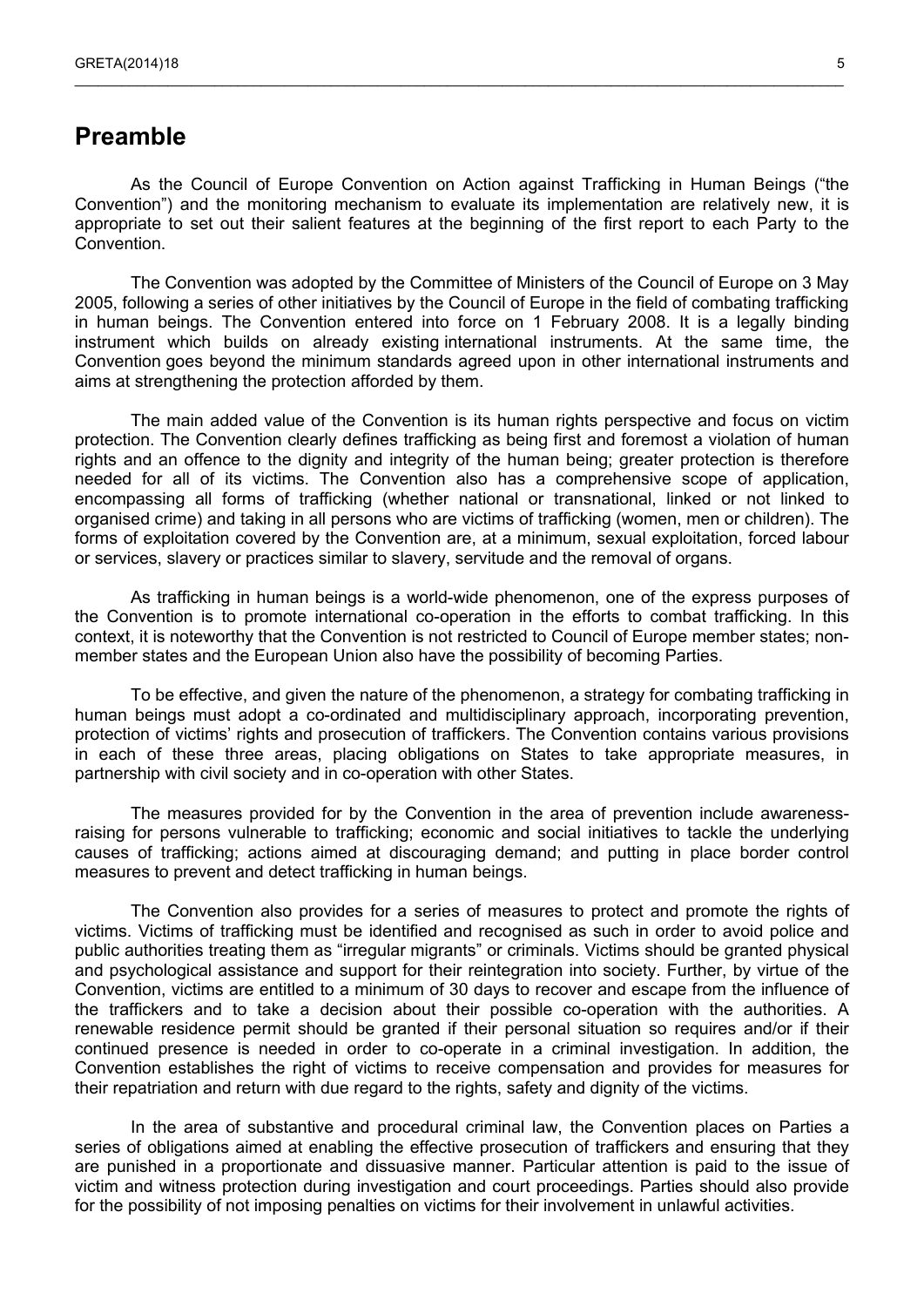Another important added value of the Convention is the monitoring system set up to supervise the implementation of the obligations contained in it, which consists of two pillars: the Group of Experts on Action against Trafficking in Human Beings (GRETA) and the Committee of the Parties.

\_\_\_\_\_\_\_\_\_\_\_\_\_\_\_\_\_\_\_\_\_\_\_\_\_\_\_\_\_\_\_\_\_\_\_\_\_\_\_\_\_\_\_\_\_\_\_\_\_\_\_\_\_\_\_\_\_\_\_\_\_\_\_\_\_\_\_\_\_\_\_\_\_\_\_\_\_\_\_\_\_\_\_\_\_\_\_\_\_\_\_\_\_\_\_\_\_\_\_

GRETA is composed of 15 independent and impartial experts chosen for their recognised competence in the fields of human rights, assistance and protection of victims, and action against trafficking in human beings, or because of their professional experience in the areas covered by the Convention. The task of GRETA is to evaluate the implementation of the Convention by the Parties, following a procedure divided into rounds. At the beginning of each round, GRETA defines autonomously the provisions to be monitored and determines the most appropriate means to carry out the evaluation, being guided by the Rules of procedure for evaluating implementation of the Convention adopted at GRETA's 2nd meeting (16-19 June 2009). GRETA has decided that the duration of the first evaluation round shall be four years starting at the beginning of 2010 and finishing at the end of 2013.

In carrying out its monitoring work, GRETA has the right to avail itself of a variety of means for collecting information. As a first step, GRETA sends a detailed questionnaire to the authorities of the Party undergoing evaluation. It may also make additional requests for information. By virtue of the Convention, Parties are obliged to co-operate with GRETA in providing the requested information. Another important source of information is civil society and, indeed, GRETA maintains contacts with non-governmental organisations which can provide relevant information. In addition, GRETA may decide to carry out a visit to the country concerned in order to collect additional information or to evaluate the practical implementation of the adopted measures. This visit allows for direct meetings with the relevant bodies (governmental and non-governmental) and is also an occasion for GRETA to visit facilities where protection and assistance are provided to victims of trafficking and other related structures. Furthermore, GRETA may decide to organise hearings with various actors in the field of action against trafficking in human beings.

GRETA's evaluation reports are thus the result of information gathered from a variety of sources. They contain an analysis of the situation in each Party regarding action taken to combat trafficking in human beings and suggestions concerning the way in which the country may strengthen the implementation of the Convention and deal with any problems identified. In its assessment, GRETA is not bound by the case law of judicial and quasi-judicial bodies acting in the same field, but may use them as a point of departure or reference. The reports are drawn up in a co-operative spirit and are intended to assist States in their efforts; they can offer support for the changes on which the national authorities have already embarked, and lend legitimacy to the direction of national policies. Because of its multidisciplinary and multinational composition, and as a consequence of its independent approach, GRETA provides a professional and impartial international voice in this process.

As regards the procedure for the preparation of reports, GRETA examines a draft report on each Party in plenary session. The report is sent to the relevant government for comments, which are taken into account by GRETA when establishing its final report. This final report is adopted by GRETA in a plenary session and transmitted to the Party concerned, which is invited to submit any final comments. At the expiry of the time-limit of one month for the Party to make comments, the report and conclusions by GRETA, together with eventual comments made by the national authorities, are made public and sent to the Committee of the Parties. In the context of the first evaluation round, this completes GRETA's task in respect of the Party concerned, but it is only the first stage in an on-going dialogue between GRETA and the authorities.

The second pillar of the monitoring mechanism, the Committee of the Parties, is composed of the representatives in the Committee of Ministers of the Parties to the Convention and of representatives of Parties non-members of the Council of Europe. On the basis of GRETA's reports, the Committee of the Parties may adopt recommendations addressed to a Party concerning the measures to be taken to implement GRETA's conclusions.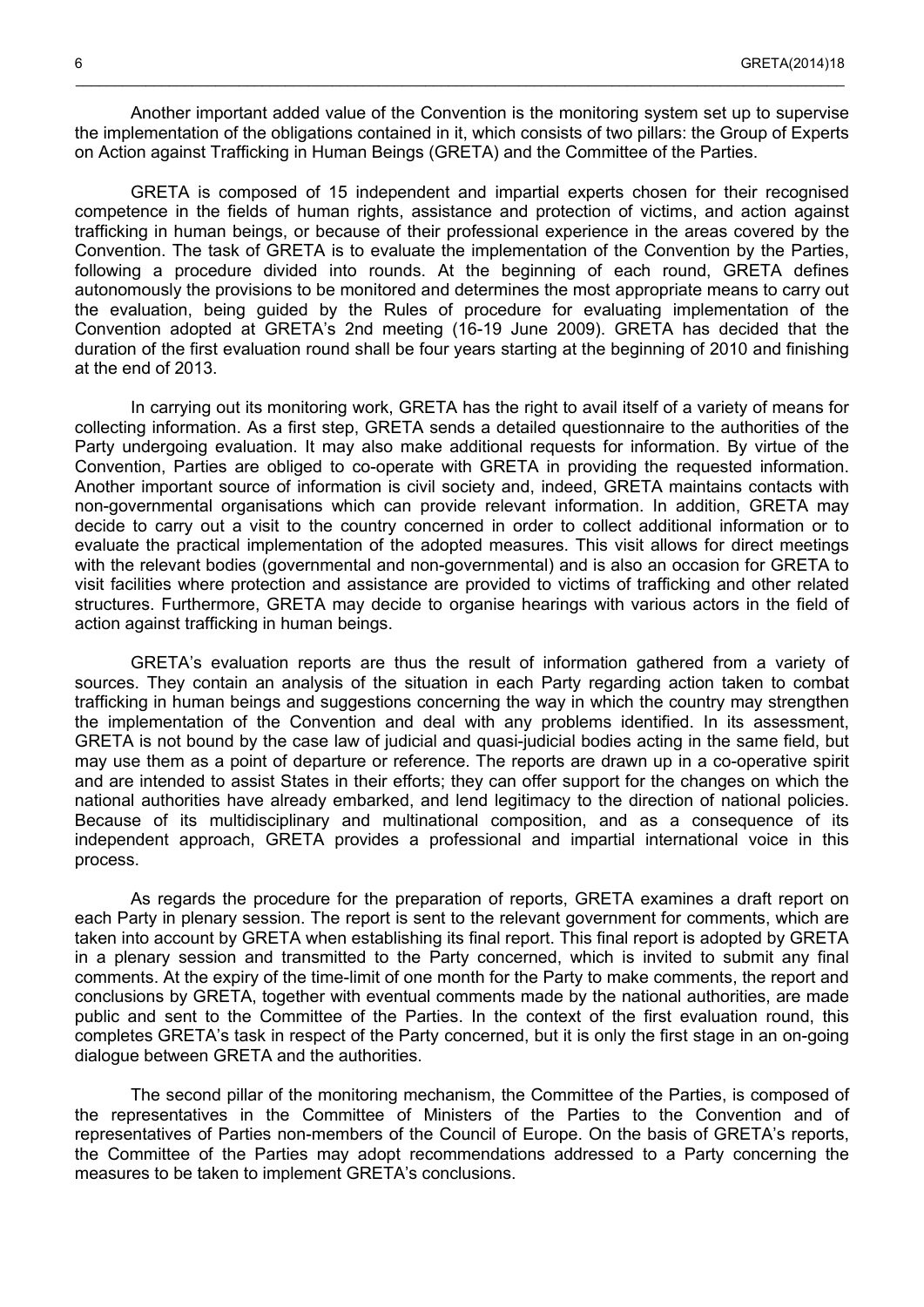## <span id="page-6-0"></span>**Executive summary**

Italy has taken a number of important steps to combat trafficking in human beings. Since 1998, there is a possibility in law for victims of trafficking to receive a residence permit in order to be involved in assistance and social integration projects. The national legal framework in the field of action against trafficking in human beings has evolved over the years in the light of Italy's international commitments. Most recently, Legislative Decree No. 24/2014 transposing Directive 2011/36/EU has amended the criminal law provisions on trafficking and slavery, and has provided for the adoption of a national anti-trafficking action plan and the setting up of a State compensation fund for victims of trafficking.

 $\_$  , and the state of the state of the state of the state of the state of the state of the state of the state of the state of the state of the state of the state of the state of the state of the state of the state of the

Despite the role played by the Department for Equal Opportunities as regards the implementation of national anti-trafficking policy, GRETA is concerned by the absence of a national co-ordination structure which involves all relevant public bodies as well as civil society organisations. GRETA urges the Italian authorities to strengthen the institutional framework for action against human trafficking in order to improve co-ordination and ensure a more effective involvement of all public bodies having a role in combating trafficking. In this context, GRETA stresses the importance of involving NGOs and other members of civil society in the development, implementation and evaluation of anti-trafficking policies.

No national strategy or action plan against trafficking in human beings has been adopted in Italy so far. As foreseen by Legislative Decree No. 24/2014, the Italian authorities are in the process of drafting the first national action plan. GRETA stresses the importance of adopting as a matter of urgency a national anti-trafficking action plan defining priorities, objectives, concrete activities and stakeholders responsible for their implementation.

While Italy has longstanding experience in tackling trafficking for the purpose of sexual exploitation, GRETA notes that more attention should be paid to trafficking for labour exploitation, which has been on the rise. The criminalisation of irregular migration has had negative consequences for victims of trafficking. Another aspect which requires additional attention is child trafficking. GRETA calls upon the Italian authorities to strengthen action to combat trafficking for the purpose of labour exploitation, to increase prevention and protection measures that address the particular vulnerability of children to trafficking, and to reduce the vulnerability of irregular migrants to trafficking.

No national information campaign on human trafficking has been conducted in Italy in recent years. GRETA commends the awareness-raising initiatives at regional and local level, but stresses the importance of developing country-wide awareness-raising activities on all forms of human trafficking as well as increasing prevention through education in schools. GRETA also urges the Italian authorities to increase efforts to discourage demand as a root cause of human trafficking, bearing in mind that such measures should be balanced and not lead to the criminalisation of victims of trafficking. Further, GRETA urges the authorities to strengthen the aspect of prevention through socio-economic empowerment measures in favour of vulnerable groups.

GRETA is concerned by the absence of national guidelines or agreed procedures for the identification of victims of trafficking in Italy. The conclusion of Memoranda of Understanding between relevant stakeholders at regional or local level provide examples of good practice, but cannot fill the absence of a coherent national identification and referral mechanism. GRETA urges the Italian authorities to strengthen multi-agency involvement in victim identification by introducing a clear national referral mechanism, to provide frontline staff with operational indicators and training in order to ensure that they adopt a proactive and harmonised approach to detecting and identifying victims of trafficking. Increased attention should be paid to detecting victims of trafficking among unaccompanied minors, irregular migrants and asylum seekers.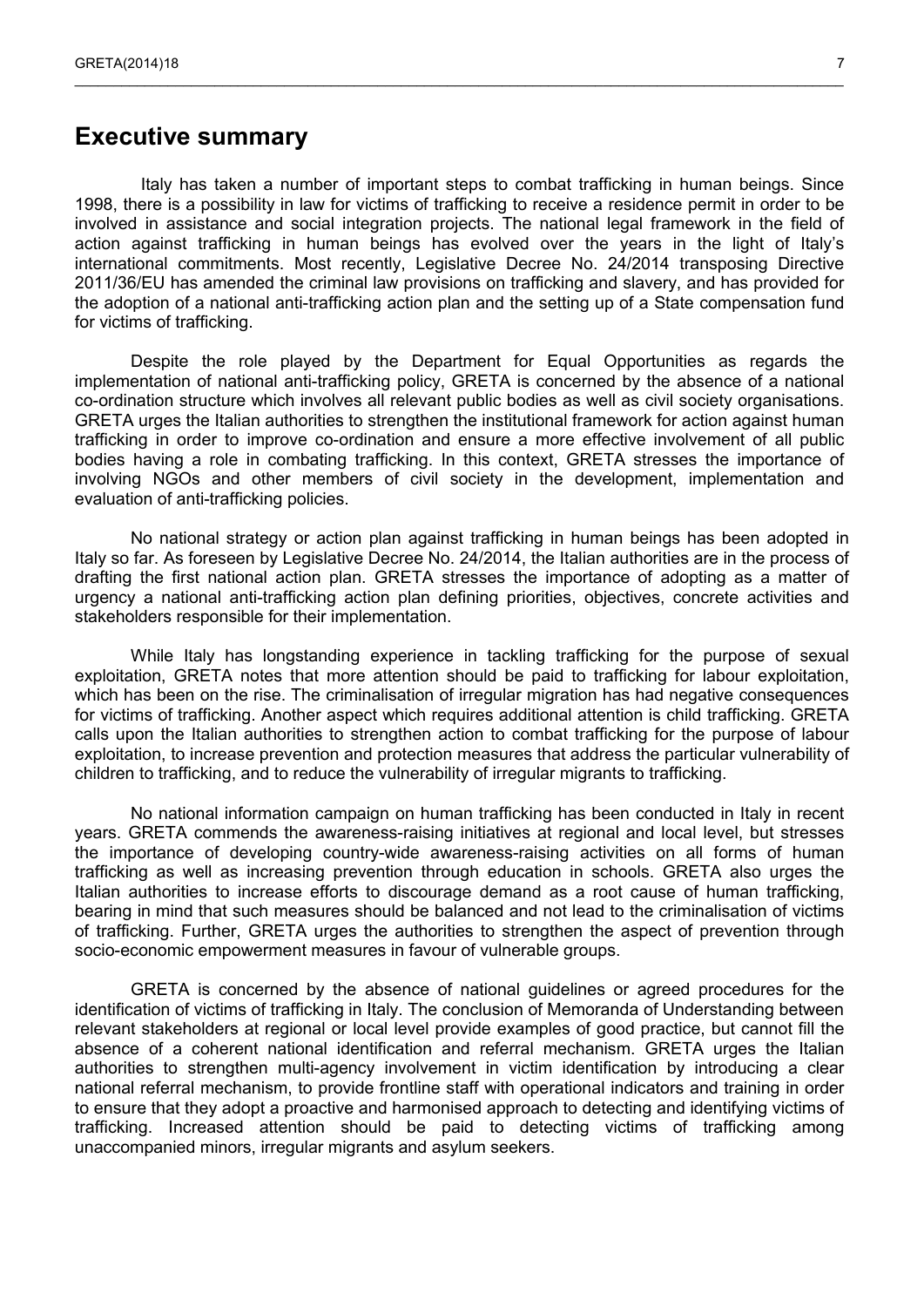The provision of assistance to victims of trafficking is organised at local level by civil society organisations, in co-operation with the local or regional authorities, and with funding provided principally from the State budget. GRETA commends the work of civil society organisations and local actors who provide assistance to victims and notes that a high number of victims are supported and given the possibility to stay in Italy and integrate into Italian society. However, GRETA urges the Italian authorities to make sure that assistance is not made conditional on victims' co-operation in the investigation and criminal proceedings. Specific assistance projects and shelters for child victims of trafficking should be created, taking due account of their special needs and the best interests of the child. Moreover, the authorities should ensure that there are sufficient places in shelters for male victims, and provide long-term funding for civil society organisations that run victim assistance projects.

\_\_\_\_\_\_\_\_\_\_\_\_\_\_\_\_\_\_\_\_\_\_\_\_\_\_\_\_\_\_\_\_\_\_\_\_\_\_\_\_\_\_\_\_\_\_\_\_\_\_\_\_\_\_\_\_\_\_\_\_\_\_\_\_\_\_\_\_\_\_\_\_\_\_\_\_\_\_\_\_\_\_\_\_\_\_\_\_\_\_\_\_\_\_\_\_\_\_\_

The recovery and reflection period provided for under the Convention is not expressly laid down in Italian law. GRETA urges the Italian authorities to specifically define the recovery and reflection period in law, making it clear that this period is not conditional on the victim's co-operation with the law enforcement authorities and that victims cannot be expelled while it is ongoing.

GRETA welcomes the possibility for victims of trafficking to be granted a residence permit both on the basis of their personal situation and when co-operating with the authorities. Nevertheless, GRETA invites the Italian authorities to ensure that victims can fully benefit in practice from the right to obtain a renewable residence permit, regardless of the form of exploitation they have suffered.

Despite the existence of legal possibilities for trafficking victims to obtain compensation, there have been only a few successful compensation claims. GRETA urges the Italian authorities to systematically inform victims of trafficking of their right to compensation and to ensure that victims have effective access to legal assistance.

Furthermore, GRETA urges the Italian authorities to adopt a clear legal and policy framework for the return of trafficked persons. This implies informing victims about existing programmes, protecting them from re-victimisation and re-trafficking, and ensuring compliance with the *nonrefoulement* obligation.

GRETA is concerned by reports indicating that victims of trafficking are sometimes convicted of criminal offences, in particular linked to irregular migration. GRETA urges the Italians authorities to ensure compliance with Article 26 of the Convention through the adoption of a provision on nonpunishment of victims of trafficking for their involvement in unlawful activities, to the extent that they were compelled to do so, or by developing relevant guidance.

GRETA is also concerned by the low conviction rates and urges the Italian authorities to strengthen their efforts to ensure that crimes related to trafficking for all types of exploitation are proactively investigated and prosecuted promptly and effectively, leading to proportionate and dissuasive sanctions. Full use should be made of all measures available to protect victims and witnesses of trafficking and to prevent their intimidation during the investigation and during and after the court proceedings.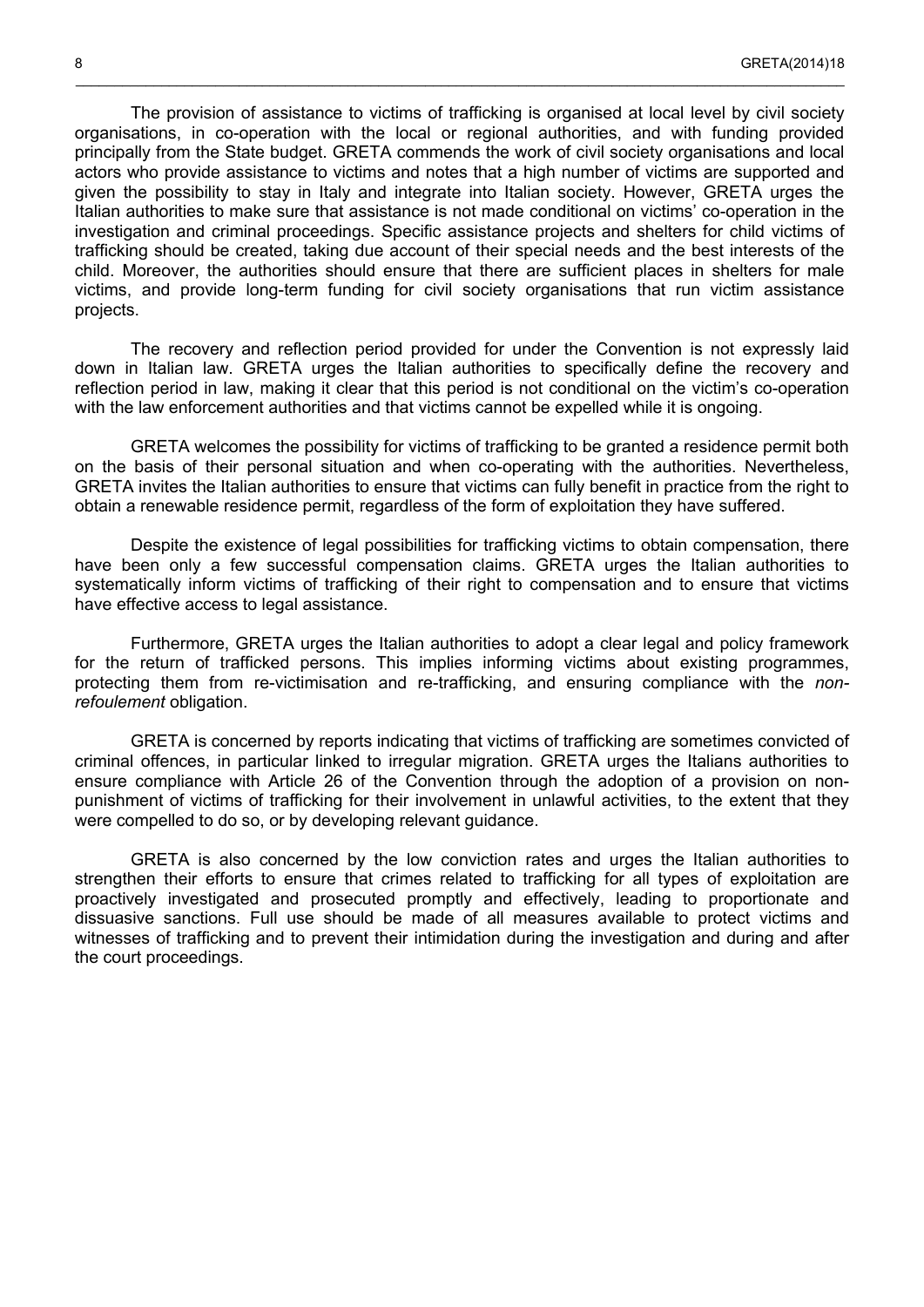## <span id="page-8-0"></span>**I. Introduction**

1. Italy deposited the instrument of ratification of the Council of Europe Convention on Action against Trafficking in Human Beings ("the Convention") on 29 November 2010. The Convention entered into force for Italy on [1](#page-8-1) March 2011.<sup>1</sup>

 $\_$  , and the state of the state of the state of the state of the state of the state of the state of the state of the state of the state of the state of the state of the state of the state of the state of the state of the

2. As established in Article 36(1) of the Convention, the Group of Experts on Action against Trafficking in Human Beings ("GRETA") monitors the implementation of the Convention by the Parties. GRETA does so in conformity with the procedure laid down in Article 38 of the Convention and the Rules on the evaluation procedure of the implementation of the Council of Europe Convention on Action against Trafficking in Human Beings by the Parties. For the first evaluation round (2010-2013), GRETA drew up a monitoring timetable according to which the Parties to the Convention were divided into groups, Italy being in the fourth group of Parties to be evaluated.

3. In accordance with Article 38 of the Convention, GRETA proceeded with the examination of the measures taken by Italy to implement the provisions set out in the Convention. The "Questionnaire for the evaluation of the implementation of the Council of Europe Convention on Action against Trafficking in Human Beings by the Parties – first evaluation round" was sent to Italy on 1 February 2013. The deadline for replying to the questionnaire was 1 June [2](#page-8-2)013. Italy submitted its reply on 4 June 2013.<sup>2</sup>

4. In preparation of the present report, GRETA used the reply to the questionnaire by Italy, other information collected by GRETA and information received from civil society. In addition, an evaluation visit to Italy took place from 2 to 6 December 2013, carried out by the following delegation:

- Ms Alexandra Malangone, member of GRETA;
- Ms Rita Theodorou Superman, member of GRETA;
- Ms Petya Nestorova, Executive Secretary of the Council of Europe Convention on Action against Trafficking in Human Beings;
- Mr Markus Lehner, Administrator at the Secretariat of the Convention on Action against Trafficking in Human Beings.

5. During the visit, the GRETA delegation held meetings with officials from relevant ministries and public agencies (see Appendix II). Moreover, the GRETA delegation travelled to four regions of Italy (Abruzzo, Apulia, Campania and Veneto) where it met local stakeholders. These meetings took place in a spirit of close co-operation.

6. The GRETA delegation held separate meetings with representatives of non-governmental organisations (NGOs), religious organisations, trade unions and lawyers. It also met representatives of the International Organization for Migration (IOM) and the Office of the United Nations High Commissioner for Refugees (UNHCR). GRETA is grateful for the information provided by them.

7. Further, in the context of the evaluation visit to Italy, the GRETA delegation visited shelters for victims of trafficking in Adelfia, Martinsicuro and Padua, and a drop-in centre for victims of trafficking and violence in Lecce. The GRETA delegation also visited the Identification and Expulsion Centre (CIE) Ponte Galeria in Rome.

<span id="page-8-1"></span> $\frac{1}{1}$ The Convention as such entered into force on 1 February 2008, following its 10th ratification.

<span id="page-8-2"></span><sup>2</sup> The reply to the questionnaire has been made public with the agreement of the Italian authorities and is available on GRETA's website: [http://www.coe.int/t/dghl/monitoring/trafficking/Source/Public\\_R\\_Q/GRETA\\_2014\\_2\\_RQ\\_ITA.pdf](http://www.coe.int/t/dghl/monitoring/trafficking/Source/Public_R_Q/GRETA_2014_2_RQ_ITA.pdf).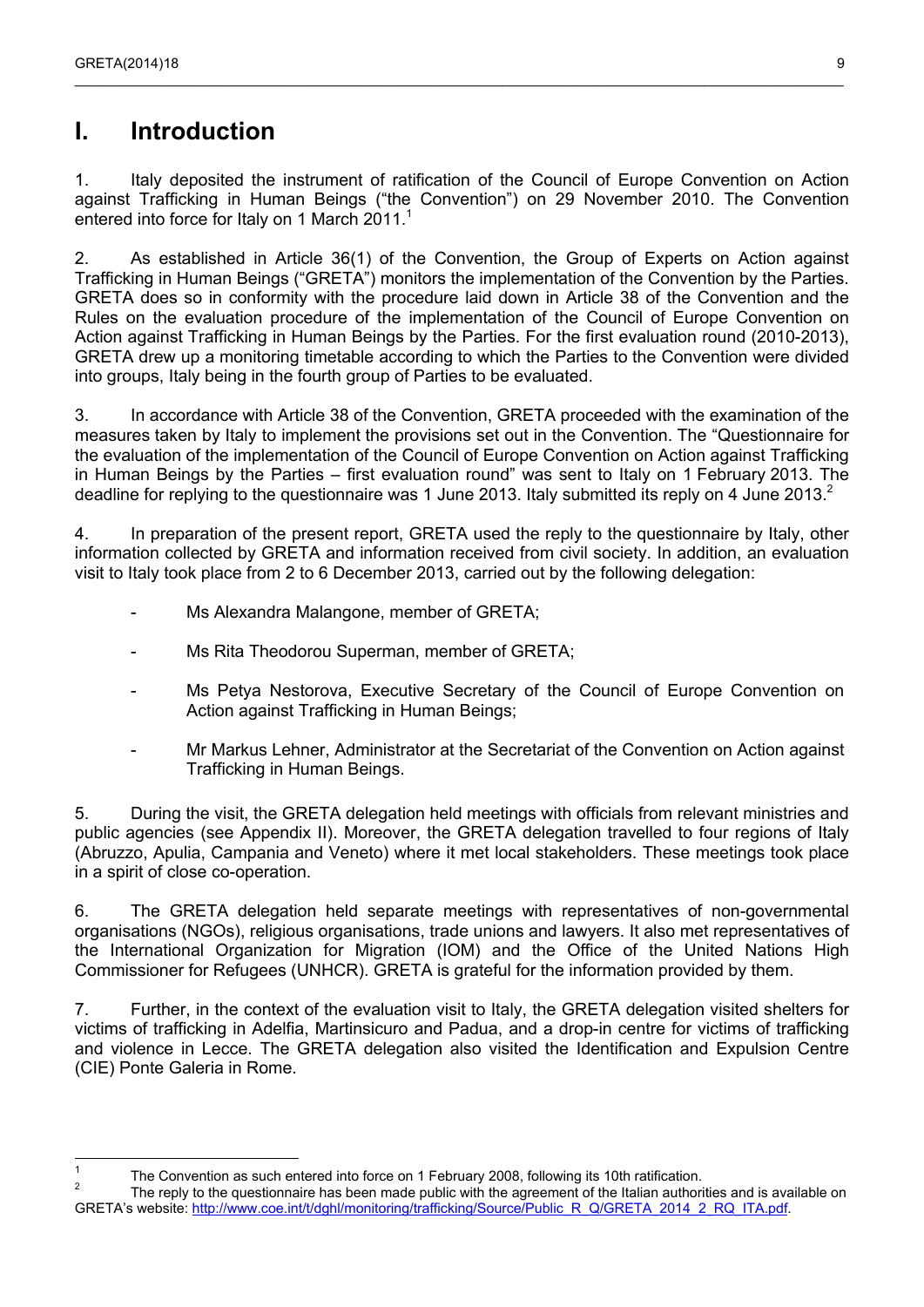8. GRETA is grateful for the assistance provided by the contact person appointed by the Italian authorities, Mr Michele Palma, Director General of the Office for General and International Affairs and Interventions in the Social Field, at the Department for Equal Opportunities of the Presidency of the Council of Ministers, as well as by Ms Tiziana Zannini and Ms Elena Falcomatà of the same Department.

\_\_\_\_\_\_\_\_\_\_\_\_\_\_\_\_\_\_\_\_\_\_\_\_\_\_\_\_\_\_\_\_\_\_\_\_\_\_\_\_\_\_\_\_\_\_\_\_\_\_\_\_\_\_\_\_\_\_\_\_\_\_\_\_\_\_\_\_\_\_\_\_\_\_\_\_\_\_\_\_\_\_\_\_\_\_\_\_\_\_\_\_\_\_\_\_\_\_\_

9. The draft version of the present report was adopted by GRETA at its 19th meeting (17-21 March 2014) and was submitted to Italy's authorities for comments on 11 April 2014. The authorities' comments were received on 11 June 2014 and were taken into account by GRETA when drawing up its final evaluation report, which was adopted at the 20th meeting (30 June - 4 July 2014).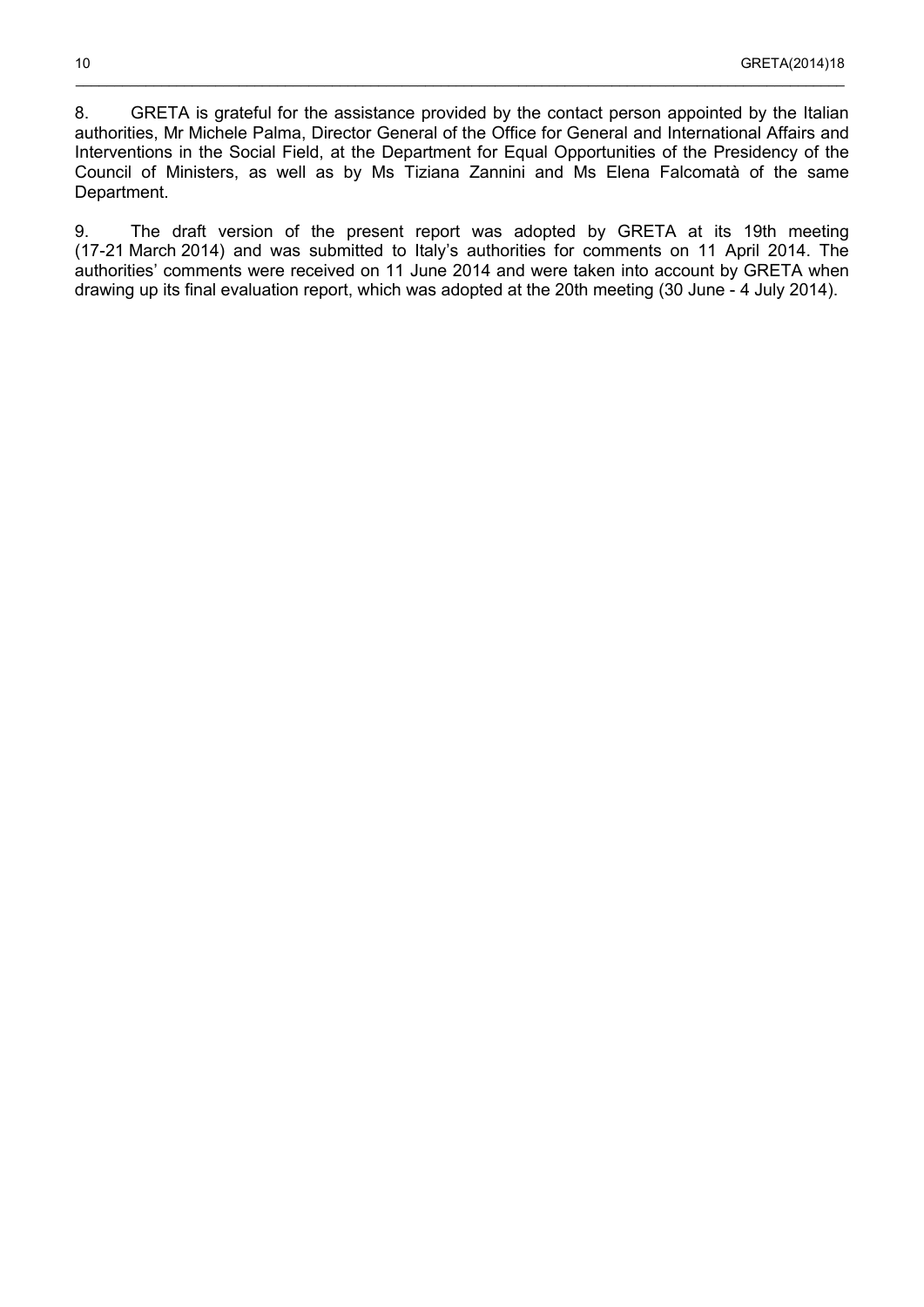## <span id="page-10-1"></span>**II. National framework in the field of action against trafficking in human beings in Italy**

### <span id="page-10-0"></span>**1. Overview of the current situation in the area of trafficking in human beings in Italy**

10. Italy is a country of destination and transit for victims of trafficking in human beings (THB). There is no data on the total number of victims of THB identified every year due to the absence of a uniform identification system, but the Department of Equal Opportunities gathers statistics on the number of victims of THB who benefitted annually from assistance and social integration projects.<sup>[3](#page-10-2)</sup> According to these statistics, there were 1 955 assisted victims in 2011, 1 650 in 2012 and 925 in 2013. The majority of them were women (1 417 in 2011, 1 094 in 2012 and 650 in 2013). There were 446 male victims in 2011, 420 in 2012 and 230 in 2013. As for child victims, there were 63 in 2011, 11[4](#page-10-3) in 2012 and 45 in 2013. $4$  The remaining victims were transgender adults.

11. The prevalent form of exploitation of the victims who took part in assistance projects was sexual exploitation (1 359 victims in 2011, 1 067 in 2012, 570 in 2013), followed by labour exploitation (377 victims in 2011, 296 in 2012, 163 in 2013). The number of victims of forced begging and forced criminality was 127 in 2011, 116 in 2012, and 72 in 2013. Further, there were 31 victims of THB for domestic servitude in 2011 and 25 in 2012, as well as three identified cases of trafficking for the purpose of organ removal in 2011 and another three in 2012.<sup>[5](#page-10-4)</sup>

12. The principal countries of origin of the victims of THB were Nigeria (952 in 2011, 765 in 2012, 434 in 2013), Romania (197 in 2011, 145 in 2012, 84 in 2013), Morocco (130 in 2011, 136 in 2012, 52 in 2013) and China (105 in 2011, 93 in 2012, 42 in 2013). Other major countries of origin were Egypt, Ghana, Brazil, Tunisia, Albania, Bangladesh, Senegal and the Republic of Moldova.

13. GRETA notes that the above figures do not reveal the real scale of the phenomenon of THB in Italy as there are shortcomings in the identification of victims of trafficking and data collection, lack of awareness about the problem of THB among the general public and certain public officials, and insufficient attention to trafficking for purposes other than sexual exploitation. Due to its geographical situation and long coastline, Italy is particularly vulnerable to migrant smuggling and trafficking.<sup>[6](#page-10-5)</sup> There are reports suggesting that THB for the purpose of labour exploitation, in particular of irregular migrants, has assumed worrying proportions in Italy, but is not addressed adequately.**[7](#page-10-6)** Further, trafficking of children for the purpose of sexual exploitation, forced begging and forced criminal activities is reportedly on the rise.

<span id="page-10-2"></span><sup>-&</sup>lt;br>3 There are two types of assistance projects, under Article 18 of Legislative Decree No. 286/1998 on "Consolidated text of provisions regulating immigration and the rules relating to the status of foreign nationals" and under Article 13 of Law No. 228/2003 on "Measures against trafficking in persons". Separate statistics are collected for each type of project. However, there is a significant degree of double counting as many victims are first assisted under Article 13 projects for three to six months before being assisted under Article 18 projects, often during the same year. For this reason, only statistics concerning Article 18 projects are quoted in paragraphs 10 to 12, while the statistics for Article 13 projects are cited in paragraph 153 of this report. This explains the difference with the figures quoted in the report of the UN Special Rapporteur on trafficking in persons, especially women and children, following her visit to Italy in September 2013 (see document A/HRC/26/37/Add.4, available at [http://www.ohchr.org/EN/Issues/Trafficking/Pages/Visits.aspx\)](http://www.ohchr.org/EN/Issues/Trafficking/Pages/Visits.aspx)<br>4 A exercise to the Italian outborities, the drep in figures in 2013 is due to a change in the

<span id="page-10-3"></span>According to the Italian authorities, the drop in figures in 2013 is due to a change in the data collection method: only new victims entering the assistance system in the given year were counted in 2013, whereas in previous years the figures included all assisted victims, including those who started receiving assistance in a different year.<br>
5. See http://www.pariappertunite.gov.it/images/atarias/desumenti\_vari/LleerFiles/IL Dipart

<span id="page-10-5"></span><span id="page-10-4"></span>See http://www.pariopportunita.gov.it/images/stories/documenti\_vari/UserFiles/II\_Dipartimento/tratta/Dati3\_tratta.pdf 6 The number of migrants smuggled by sea to Italy was 62 692 in 2011, 8 717 in 2012, and 35 085 in 2013. See Philippe De Bruycker, Anna Di Bartolomeo and Philippe Fargues, *Migrants smuggled by sea to the EU: facts, laws and policy options*, Migration Policy Centre, Research Report 2013/09, 2013. 7

<span id="page-10-6"></span>Amnesty International, *Exploited Labour: Migrant Workers in Italy's Agricultural Sector*, December 2012, available at: [http://www.amnestyusa.org/sites/default/files/exploited\\_labour.\\_italy\\_migrants\\_report\\_web.pdf](http://www.amnestyusa.org/sites/default/files/exploited_labour._italy_migrants_report_web.pdf)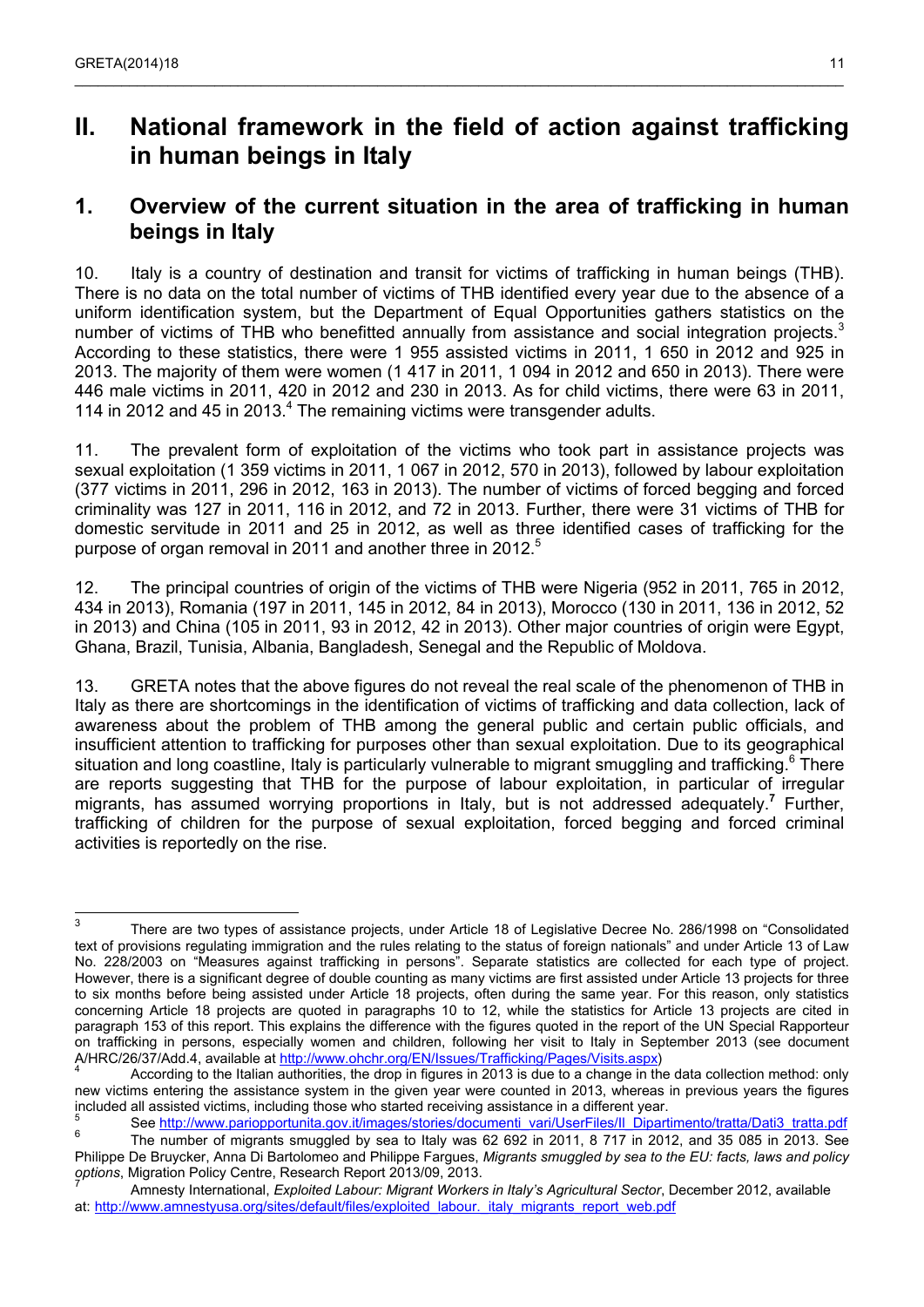## <span id="page-11-1"></span>**2. Overview of the legal and policy framework in the field of action against trafficking in human beings**

\_\_\_\_\_\_\_\_\_\_\_\_\_\_\_\_\_\_\_\_\_\_\_\_\_\_\_\_\_\_\_\_\_\_\_\_\_\_\_\_\_\_\_\_\_\_\_\_\_\_\_\_\_\_\_\_\_\_\_\_\_\_\_\_\_\_\_\_\_\_\_\_\_\_\_\_\_\_\_\_\_\_\_\_\_\_\_\_\_\_\_\_\_\_\_\_\_\_\_

### a. Legal framework

<span id="page-11-0"></span>14. At the international level, in addition to the Council of Europe Convention on Action against Trafficking in Human Beings, Italy is Party to the United Nations Convention against Transnational Organised Crime and its Protocol to Prevent, Suppress and Punish Trafficking in Persons, especially Women and Children ("Palermo Protocol"), both of which it ratified in 2006. Italy is also Party to the UN Convention on the Rights of the Child and its Optional Protocol on the Sale of Children, Child Prostitution and Child Pornography (ratified in 1991 and 2002, respectively), the Convention on the Elimination of All Forms of Discrimination against Women (ratified in 1985), as well as the following conventions elaborated under the International Labour Organisation (ILO): Convention concerning Forced or Compulsory Labour (No.29), Convention concerning the Abolition of Forced Labour (No.105), Convention concerning the Prohibition and Immediate Action for the Elimination of the Worst Forms of Child Labour (No.182) and Convention concerning Decent Work for Domestic Workers (No.189). Further, Italy is Party to a number of Council of Europe conventions in the criminal field which are relevant to action against THB. $^8$  $^8$ 

15. As a member of the European Union (EU), Italy is bound by Directive 2011/36/EU of the European Parliament and of the Council of 5 April 2011 on preventing and combating trafficking in human beings and protecting its victims, Directive 2004/81/EC of 29 April 2004 on the residence permit issued to third-country nationals who are victims of trafficking in human beings or who have been the subject of an action to facilitate illegal immigration, and who co-operate with the competent authorities, Directive 2004/80/EC relating to compensation to crime victims, and Directive 2012/29/EU of the European Parliament and the Council of 25 October 2012 establishing minimum standards on the rights, support and protection of victims of crime, and replacing Council Framework Decision 2001/220/JHA of 15 March 2001 on the standing of victims in criminal proceedings.

16. The national legal framework in the field of action against THB has evolved over the years in the light of Italy's international obligations. Provisions concerning victims of THB were introduced in the aliens' legislation in 1[9](#page-11-3)98 through Legislative Decree No. 286/1998<sup>9</sup>, Article 18 of which provides for a special residence permit to victims of THB to enable their participation in assistance and social integration projects. In 2003, Law No. 228/2003 on "Measures against trafficking in persons" introduced amendments to the Criminal Code (CC), in particular Article 600 ("Placing or holding a person in condition of slavery or servitude"), Article 601 ("Trafficking in persons") and Article 602 ("Purchase and sale of slaves"), in line with the Palermo Protocol. Law No. 108/2010 on "Ratification and implementation of the Council of Europe Convention on action against trafficking in human beings and provisions adjusting domestic law" and Law No. 172/2012 on "Ratification of the Council of Europe Convention for the protection of children against sexual exploitation and sexual abuse and provisions adjusting domestic law" led to further amendments of the CC.

17. On 28 March 2014, Legislative Decree No. 24/2014 transposing Directive 2011/36/EU entered into force.[10](#page-11-4) The Decree provides*, inter alia*, for amendments to Articles 600 and 601 of the CC (see paragraph 43 and following), the adoption of a national anti-trafficking action plan, the setting up of a State compensation fund for victims of THB, and improved assistance to, and protection of, victims of trafficking.

<span id="page-11-2"></span> $\frac{1}{8}$ In particular the Convention on the Protection of Children against Sexual Exploitation and Sexual Abuse; the Convention on Cybercrime; the European Convention on Mutual Assistance in Criminal Matters and its Additional Protocol; the European Convention on Extradition and its Second Additional Protocol; and the Convention on Laundering, Search, Seizure and Confiscation of the Proceeds from Crime and the Convention on the transfer of sentenced persons.<br>9

<span id="page-11-3"></span>Legislative Decree No. 286/1998 on "Consolidated text of provisions regulating immigration and the rules relating to the status of foreign nationals", hereafter "Consolidated Immigration Act".

<span id="page-11-4"></span>Legislative Decree No. 24 of 4 March 2014 laying down the transposition of Directive 2011/36/EU of the European Parliament and of the Council of 5 April 2011 on preventing and combating trafficking in human beings and protecting its victims, replacing Council Framework Decision 2002/629/JHA.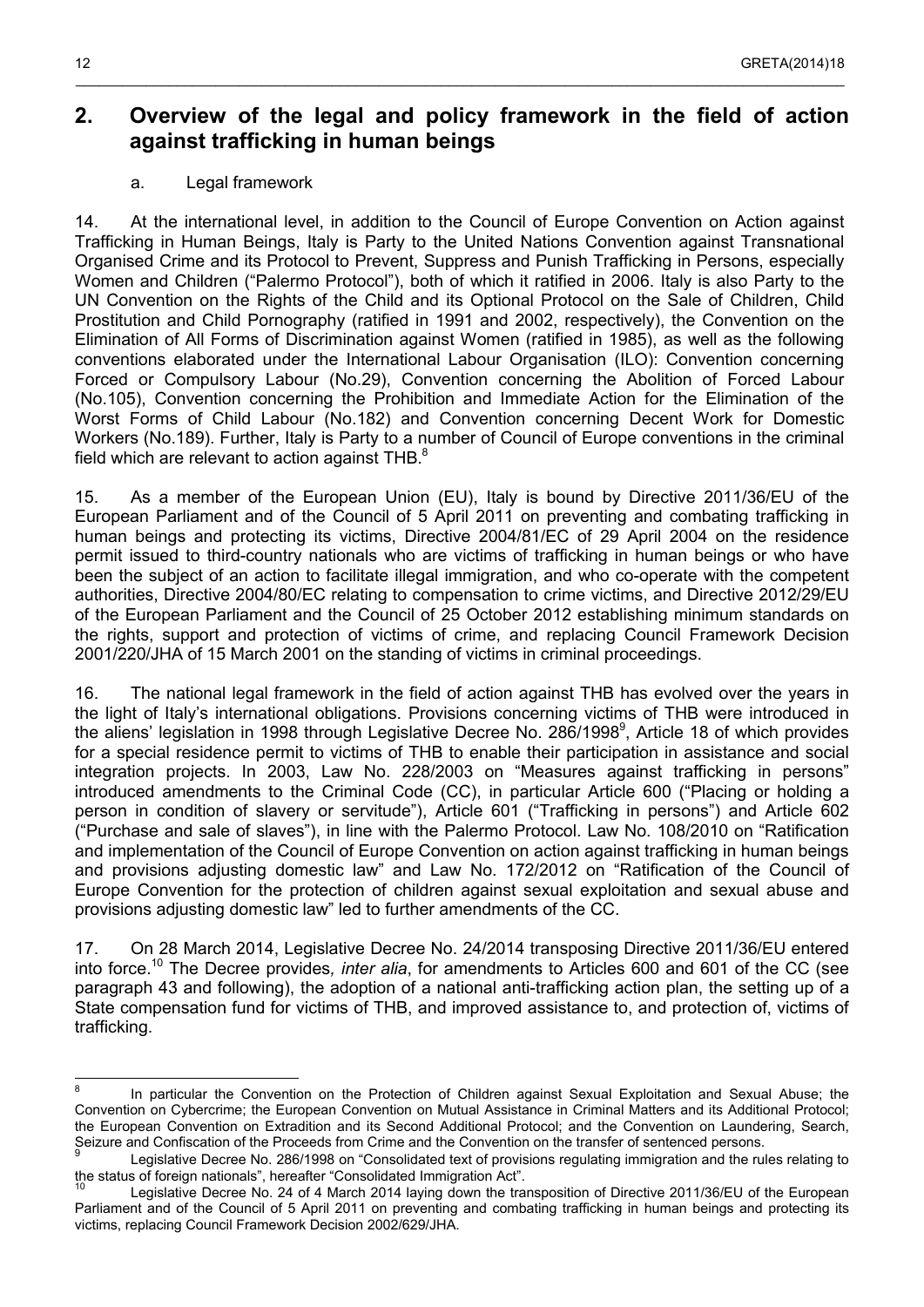- 18. Other internal legal acts of relevance to action against THB include:
	- Decree No. 394/1999 of the President of the Republic regulating the implementation of the Consolidated Immigration Act, which established an inter-ministerial commission responsible for the implementation of social protection projects for victims of THB;
	- Decree No. 237/2005 of the President of the Republic regulating the implementation of the special assistance programme for victims of trafficking under Article 13 of Law No. 228/2003.
	- b. National Strategy or Action Plan

<span id="page-12-2"></span>19. No national strategy or action plan against trafficking in human beings has been adopted in Italy so far. GRETA was informed that the process of drafting an anti-trafficking action plan started in 2011, but was discontinued due to the political situation. Article 9 of the above-mentioned Legislative Decree No. 24/2014 transposing Directive 2011/36/EU foresees the adoption of a national action plan within three months of its entry into force, by decision of the Council of Ministers, following the proposal of the President of the Council of Ministers and the Minister of the Interior, and after consultation with the other Ministers concerned and agreement of the Joint Conference of the state and regional and local authorities. GRETA was informed that the plan would focus on prevention, assistance and protection of victims, judicial cooperation, identification of potential victims, and adaptation of national legislation. It will also provide for the establishment of a national referral mechanism for trafficked persons, including minimum protection standards and standard operating procedures for the referral of victims to service providers. In addition, it will include guidelines on how to design and implement a sustainable system aiming to both prosecute traffickers and provide support to victims, while defining roles for governmental institutions and civil society. **GRETA stresses the importance of adopting as a matter of urgency a national action plan defining priorities, objectives, concrete activities and stakeholders responsible for their implementation, and would like to be kept informed of developments concerning the adoption of such a plan.**

### <span id="page-12-1"></span>**3. Overview of the institutional framework for action against trafficking in human beings**

a. Inter-ministerial Commission for the support of victims of trafficking, violence and serious exploitation

<span id="page-12-0"></span>20. The Inter-ministerial Commission in charge of implementing Article 18 of the Consolidated Immigration Act was established pursuant to Article 25, paragraph 2, of Presidential Decree No. 394/1999 regulating the implementation of the Consolidated Immigration Act. Presidential Decree No. 102/2007 on the reform of the Inter-ministerial Commission laid down its composition and mandate and provided that its term of office would be three years. The commission was chaired and co-ordinated by the Department for Equal Opportunities and included representatives of the Ministry of the Interior, the Ministry of Justice, the Ministry of Labour and Social Policies, the Ministry of Family Affairs, the National Association of Italian Municipalities (ANCI) and the State-Regional Conference.

21. The Inter-ministerial Commission was designed as a technical rather than policy-making body and performed supervisory functions with regard to victim assistance programmes. In particular, it was responsible for the planning of resources, assessing and selecting projects to be funded in the framework of the annual call for tenders. NGOs were not part of the Inter-ministerial Commission but were occasionally invited for hearings.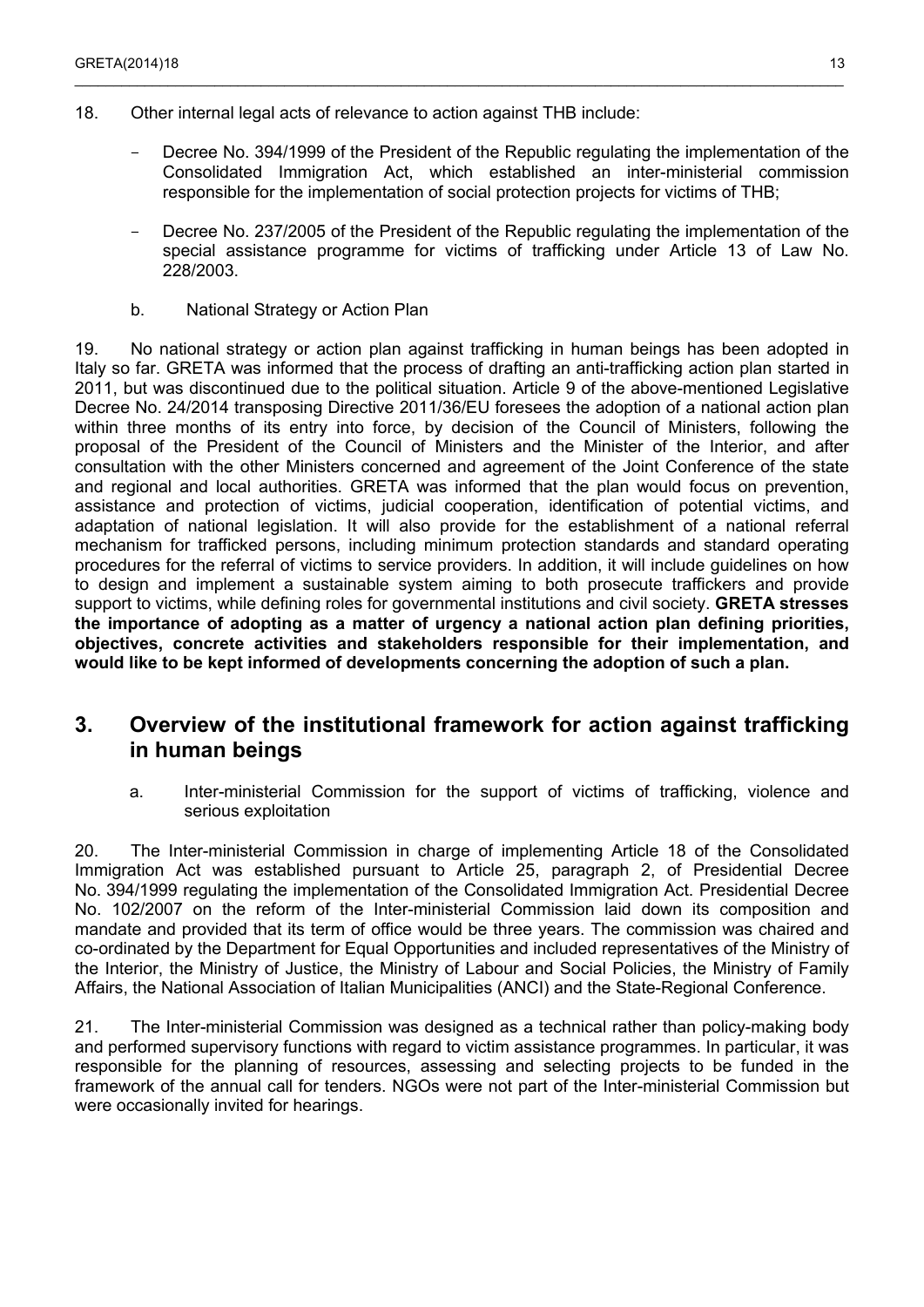22. In 20[11](#page-13-3), the commission's mandate was extended for another two vears.<sup>11</sup> However, GRETA was informed that, following the adoption of Legislative Decree No. 95 of 6 July 2012 on "Urgent" provisions for public expenditure review with unchanged services for citizens", the Commission's mandate expired in May 2013. The Department for Equal Opportunities is currently responsible for organising the annual call for tenders for victim assistance programmes and, more generally, for coordinating and implementing national anti-trafficking policy. The Italian authorities have informed GRETA that the new National Action Plan against Trafficking in Human Beings envisages the establishment of an Inter-institutional Committee which will include relevant governmental bodies as well as representatives of civil society with a view to monitoring and assessing the effectiveness of the plan's activities.

\_\_\_\_\_\_\_\_\_\_\_\_\_\_\_\_\_\_\_\_\_\_\_\_\_\_\_\_\_\_\_\_\_\_\_\_\_\_\_\_\_\_\_\_\_\_\_\_\_\_\_\_\_\_\_\_\_\_\_\_\_\_\_\_\_\_\_\_\_\_\_\_\_\_\_\_\_\_\_\_\_\_\_\_\_\_\_\_\_\_\_\_\_\_\_\_\_\_\_

b. Department for Equal Opportunities

<span id="page-13-2"></span>23. The Department for Equal Opportunities (DEO), which is subordinated to the Presidency of the Council of Ministers, is the governmental body responsible for co-ordinating and implementing antitrafficking policy, with the exception of law enforcement and prosecution activities. Within the DEO, the Office for General and International Affairs and Interventions in the Social Field is the entity responsible for anti-trafficking activities. This office has a broad portfolio in the area of equal opportunities which includes, *inter alia*, the prevention of exploitation and sexual abuse of children and the representation of the Italian government at international level.

24. The DEO manages the annual call for tenders through which NGOs are selected to implement projects for the provision of assistance to victims of trafficking, in co-operation with the regional and local authorities. Two types of projects are funded, under Article 13 of Law No. 228/2003 on "Measures against trafficking in persons", and under Article 18 of the Consolidated Immigration Act (the so-called "Article 13" and "Article 18" projects). Moreover, the DEO is responsible for the collection of data on victims assisted through social protection projects, which is entered in a computerised system called SIRIT ("Information system for the collection of data on trafficking in human beings") by NGOs and other bodies implementing social protection projects (see paragraph 81). The DEO also finances the national toll-free anti-trafficking helpline (800 290 290) which is run by the municipality of Venice (see paragraph 124).

c. Ministry of Labour and Social Affairs

<span id="page-13-1"></span>25. The Ministry of Labour and Social Affairs manages the "Register of associations and bodies carrying out activities for the fight against discrimination". All NGOs applying for the implementation of social protection projects for victims of trafficking have to be enrolled in this register, which requires the fulfilment of certain criteria. The Labour Inspection, which is subordinated to the Ministry, defines the national priorities, provides guidance policies and establishes the financial and organisational criteria for inspections and prevention.

d. National and District Anti-Mafia Directorates

<span id="page-13-0"></span>26. Pursuant to Article 51, comma 3 bis, of the Code of Criminal Procedure, the prosecution of THB offences is attributed to anti-mafia prosecutors. The National Anti-Mafia Directorate (DNA) is composed of the National Anti-Mafia Prosecutor and 20 members of the Public Prosecutor's Office, a judicial authority entrusted with directing investigations. DNA is responsible for overseeing and coordinating the criminal prosecution of organised crime, including THB and slavery offences, by the 26 District Anti-Mafic Directorates (DDA) across Italy. It also ensures the exchange of information between the DDAs and data collection related to criminal proceedings. Furthermore, anti-mafia prosecutors play an important role in the *Questore*'s decision on the issuing of residence permits for victims of THB.

<span id="page-13-3"></span> $11$ <sup>11</sup> Decree of the President of the Council of Ministers of 11 January 2011 on the extension of the collegial bodies at the Ministry for Equal Opportunities.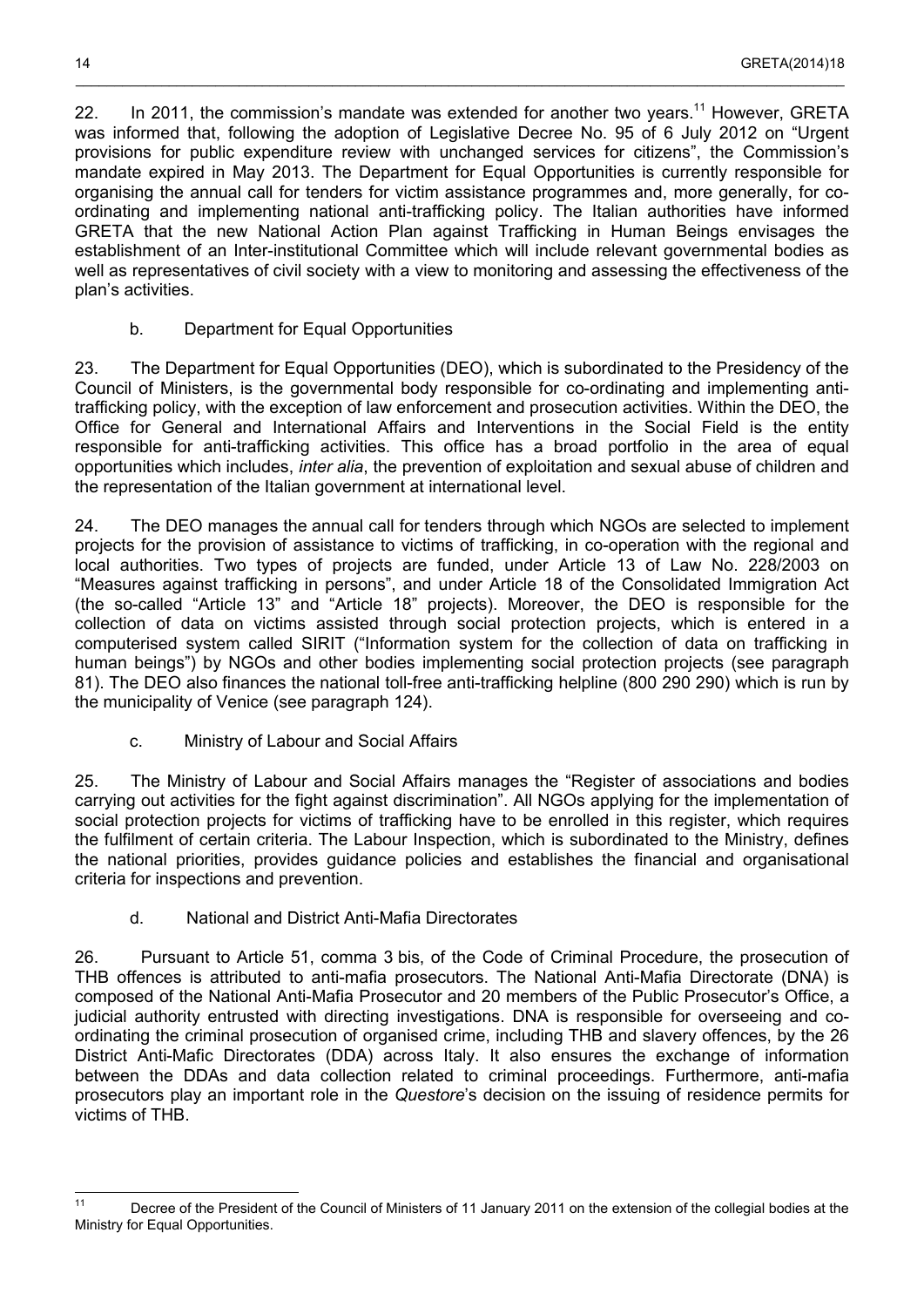### e. Law enforcement agencies

<span id="page-14-2"></span>27. Public security and criminal investigations are within the remit of two distinct nationwide law enforcement structures, the State Police and the Carabinieri. The State Police is a civil police force with general competence, falling directly under the authority the Minister of the Interior. There is a police headquarters (*Questura*) in every province, headed by a Chief of Police (*Questore*) who has the power to decide, on the proposal of NGOs, social services or prosecutors, whether a victim of THB is granted a residence permit which allows him/her access to assistance and social integration projects. Each *Questura* has a criminal investigation team which also investigates cases of THB.

28. The Carabinieri are a police force with military status independently placed within the Ministry of Defence, with general police duty competence and responsibility for public safety, as well as special prerogatives conferred by law. The Carabinieri have functional dependence on the Minister of Internal Affairs when dealing with public order, as well as on the judiciary when acting as criminal police. The Carabinieri are made up of different components – territorial, training, mobile and specialised – which are directed, co-ordinated and controlled by the General Headquarters. The Carabinieri Special Operations Group (ROS) is mainly responsible for dealing with organised crime and terrorism; there are six ROS departments, 20 units and two teams across Italy which investigate all major cases of THB, including those involving international and judicial co-operation. Moreover, the Specialist Units Division includes the Carabinieri Command for the Protection of Labour specialised in the field of labour exploitation (see paragraph 130).

### f. Regional and local authorities

<span id="page-14-1"></span>29. The Italian state territory is subdivided into 20 regions, 109 provinces and some 8 000 municipalities. Regional and local authorities play an important role in the provision of assistance to victims of THB. They co-finance both the special support programmes for victims under Article 13 of Law No. 228/2003 and programmes of assistance and social integration under Article 18 of the Consolidated Immigration Act. The social services of the provinces and municipalities are often cornerstones of the local anti-trafficking networks, which also involve the police, prosecutors and civil society actors. Further, as noted in paragraph 24, the social services of the municipality of Venice run the nationwide toll-free anti-trafficking helpline.

### g. NGOs, other civil society actors and international organisations

<span id="page-14-0"></span>30. The Italian system of assistance to victims of trafficking is to a large extent based on the work of NGOs that are usually set up in the form of non-profit organisations (ONLUS) such as associations or social cooperatives.<sup>[12](#page-14-3)</sup> Most of them operate at local or regional level, but are connected via interregional and national networks which make it possible to refer victims of THB identified in one region to another. Many NGOs are part of the Co-ordinating National Community of Hospitality network (CNCA). NGOs run shelters for victims of THB and implement assistance programmes funded by the DEO and the regional or local authorities. NGOs do outreach work, run drop-in centres where victims can ask for support and helpdesks at identification and expulsion centres (CIEs) for irregular migrants, where they work on the identification of victims of trafficking among detainees. Moreover, NGOs organise prevention activities and provide training on THB for police officers, prosecutors, social workers, outreach workers and other relevant stakeholders.

31. There are many religious organisations active in the fight against trafficking (e.g. Caritas and the USMI women religious umbrella organisation). These organisations run shelters and often provide assistance to victims of trafficking with their own financial means.

32. Trade Unions (CGIL, CISL, UIL) also play a role in the fight against labour exploitation. They observe the situation in the respective economic fields, do research and advocate improvements to the legal provisions with a view to combating labour exploitation.

<span id="page-14-3"></span> $12$ 

According to Law No. 381/1991 on "Rules governing social co-operatives".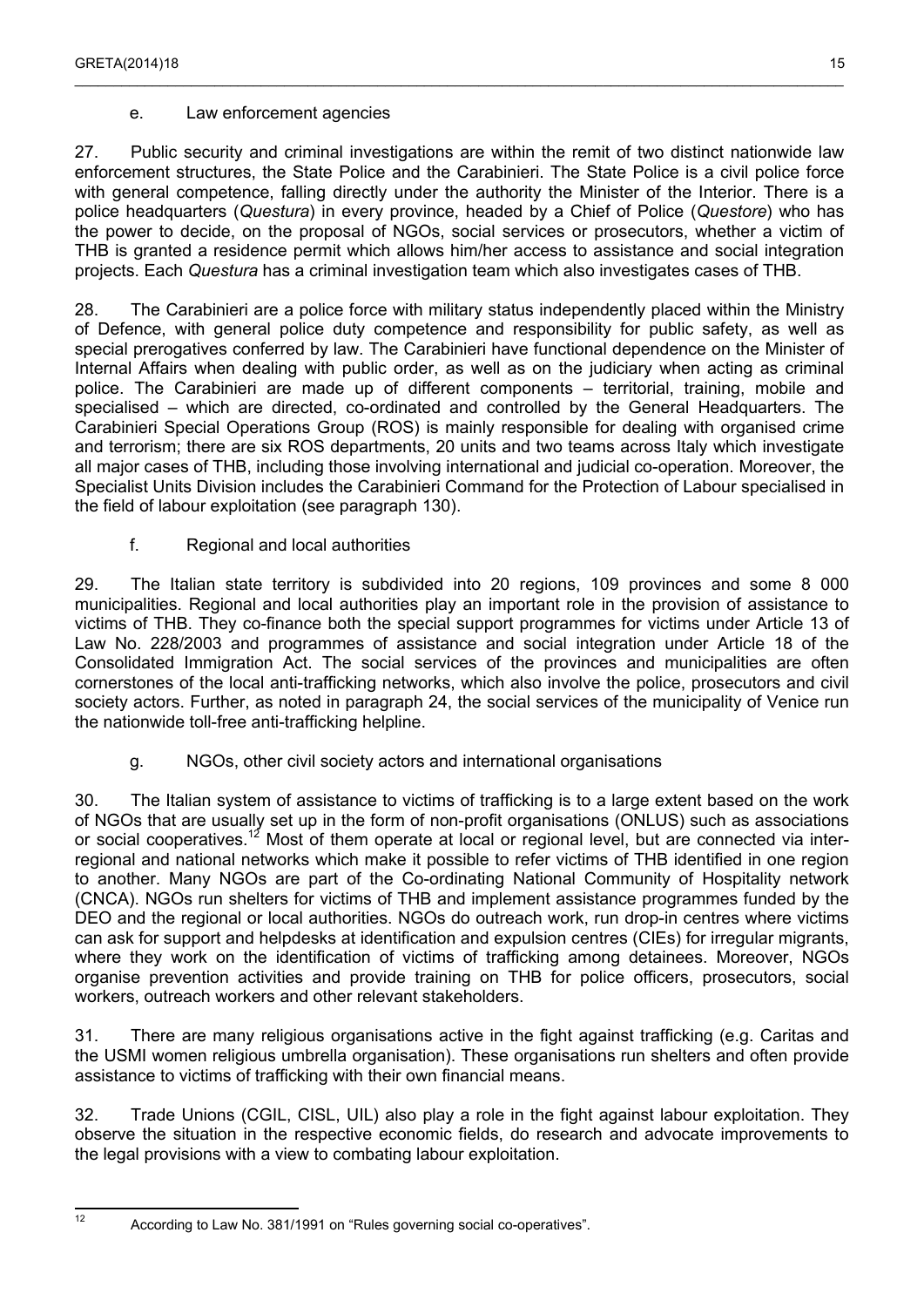33. Specialised lawyers like those working for the Association for Legal Studies on Immigration (ASGI) represent migrants, including victims of trafficking, in various administrative and judicial proceedings. In addition, they carry out research related to immigration legislation and policies as well as trafficking in human beings, and lobby for changes. They are also involved in training activities for judges, prosecutors and other actors.

34. The Italian office of UNHCR trains staff in reception centres for asylum seekers on the linkages between the asylum system and THB and lobbies for measures to improve the existing procedures and legislation. Moreover, UNHCR has a member in each territorial commission for refugee status determination and thus contributes to the identification of victims of THB among asylum seekers.

35. IOM Rome assists victims of trafficking, including unaccompanied children, to return safely to their countries of origin and performs the necessary risk assessment. Further, IOM Rome is involved in a joint project with UNHCR, the Italian Red Cross and Save the Children entitled "*Progetto Praesidium*", which provides assistance and counselling to irregular migrants arriving by sea in southern Italy and participates in the identification of potential victims of THB at border points.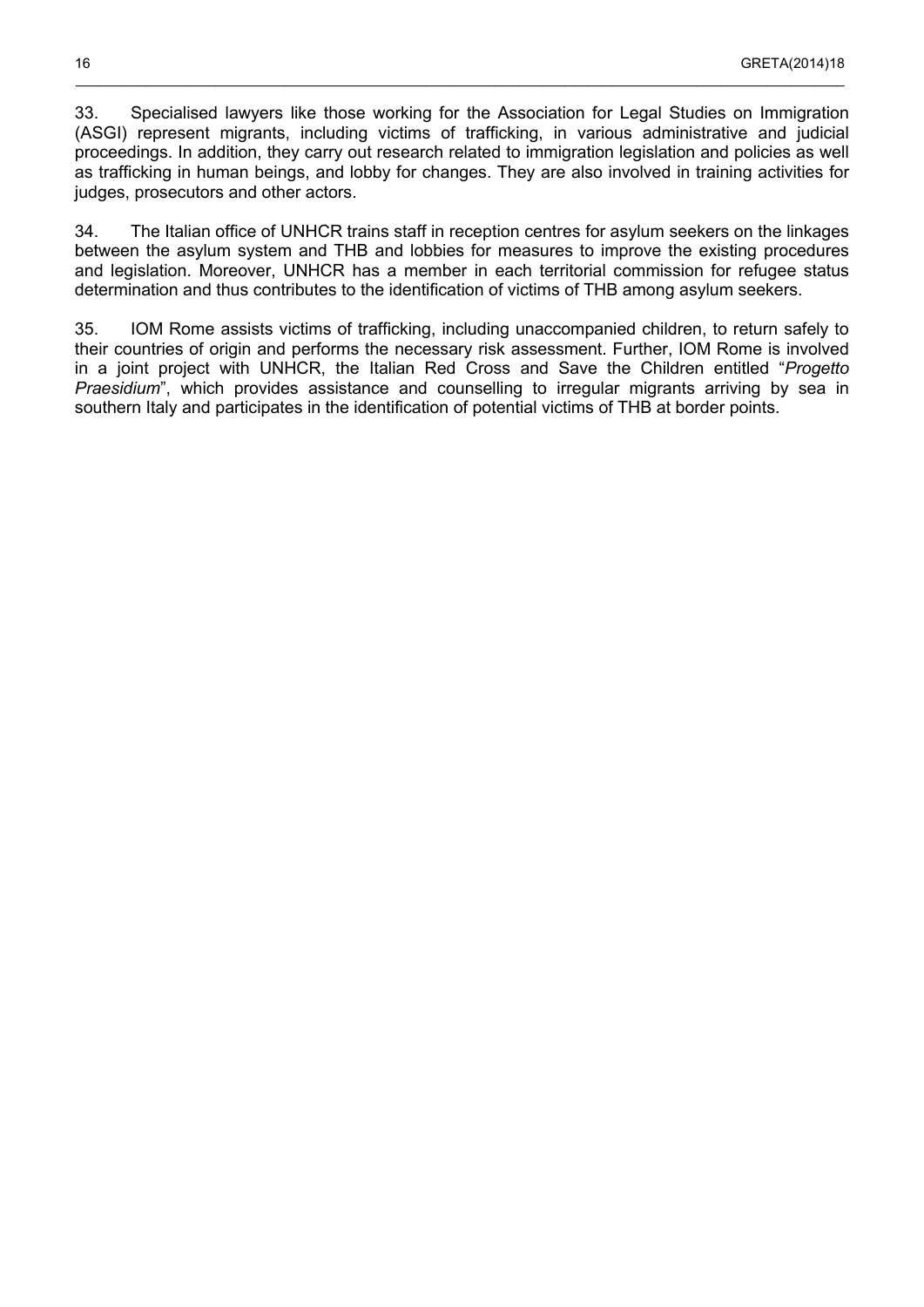## <span id="page-16-2"></span>**III. Implementation of the Council of Europe Convention on Action against Trafficking in Human Beings by Italy**

## <span id="page-16-1"></span>**1. Integration of the core concepts and definitions contained in the Convention in the internal law**

a. Human rights-based approach to action against trafficking in human beings

<span id="page-16-0"></span>36. Article 1(1)(b) of the Convention establishes as one of its purposes the protection of the human rights of the victims of trafficking. Further, Article 5(3) includes the obligation for Parties to promote a human rights-based approach in the development, implementation and assessment of the policies and programmes to prevent THB. The Explanatory Report on the Convention states that the main added value of the Convention is its human rights perspective and focus on victim protection. In the same vein, the United Nations Recommended Principles and Guidelines on Human Rights and Human Trafficking emphasise that "the human rights of trafficked persons shall be at the centre of all efforts to prevent and combat trafficking and to protect, assist and provide redress to victims".<sup>[13](#page-16-3)</sup>

37. THB constitutes an offence to the dignity and fundamental freedoms of the human being and thus a grave violation of human rights. GRETA emphasises the obligations of States to respect, fulfil and protect human rights, including by ensuring compliance by non-State actors, in accordance with the duty of due diligence. A State that fails to fulfil these obligations may, for instance, be held accountable for violations of the European Convention on Human Rights and Fundamental Freedoms (the ECHR). This has been confirmed by the European Court of Human Rights in its judgment in the case of *Rantsev v. Cyprus and Russia*, where the Court concluded that THB within the meaning of Article 3(a) of the Palermo Protocol and Article 4(a) of the Anti-Trafficking Convention, falls within the scope of Article 4 of the European Convention on Human Rights<sup>[14](#page-16-4)</sup> (which prohibits slavery, servitude and forced or compulsory labour). The Court further concluded that Article 4 entails a positive obligation to protect victims or potential victims, as well as a procedural obligation to investigate trafficking.[15](#page-16-5)

38. The Convention on action against trafficking in human beings requires States to set up a comprehensive framework for the prevention of THB, the protection of trafficked persons as victims of a serious human rights violation, and the effective investigation and prosecution of traffickers. Such protection includes steps to secure that all victims of trafficking are properly identified. It also involves measures to empower trafficked persons by enhancing their rights to adequate protection, assistance and redress, including recovery and rehabilitation, in a participatory and non-discriminatory framework. Further, measures to prevent THB should be taken in the field of socio-economic, labour and migration policies.

39. GRETA wishes to stress the need for States to also address THB as a form of violence against women and to take account of gender-specific types of exploitation, as well as the particular situation of child victims of trafficking, in line with the relevant international legal instruments.<sup>1</sup>

<span id="page-16-3"></span> $13$ Addendum to the report of the United Nations High Commissioner for Human Rights (E/2002/68/Add. 1). http://www.ohchr.org/Documents/Publications/Traffickingen.pdf

<span id="page-16-4"></span><sup>14</sup> *Rantsev v. Cyprus and Russia, application No.* 25965/04, judgment of 7 January 2010, ECHR 2010, paragraph 282.

<span id="page-16-5"></span><sup>15</sup> See *Siliadin v. France*, application No. 73316/01, judgment of 26 July 2005, ECHR 2005 VII; *C.N. and V. v. France*, application No. 67724/09, judgment of 11 October 2012, and *C.N. v. United Kingdom*, application No. 4239/08, judgment of 13 November 2012.

<span id="page-16-6"></span>Such as the Council of Europe Convention on Preventing and Combating Violence against Women and Domestic Violence, the Council of Europe Convention on the Protection of Children against Sexual Exploitation and Sexual Abuse, the United Nations Convention on the Rights of the Child and the Optional Protocol thereto on the sale of children, child prostitution and child pornography, and the United Nations Convention on the Elimination of All Forms of Discrimination against Women.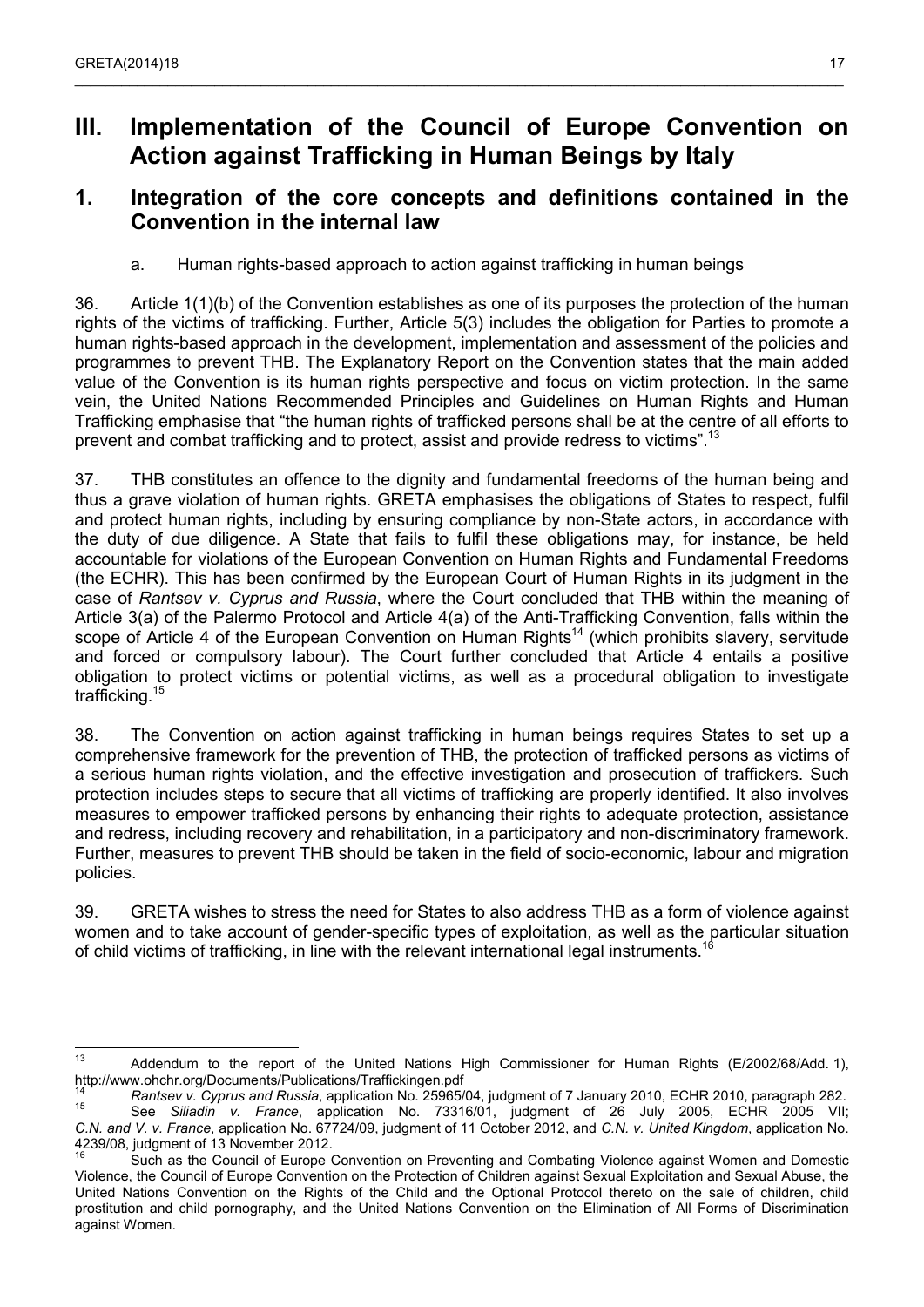40. Italian legislation does not contain direct references to trafficking in human beings as a violation of human rights. THB is a criminal offence included in the Criminal Code in the chapter entitled "Offences against the person", together with slavery and sexual offences against minors. The Italian authorities have referred to the assistance and social integration projects which are being implemented since 2000 and aim to put the victim at the centre of the system of intervention.

\_\_\_\_\_\_\_\_\_\_\_\_\_\_\_\_\_\_\_\_\_\_\_\_\_\_\_\_\_\_\_\_\_\_\_\_\_\_\_\_\_\_\_\_\_\_\_\_\_\_\_\_\_\_\_\_\_\_\_\_\_\_\_\_\_\_\_\_\_\_\_\_\_\_\_\_\_\_\_\_\_\_\_\_\_\_\_\_\_\_\_\_\_\_\_\_\_\_\_

41. The human rights-based approach to action against THB entails transparency and accountability on the part of the State through the adoption of a national policy and action plans for combating trafficking in human beings, the co-ordination of the efforts of all relevant actors, the regular training of relevant professionals, research and data collection, and the provision of adequate funding for the implementation of all these measures. The following sections of this report examine in detail the effectiveness of the policies and measures taken by Italy's authorities in these fields.

b. Definitions of "trafficking in human beings" and "victim of THB" in Italy's law

### *i. Definition of "trafficking in human beings"*

<span id="page-17-1"></span><span id="page-17-0"></span>42. In accordance with Article 4(a) of the Convention, trafficking in human beings includes three components: an action ("the recruitment, transportation, transfer, harbouring or receipt of persons"); the use of certain means ("threat or use of force or other forms of coercion, of abduction, of fraud, of deception, of the abuse of power or of a position of vulnerability or of the giving or receiving of payments or benefits to achieve the consent of a person having control over another person"); and the purpose of exploitation ("at a minimum, the exploitation of the prostitution of others or other forms of sexual exploitation, forced labour or services, slavery or practices similar to slavery, servitude or the removal of organs"). In the case of children, pursuant to Article 4(c) of the Convention, it is irrelevant whether the means referred to above have been used.

43. The definition of THB in Italian law is provided in Article 601 of the Criminal Code (CC) entitled "Trafficking in persons" which, following the entry into force on 28 March 2014 of Legislative Decree No.  $24/2014$ ,<sup>[17](#page-17-2)</sup> reads as follows:

"A term of imprisonment of from eight to twenty years shall be applied to whoever recruits, introduces into the territory of the State, transfers even outside said territory, transports, yields authority over a person to another person, offers lodging to one or more persons who are in the conditions specified in Article 600, or performs the said conducts against one or more persons by deceit, violence, threats, abuse of authority or taking advantage of a situation of vulnerability, or of a weaker physical or psychic condition or a condition of need, or by promising or giving money or of any other advantage to the person having control over that person, for the purpose of inducing or forcing him/her to perform work, sex or to beg or, in any case, to perform unlawful activities entailing his/her exploitation or removal of organs.

The same penalty shall apply to whoever, even without using the means provided for in the first paragraph, performs conducts set forth therein against a minor."[18](#page-17-3)

 $\overline{\phantom{a}}$ 

<span id="page-17-2"></span><sup>17</sup> Before 28 March 2014, Article 601 CC read: "Whoever carries out trafficking in persons who are in the conditions referred to in Article 600, that is, with a view to perpetrating the crimes referred to in the first paragraph of the said article, or whoever leads any of the aforesaid persons through deceit, or obliges such person by making use of violence, threats, or abuse of power, by taking advantage of a situation of physical or psychic inferiority, and poverty; or by promising money or making payments or granting other kinds of benefits to those who are responsible for the person in question, to enter the national territory, stay, leave it, or to displace him or herself internally, shall be punished by imprisonment from eight to twenty years. The punishment is increased by a third to a half if the facts mentioned in subparagraph one above are directed against a minor of less than eighteen years of age or if they are intended for the exploitation of prostitution or aimed at the removal of organs."

<span id="page-17-3"></span>Unofficial translation provided by the Italian authorities.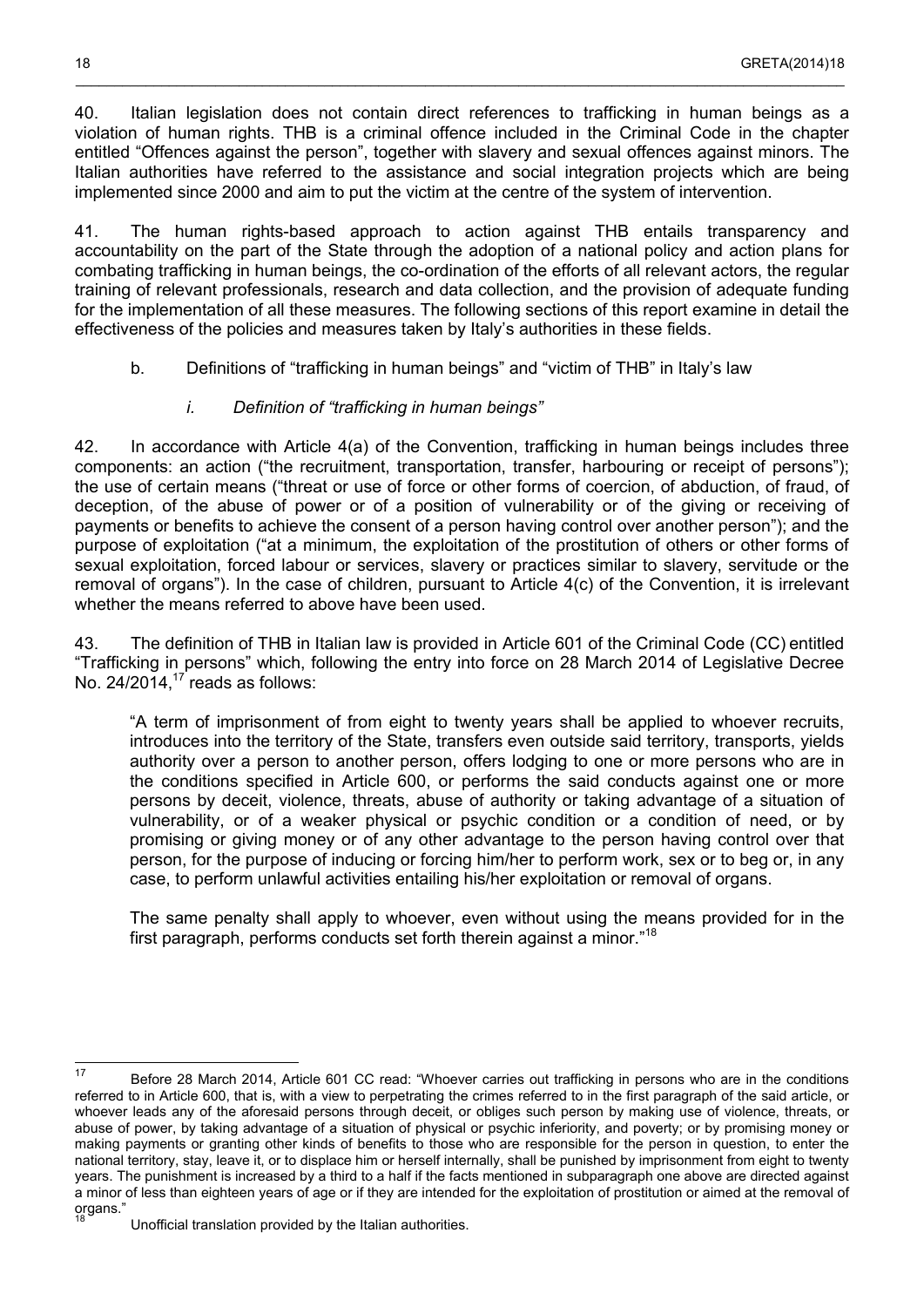44. GRETA notes with satisfaction that the new text of Article 601 of the CC brings the Italian definition of THB closer to the one contained in the Convention. Given that "lodging" corresponds to the action of "harbouring" in the Convention, only the Convention's element of "receipt" is not explicitly mentioned. According to the Italian authorities, the action of "receipt" is covered by the offence provided for by Article 601 of the CC, even if not expressly indicated. However, the authorities have not provided examples of relevant case-law in support of this. **In order to be fully consistent with the definition of THB in the Convention, GRETA considers that the Italian authorities should ensure that "receipt" as one of the actions for committing trafficking in human beings is covered by the definition of THB in the CC.**

 $\_$  , and the state of the state of the state of the state of the state of the state of the state of the state of the state of the state of the state of the state of the state of the state of the state of the state of the

45. The following means of the Convention's definition are contained in Article 601 of the CC: use of force ("violence"), threat of use of force ("threats"), deception ("deceit"), abuse of power ("abuse of authority"), and abuse of a position of vulnerability ("taking advantage of a situation of vulnerability"). The means of "giving or receiving of payments or benefits to achieve the consent of a person having control over another person" is reflected in the CC as "promising or giving money or of any other advantage to the person having control over that person". The means of "abduction" and "fraud" are not mentioned in Article 601 of the CC. As regards the means of "fraud", the authorities have indicated that in Italian, the term "deceit" contained in Article 601 of the CC may include also a fraudulent conduct. According to the Italian authorities, "abduction" is covered as the actions typified by the provision in Article 601 of the CC presuppose or imply the illicit deprivation of the personal liberty of the victim. However, the authorities have not provided examples of relevant case-law in support of this. **In order to be fully consistent with the definition of THB in the Convention, GRETA considers that the Italian authorities should ensure that "abduction" as one of the means for committing trafficking in human beings is covered by the definition of THB in the CC.**

46. The new text of Article 601 of the CC contains a list of forms of exploitation that includes sexual exploitation, labour exploitation, forced begging, forcing into illegal activities and removal of organs. For the element "slavery or practices similar to slavery and servitude" as a form of exploitation, Article 601 refers to Article 600 of the CC, entitled "Placing or holding a person in condition of slavery or servitude". This article was also modified by Legislative Decree No. 24/2014, to read as follows:

"Whoever exerts on any other person powers and rights corresponding to ownership; places or holds any other person in conditions of continuing subjection, sexually exploiting him/her, imposing coerced labour or forcing said person into begging, the performance of activities deemed unlawful or exploiting him/her in any other way, or to consent to organ removal shall be punished by imprisonment from eight to twenty years.

Placement or maintenance in a position of slavery occurs when use is made of violence, threats, deceit, or abuse of power, or when anyone takes advantage of a situation of vulnerability, of physical or psychic inferiority and poverty, or when money is promised, payments are made or other kinds of benefits are promised to those who are responsible for the person in question."[19](#page-18-0)

47. During the evaluation visit to Italy, GRETA was informed of difficulties in obtaining convictions under Article 600 of the CC linked to the interpretation of the term "continuing subjection." According to existing case-law, while there is no need for continuous and uninterrupted control over the victim, there needs to be a "plurality of actions by the perpetrator" against the victim in order to constitute an offence under Article 600 of the CC. Thus cases in which only one act of exploitation was performed in respect of a person would fall outside the scope of Article  $600<sup>20</sup>$  $600<sup>20</sup>$  $600<sup>20</sup>$ 

<span id="page-18-0"></span><sup>19</sup> <sup>19</sup> Unofficial translation provided by the Italian authorities.

<span id="page-18-1"></span><sup>20</sup> Cass. pen., Sez. III, 26 ottobre 2006, n. 2841; Cass. pen., Sez. VI, 23 novembre 2004, n. 81; Cass. pen., Sez. V, 24 aprile 2008, n. 21195.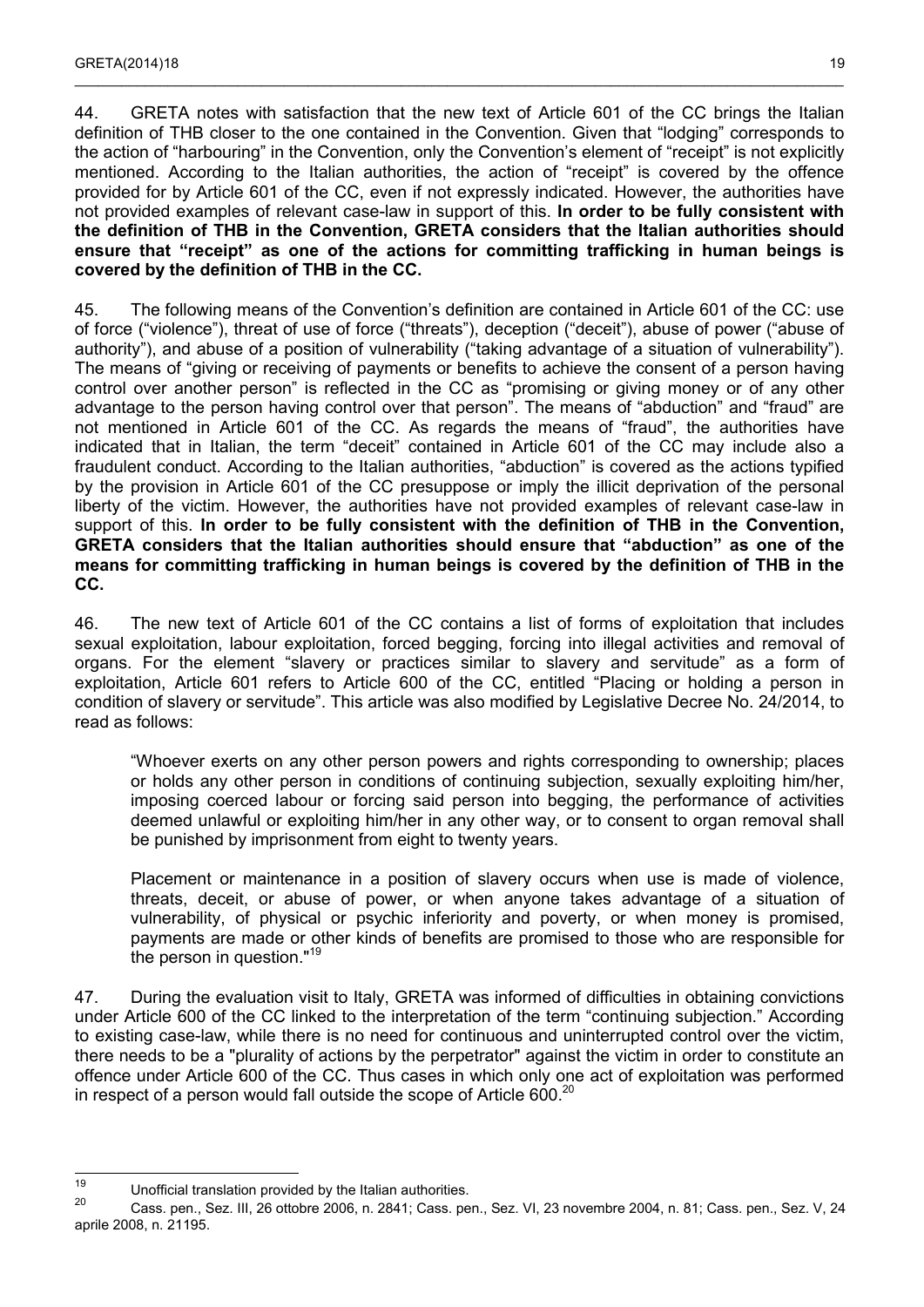48. The Italian authorities have affirmed that the wording of Article 601 of the CC enables the prosecution of the offence of trafficking where the actions are carried out for the purpose of exploitation, even if the exploitation has not yet take place, since it is an offence punished for the specific intent.

49. The Convention stipulates that if one of the actions is directed against a child for the purpose of exploitation, this shall be considered "trafficking in human beings" even if none of the recognised means are involved. This provision was lacking in Italian legislation, but Legislative Decree No. 24/2014 has introduced it in paragraph 2 of the new Article 601 of the CC.

50. Pursuant to Article 4(b) of the Convention, the consent of the victim is irrelevant where any of the means set forth in the definition of THB have been used. This provision is missing from the text of Article 601 of the CC. The Italian authorities have referred to Article 50 of the CC, which provides that a person is not punishable if he/she has acted with the consent of a person who could validly dispose of the right infringed or endangered. Consent, therefore, can exempt an illicit conduct from liability only in connection with a person's alienable rights (i.e. estate-related rights) and not in connection with personal rights (such as life, physical integrity, personal liberty, sexual liberty, honour, dignity, personal identity). According to the Italian authorities, it follows that the consent given by a victim of trafficking has no legal relevance. Nevertheless, **GRETA considers that stating explicitly the irrelevance of the consent of a victim to the intended exploitation could improve the implementation of anti-trafficking provisions and provide victims with greater confidence in self-reporting to NGOs and public authorities.**

51. For further analysis of the definition of THB and related offences from a substantive criminal law perspective, see paragraphs 176-185.

### *ii. Definition of "victim of THB"*

<span id="page-19-2"></span>52. The Convention defines "victim of THB" as "any natural person who is subjected to THB as defined in Article 4 of the Convention". Recognition of victims of trafficking as such is essential as it gives rise to their entitlement to the broad range of protection and assistance measures set out in the Convention.

53. Italian law does not contain a definition of a victim of THB. According to the Italian authorities, any person subjected to acts prescribed by Articles 600 and 601 of the CC is considered a victim of THB. This is also reflected in the text of Article 13 of Law No. 228 of 2003 on "Measures against trafficking in persons" pursuant to which "a special support programme is hereby launched for the victims of the offences envisaged by Articles 600 and 601 of the CC".

<span id="page-19-1"></span>54. The question of the definition of victim of THB is further discussed in the sections of this report dealing with the identification of victims and the assistance measures provided to them, along with the related proposals made by GRETA (see paragraphs135, 149 and 150).

- c. Comprehensive approach to action against THB, co-ordination of all actors and actions, and international co-operation
	- *i. Comprehensive approach and co-ordination*

<span id="page-19-0"></span>55. One of the aims of the Convention is to design a comprehensive framework for the protection of and assistance to victims and witnesses. To be effective, any national action to combat THB must be comprehensive and multi-sectoral, and take on board the required multidisciplinary expertise. Article 29(2) of the Convention requires Parties to take measures to ensure the co-ordination of national policies and actions against THB, including through the setting-up of specific co-ordinating bodies. Further, the Convention refers to the need to co-operate and build strategic partnership with civil society through co-operative frameworks that can help governments fulfil their obligations under the Convention (Article 35).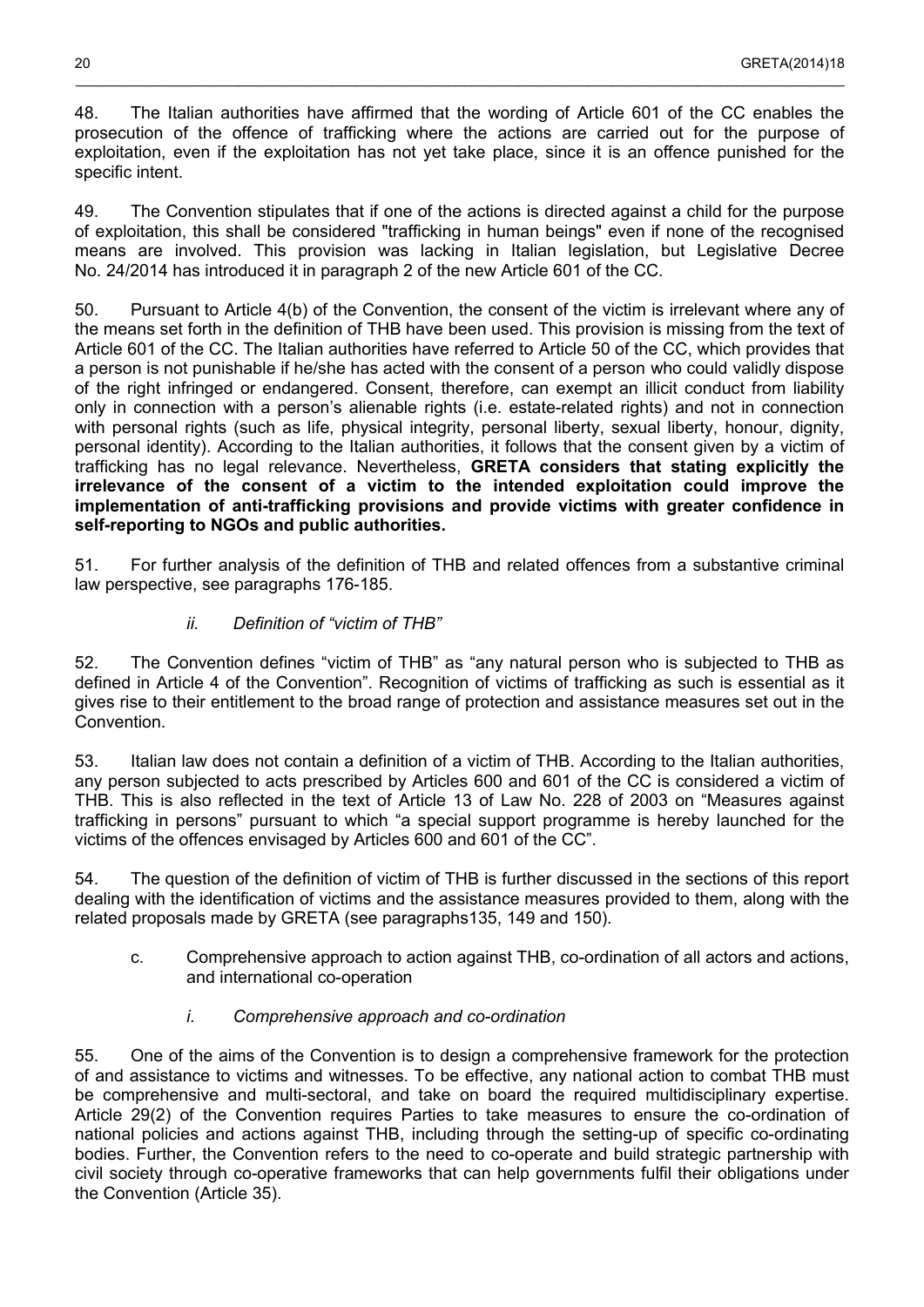56. The legal and policy framework in the field of action against THB in Italy, outlined above, is intended to cover all victims of THB subjected to different types of exploitation, both transnationally and within Italy. Despite the existence of victim assistance programmes since 1998, there was a shared concern among the various stakeholders met during the evaluation visit that insufficient attention was being paid to the fight against THB by the Italian Government and the situation had apparently deteriorated in the last few years. GRETA is concerned by the discontinuation of the Interministerial Commission for the support of victims of trafficking, violence and serious exploitation. Moreover, GRETA notes that the current human and financial resources of the DEO are insufficient to lead and co-ordinate the fight against THB, considering the number of different functions that fall under its responsibility and the volume of the tasks its officials have to carry out.

 $\_$  , and the state of the state of the state of the state of the state of the state of the state of the state of the state of the state of the state of the state of the state of the state of the state of the state of the

57. GRETA notes that NGOs were not involved in the work of the Inter-ministerial Commission because its primary role was to assess projects for which NGOs applied and approve funding for such projects. Some 300 NGOs are active in Italy in the anti-trafficking field and GRETA commends their high level of commitment and expertise. As noted in paragraph 22, the new National Action Plan envisages the establishment of an Inter-institutional Committee which will include civil society representatives. **GRETA commends these plans and would like to be kept informed of their realisation.**

58. As noted in paragraph 24, the DEO manages the annual call for tenders for social assistance projects for victims of THB (see also paragraph 138). Until 2013, the annual budget for such projects was 8 million euros per year.<sup>[21](#page-20-0)</sup> While the provision of assistance to victims of THB is co-funded by the state and the regional or local authorities, the implementation of assistance projects and other antitrafficking activities takes place mainly at local level through the work of NGOs. Local NGOs, social services, law enforcement authorities, prosecutors and other public entities have developed cooperation frameworks for the detection, identification of and assistance to victims of trafficking. The modalities of this co-operation and the role of the different stakeholders are laid down in Memoranda of Understanding.<sup>[22](#page-20-1)</sup> Further, in order to promote local co-operation networks against THB, the Department of Public Security of the Ministry of the Interior and the National Anti-Mafia Directorate signed in 2010 a "Memorandum of Understanding on the guidelines for the co-ordination of activities to combat trafficking in human beings". The purpose of this agreement is to encourage the initiatives of inter-institutional collaboration and co-ordination between the judicial authorities, the police and the NGOs working in the fight against trafficking.

59. However, GRETA notes that the commendable efforts and networks at local level are not adequately supported at national level. The instruments which are usually found in other countries experiencing THB, such as a national strategy or action plan, national co-ordinator, national rapporteur, national referral mechanism, guidelines on the identification of victims, currently do not exist in Italy. Even if the local networks achieve in some parts of Italy remarkable results when it comes to the identification of and assistance to victims of THB, they cannot make up for the absence of policy and practical guidance at the national level. Moreover, GRETA was informed that the existence of local networks can be influenced by political changes and a change in a key position, such as the post of the *Questore*, can jeopardise the work of an entire network.

60. As mentioned in paragraph 19, Legislative Decree No. 24/2014 foresees the adoption of a national action plan within three months of its entry into force. GRETA was informed by the DEO that a broad range of stakeholders will be involved in the drafting of the national action plan, including the regional and local administrations, civil society and the private sector.

<span id="page-20-0"></span> $21$ GRETA understands that in 2014, the budget allocated to the DEO for assistance projects for victims of THB was reduced to 5 million euros, but the DEO managed to reallocate an additional 3 million euros.

<span id="page-20-1"></span>See, for example, the so-called "Protocol of Teramo" signed by stakeholders at Teramo District Court on 28 April 2010, entitled "Guidelines for approaching possible victims of human trafficking and severe exploitation" (Italian only), available at: [http://www.procura.teramo.it/news.aspx?id=1132.](http://www.procura.teramo.it/news.aspx?id=1132)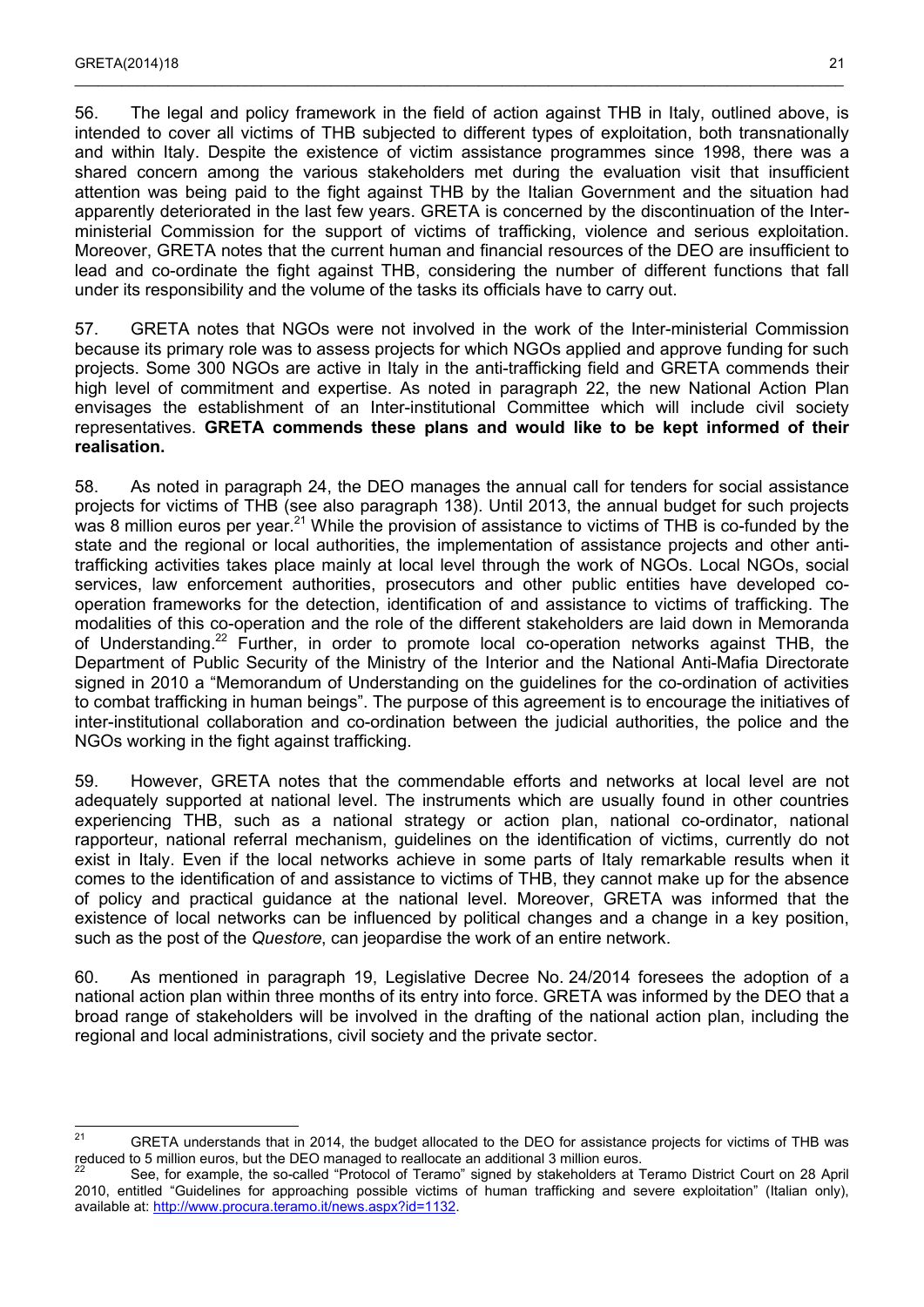61. The DEO was put in charge of anti-trafficking action at a time when the focus was on THB for sexual exploitation. While Italy has longstanding experience in tackling this form of THB, GRETA notes that more attention should be paid to trafficking for labour exploitation, which has been on the rise. Various reports indicate that the phenomenon of labour exploitation is widespread in Italy, in particular amongst irregular migrants.<sup>[23](#page-21-0)</sup> The agricultural sector, construction industry, textile industry and tourism sector are particularly affected by the phenomenon of labour exploitation. GRETA welcomes the adoption of legislative provisions in 2011 aimed at combating labour exploitation of migrants, in particular the new Article 603-bis of the CC introducing the crime of "unlawful gangmastering and labour exploitation" (*intermediazione illecita e sfruttamento del lavoro*), a phenomenon known in Italian as *caporalato* (however, see paragraph 109). In contrast, the amendments made to the Consolidated Immigration Act in 2002, the so-called "Bossi-Fini Law",<sup>[24](#page-21-1)</sup> which aimed at regulating migrant worker flows by introducing a system of entry quotas, and in 2009, criminalising irregular entry and stay,<sup>[25](#page-21-2)</sup> have been criticised for creating an overly-bureaucratic system and introducing repressive norms which push migrants into illegality.<sup>[26](#page-21-3)</sup> The requirement of a formal employment contract in order to obtain a residence permit exposes migrant workers who are already at risk of labour exploitation because of their irregular migration status to an increased risk.<sup>[27](#page-21-4)</sup> Moreover, the introduction of the offence of illegal entry and stay has reportedly created additional difficulties in securing convictions as witness statements given by irregular migrants are not considered as trustworthy and they are afraid to report cases of exploitation to the authorities for fear of being detained and expelled. The UN Special Rapporteur on trafficking in persons, especially women and children, has stressed in her recent report the negative consequences of the criminalisation of irregular migration for victims of trafficking.<sup>[28](#page-21-5)</sup>

\_\_\_\_\_\_\_\_\_\_\_\_\_\_\_\_\_\_\_\_\_\_\_\_\_\_\_\_\_\_\_\_\_\_\_\_\_\_\_\_\_\_\_\_\_\_\_\_\_\_\_\_\_\_\_\_\_\_\_\_\_\_\_\_\_\_\_\_\_\_\_\_\_\_\_\_\_\_\_\_\_\_\_\_\_\_\_\_\_\_\_\_\_\_\_\_\_\_\_

62. The ineffectiveness of the seasonal work permit system in several areas of southern Italy was analysed in a comprehensive study published in December 2010 by IOM.<sup>[29](#page-21-6)</sup> Additionally, the labour inspection system reportedly suffers from lack of resources, ineffectiveness and a problematic legal framework (see paragraph 129).<sup>[30](#page-21-7)</sup> GRETA was informed that the DEO was considering the setting up of a thematic working group on THB for labour exploitation, which in GRETA's view could contribute to the development of tools to combat this form of THB.

63. As noted in paragraph 11, statistics from DEO indicate that 56 victims of THB for domestic servitude were assisted in 2011 and 2012, but GRETA notes that there is a lack of information and research on the risks of THB among domestic workers and private carers.

64. Another aspect which requires additional attention is child trafficking. The statistical information in paragraph 10 suggests that around 5% of the victims who received assistance in 2011-2013 were children. At the same time, there are reports about the increasing trend of trafficking of children for the purpose of forced begging and concerns have been expressed about the disappearance of unaccompanied minors arriving in Italy $31$  (see also paragraphs 113-114).

See document A/HRC/26/37/Add.4, paragraphs 33-37. available at:

<http://www.ohchr.org/EN/Issues/Trafficking/Pages/Visits.aspx>

<span id="page-21-0"></span> $23$ <sup>23</sup> See Amnesty International, *Exploited labour: Migrant Workers in Italy's Agricultural Sector*, December 2012.

<span id="page-21-1"></span><sup>24</sup> Law No. 189/2002 of 30 July 2002, "*Modifica alla normative in materia di immigrazione e di asilo*".

<span id="page-21-2"></span><sup>25</sup> GRETA understands that Article 2, paragraph 3, alinea b, of Law No. 67 of 28 April 2014 in respect of non-custodial sentences and reform of the system of sanctions delegates to the Government the power to transform within 18 months the offence of illegal entry and stay into an administrative offence. It also stipulates that any further non-respect of administrative measures taken shall continue to be regarded as a criminal offence. In practice, this means that only the first entry will be decriminalized but will nevertheless continue to be followed by an expulsion order.

<span id="page-21-3"></span><sup>26</sup> UN Special Rapporteur on contemporary forms of racism, racial discrimination, xenophobia and related intolerance, as quoted in Amnesty International, *Exploited labour: Migrant Workers in Italy's Agricultural Sector*, December 2012, p. 13.

<span id="page-21-5"></span><span id="page-21-4"></span><sup>27</sup> Amnesty International, *Exploited labour: Migrant Workers in Italy's Agricultural Sector*, December 2012, p. 17.

<span id="page-21-6"></span><sup>29</sup> IOM, "*Stagione amara: Rapporto sul sistema di ingresso per lavoro stagionale e sulle condizioni dei migranti in agricoltura in Campania, Puglia e Sicilia*", December 2010.

<span id="page-21-8"></span><span id="page-21-7"></span><sup>&</sup>lt;sup>30</sup> *Ibidem.*<br><sup>31</sup> Case the

See the report of the UN Special Rapporteur on trafficking in persons, especially women and children, on her mission to Italy, document A/HRC/26/37/Add.4, paragraphs 16-17, and the report by Maria Grazia Giammarinaro, OSCE Special Representative and Co-ordinator for Combating Trafficking in Human Beings, following her visit to Italy from 17-18 June and 15-19 July 2013, paragraph 16.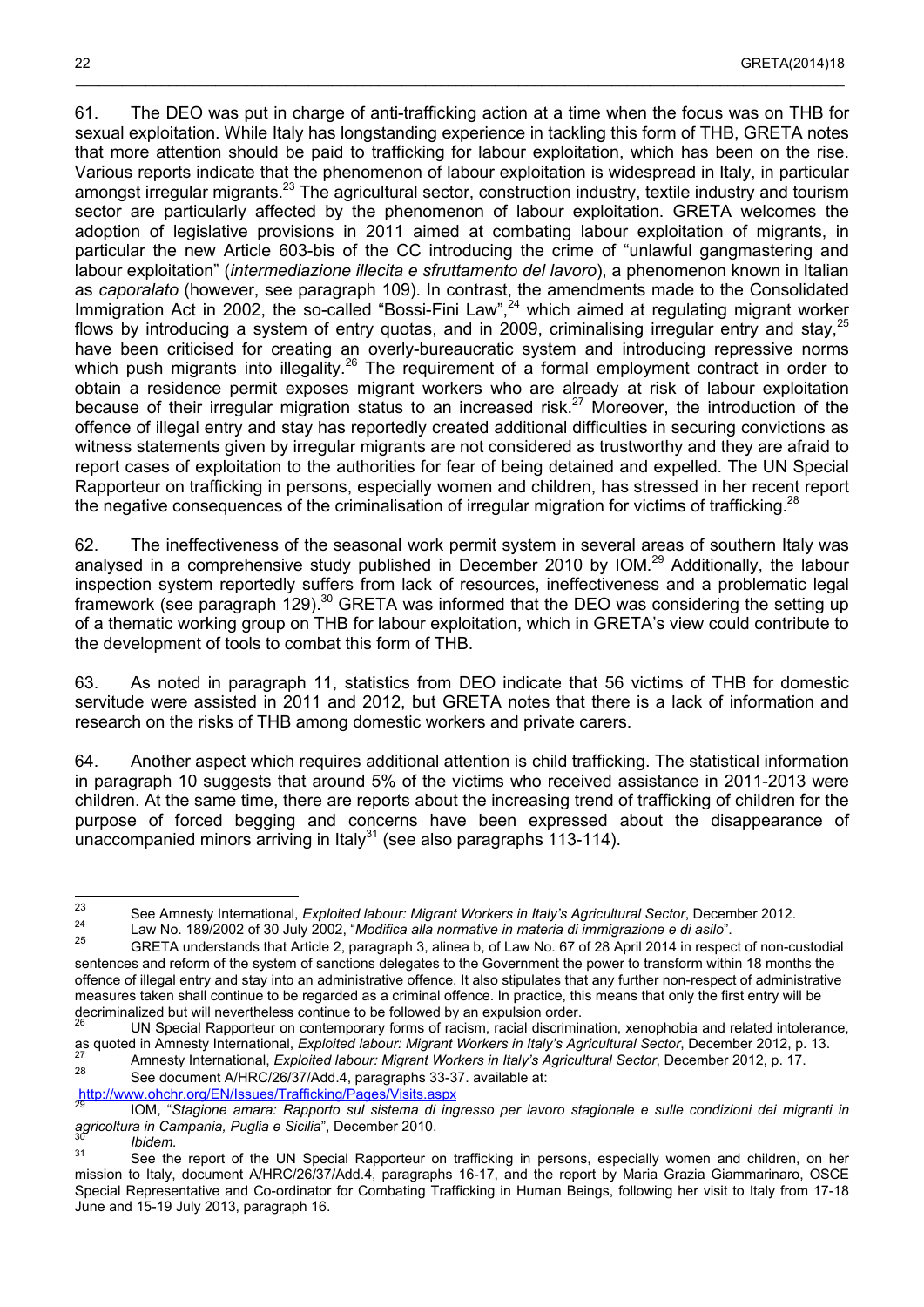65. **GRETA urges the Italian authorities to strengthen the institutional framework for action against THB in order to improve co-ordination and ensure a more effective involvement of all public bodies having a role in combating and preventing THB and protecting its victims**.

 $\_$  , and the state of the state of the state of the state of the state of the state of the state of the state of the state of the state of the state of the state of the state of the state of the state of the state of the

66. **Further, GRETA considers that if the Department for Equal Opportunities is to fulfil the role of a co-ordinating structure in the fight against THB in Italy, investment should be made in its human and financial resources so that it can effectively carry out the full range of tasks related to THB.**

67. **Moreover, noting that the new National Action Plan envisages the establishment of an Inter-institutional Committee which will include civil society representatives, GRETA considers that the Italian authorities should strengthen co-ordination between public bodies and NGOs engaged in anti-trafficking action and involve NGOs and other members of civil society in the development and implementation of anti-trafficking policy, including the evaluation of antitrafficking efforts.**

68. **GRETA also urges the Italian authorities to take steps to ensure that national action to combat THB is comprehensive, in particular by:**

- **- addressing all victims of trafficking for all forms of exploitation in the antitrafficking legal and policy framework, while taking into account the genderdimension of trafficking and the particular vulnerability of children, including through a comprehensive national action plan against THB;**
- **- developing guidelines on the identification and referral to assistance of victims of trafficking, building on existing expertise at local and regional level;**
- **- strengthening action to combat THB for the purpose of labour exploitation by involving civil society, trade unions, labour inspectorates and the private sector, and improving the identification of and assistance to victims of THB for the purpose of labour exploitation;**
- **- strengthening prevention and protection measures that address the particular vulnerability of children to trafficking;**
- **- reducing the particular vulnerability of irregular migrants to THB.**

69. **In addition, GRETA invites the Italian authorities to consider the establishment of an independent National Rapporteur or designate another independent mechanism for monitoring the anti-trafficking activities of State institutions (see Article 29, paragraph 4, of the Convention and paragraph 298 of the Explanatory Report).**

70. **Further, GRETA invites the Italian authorities to study the implications of the immigration legislation, in particular the offence of illegal entry and stay, for the identification and protection of victims of trafficking, and the prosecution of offenders.**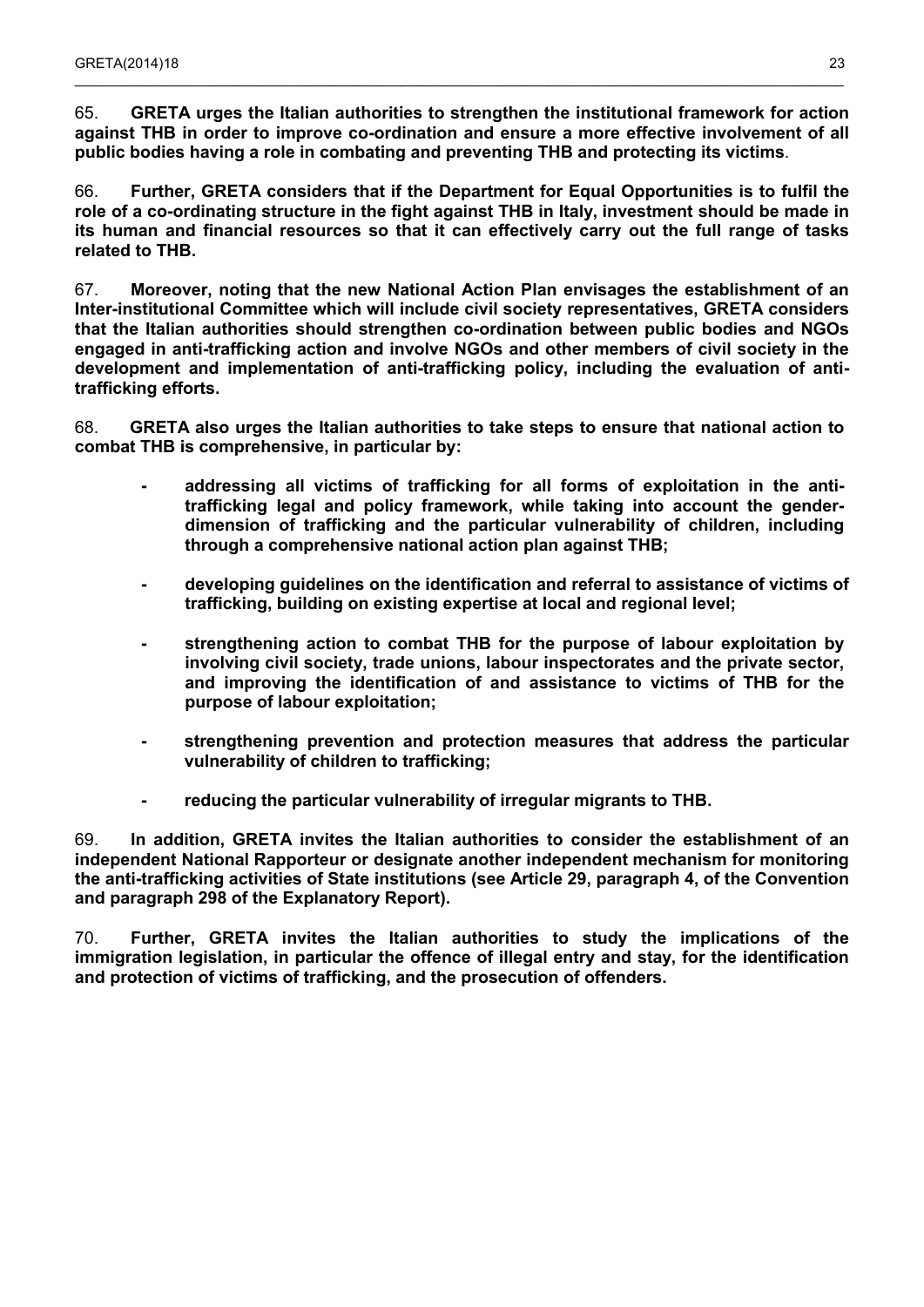### *ii. Training of relevant professionals*

71. According to information provided by the Italian authorities, the Central Operational Service within the Central Anti-crime Directorate of the State Police organises training on issues related to THB for State Police officers in co-operation with international organisations (CEPOL, Europol, Interpol, IOM, ILO) and NGOs (e.g. Save the Children Italia). For the personnel of the Special Units of the Criminal Investigation Squads, specific training seminars with an interdisciplinary approach are organised, including sociological and psychological aspects and the approach to victims. The same applies to the Carabinieri, who have a training department which addresses THB in special sessions at the police academies and also takes part in European projects. Moreover, the topic of THB (in particular organisational structure and *modus operandi* of criminal gangs) is part of the specialised counter-crime training for the Special Operation Units of the Carabinieri (ROS), which lasts 30 days and is held at the Institute for Investigative Techniques (ISTI) four times per year (approximately 100 officials trained). The issue of THB is also dealt with in other training contexts for ROS officers provided by ISTI. Further, CEPOL organises on average two training courses per year with the participation of police officers from different countries. Many of the previously mentioned training courses follow a multi-agency approach and involve a series of key actors such as prosecutors, border and immigration officials, labour inspectors, local authorities and NGOs.

<span id="page-23-0"></span>\_\_\_\_\_\_\_\_\_\_\_\_\_\_\_\_\_\_\_\_\_\_\_\_\_\_\_\_\_\_\_\_\_\_\_\_\_\_\_\_\_\_\_\_\_\_\_\_\_\_\_\_\_\_\_\_\_\_\_\_\_\_\_\_\_\_\_\_\_\_\_\_\_\_\_\_\_\_\_\_\_\_\_\_\_\_\_\_\_\_\_\_\_\_\_\_\_\_\_

72. According to the Ministry of Foreign Affairs, diplomatic and consular staff receive pre-posting training to enable them, *inter alia*, to recognise potential THB cases within the risk assessments carried out in the framework of the visa application procedures.

73. At the local level, training on the topic of THB is provided to social workers as part of the social assistance projects which include funding from the municipalities for the creation, building and maintenance of the anti-trafficking network. The training costs for the largest public administrations amount to about 500 000 euros (including ordinary funds and Regional Operational Programme of the European Social Fund).

74. In the Veneto region the labour inspectorate has organised training for their officials with a particular focus on THB for labour exploitation. The training started in 2008 and all labour inspectors were trained. The Veneto practice was later recommended in a circular letter by the Ministry of Labour and Social Affairs to other Italian labour inspectorates.

75. The Superior School of the Judiciary provides initial and ongoing training to judges and prosecutors, in co-operation with the Superior Council of Judiciary. GRETA was informed that the School organises on a regular basis courses of professional updating for judges and prosecutors who come into contact with victims of THB.

76. Several NGOs informed GRETA that they were providing training to law enforcement officials, prosecutors and other public officials, for example, in the regions of Abruzzo and Campania. By way of example, the NGO *Cooperativa Sociale Dedalus* in Naples organised a training programme for prosecutors and public officials in the University of Caserta as part of a more general programme on gender issues with an estimated 300 participants.

77. The information obtained by GRETA from the Italian authorities and civil society suggests that there is no systematic approach for the training of public officials with regard to THB, despite the fact that commendable initiatives take place at local level. GRETA stresses the importance of training for all public officials who come into contact with victims of THB, with a view to ensuring that victims are identified, protected and enabled to benefit from their rights under Italian and international law.

78. GRETA notes that Legislative Decree No. 24/2014 transposing Directive 2011/36/EU envisages that compulsory training modules on issues concerning THB are to be included in the training programmes provided to all professionals who may come into contact with victims of THB (police and border police officers, health professionals, public prosecutors, lawyers, labour inspectors, assistance centres' operators).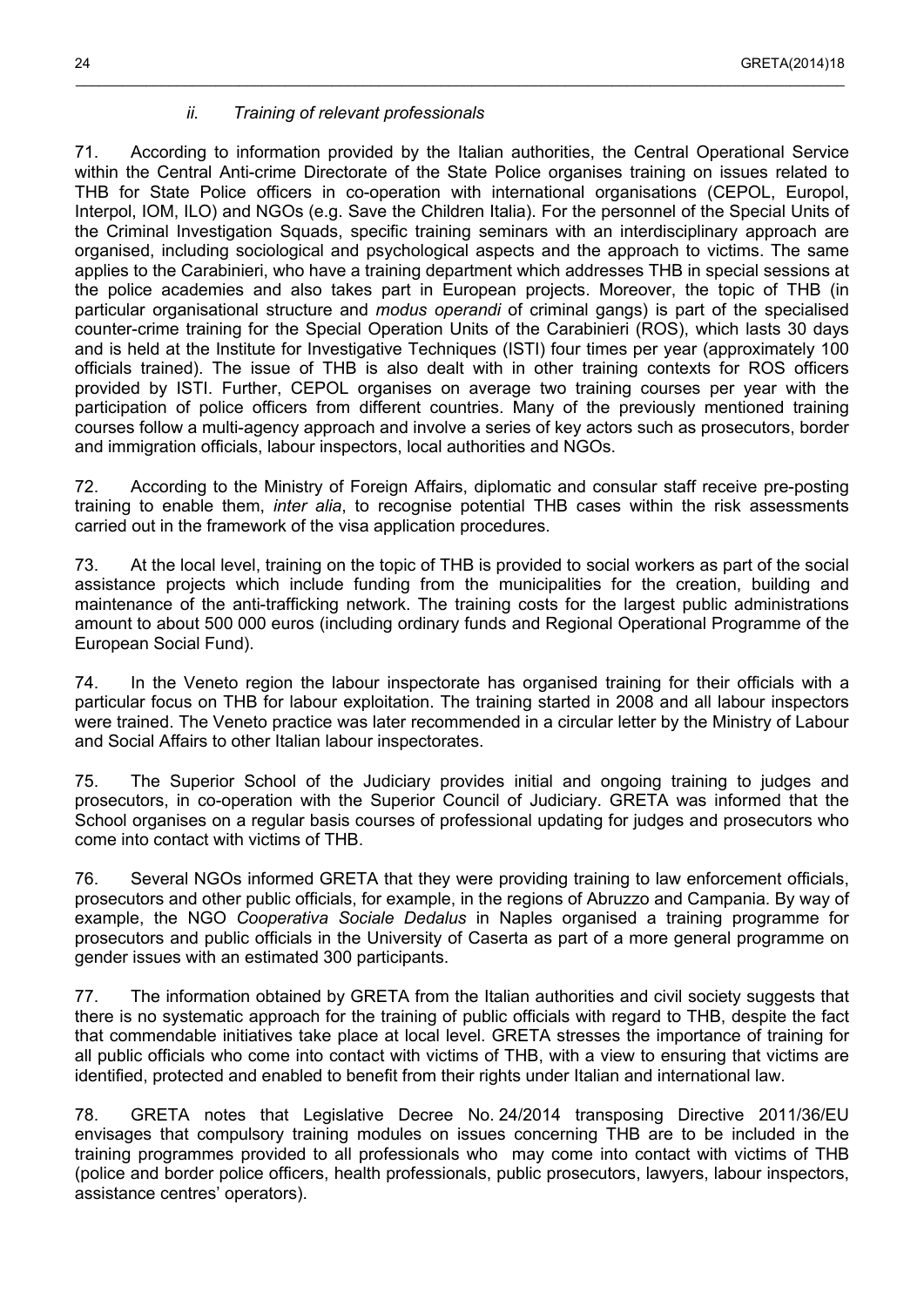79. **GRETA considers that the Italian authorities should continue to invest in the training on issues related to THB for different forms of exploitation and the rights of victims of trafficking, for all professionals who may come into contact with victims of THB, in particular immigration officials, law enforcement authorities, labour inspectors, police investigators, prosecutors, judges, social workers, staff of identification and expulsion centres for irregular migrants (CIEs), members of NGOs and lawyers. Training programmes should be designed with a view to improving the knowledge and skills of relevant professionals to enable them to identify victims of trafficking, to assist and protect them, to facilitate compensation for victims and to secure convictions of traffickers.**

 $\_$  , and the state of the state of the state of the state of the state of the state of the state of the state of the state of the state of the state of the state of the state of the state of the state of the state of the

#### *iii. Data collection and research*

<span id="page-24-0"></span>80. The human rights-based approach to anti-trafficking policies advocated by the Convention requires adequate monitoring and evaluation. An essential element is the regular availability of comprehensive statistical information on both trends in human trafficking and on the performance of the main actors in the fight against trafficking. The collation of data from different state institutions and NGOs raises concerns about data protection, especially when personal data are involved. International standards have been set for the collection, storage, transfer, compilation and dissemination of data. In order to ensure full compliance with these standards, Parties are expected to apply appropriate measures and techniques of data protection. An additional requirement for human rights-based anti-trafficking policies is the conduct of research and analysis with special attention to the rights and interests of victims.

81. The most comprehensive statistics are those gathered by the DEO, which runs since 2010 the database SIRIT (*Sistema Informatizzato di Raccolta Informazioni sulla Tratta*, or Computerised system for the collection of information on trafficking in human beings) and contains information on all victims of trafficking who are supported in the framework of the so-called "Article 13" and "Article 18" projects. The data are supplied by the NGOs and public bodies participating in the projects. The database includes information on the victim's sex, country of origin and form of exploitation. In their comments on the draft GRETA report, the Italian authorities have indicated that in future the SIRIT system will also collect data concerning actions and interventions which are not financed by the DEO. The system will be further developed in collaboration with the National Statistics Institute (ISTAT).

82. The National Anti-Mafia Directorate (DNA) runs a database concerning investigations and criminal proceedings into THB and slavery (Articles 600, 601 and 602 of the CC), on the basis of information provided by the 26 District Anti-Mafia Directorates (DDA). It provides information on the number of criminal proceedings opened annually, the number of suspects, the number of victims and their country of origin. This database is an important tool for prosecutors for identifying trends. However, it does not include information on the type of exploitation involved, nor does it provide information on the outcome of criminal trials and the actual sentences.

83. Separate data is gathered by the Ministry of the Interior through the Police National Electronic Database (CED), which contains data related to police investigations. Currently the data on THB is disaggregated by sex, age and nationality, but not by type of exploitation.

84. GRETA is concerned that the above-mentioned three different sets of data are not comparable, which makes it difficult to obtain a clear picture of the scale of THB in Italy. Further, the data collected by the DEO on "Article 13" and "Article 18" projects involved some double counting (see footnote 3).

85. **For the purpose of preparing, monitoring and evaluating anti-trafficking policies, GRETA considers that the Italian authorities should further develop a comprehensive and coherent statistical system on trafficking in human beings by compiling reliable statistical information from all main actors, and allowing disaggregation (concerning sex, age, type of exploitation, country of origin and/or destination, internal trafficking). This should be accompanied by all the necessary measures to respect the right of data subjects to personal data protection, including when NGOs working with victims of trafficking are asked to provide information for the national database.**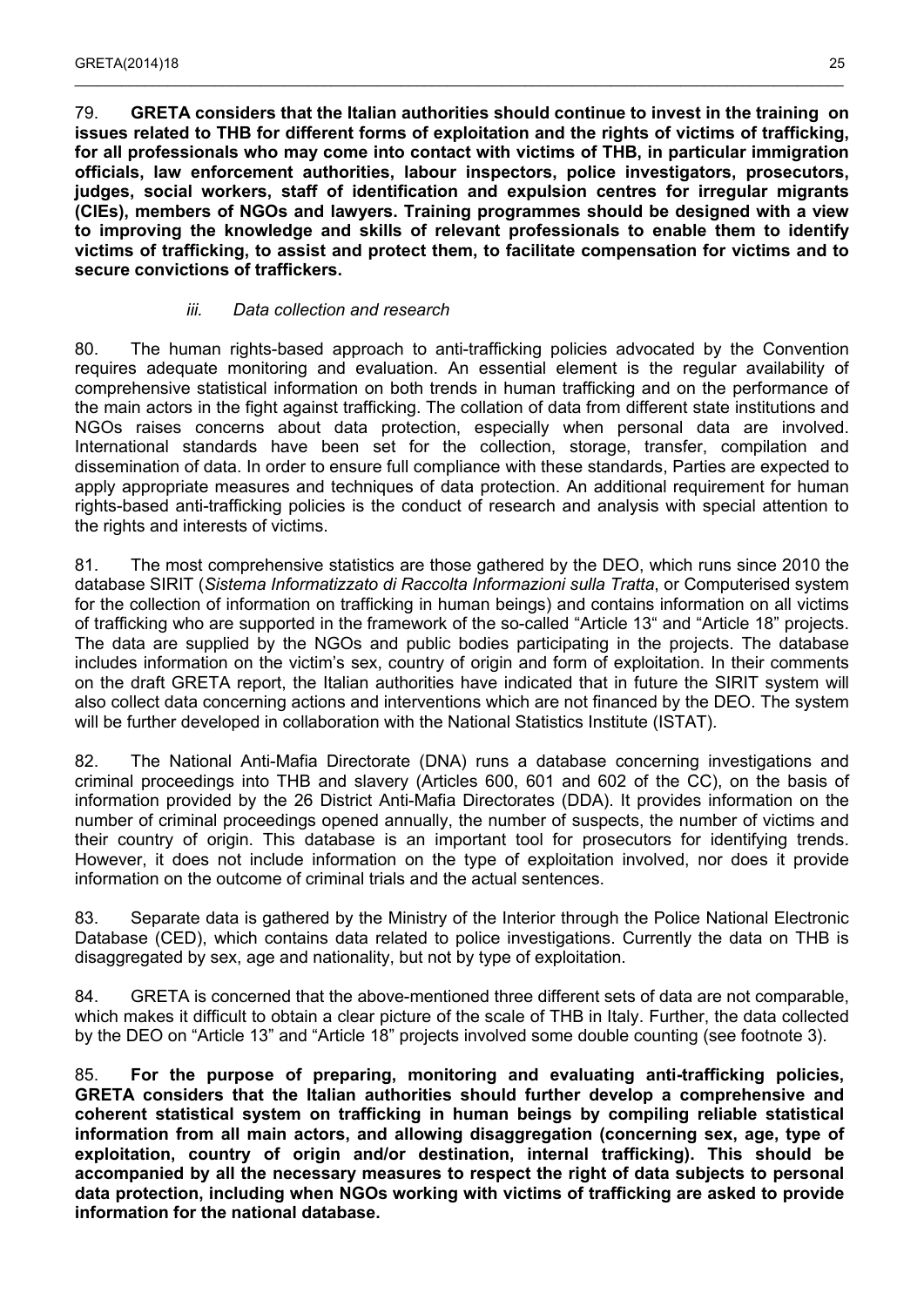86. There is a considerable amount of research on the phenomenon of THB in Italy, usually deriving from projects funded by the European Union or the civil sector on its own. An upcoming comprehensive report on THB in Italy is entitled "*Punto e a capo sulla tratta*" by Caritas Italy and the CNCA network, in co-operation with the NGOs Gruppo Abele and On the Road, based on information collected by hundreds of private and public entities throughout the country. On 18 October 2013, the European Anti-Trafficking day, the preliminary conclusions and recommendations of this report were published. Further, research on THB is carried out by research institutes,<sup>[32](#page-25-1)</sup> academics,<sup>[33](#page-25-2)</sup> trade unions $34$  and NGOs. $35$ 

\_\_\_\_\_\_\_\_\_\_\_\_\_\_\_\_\_\_\_\_\_\_\_\_\_\_\_\_\_\_\_\_\_\_\_\_\_\_\_\_\_\_\_\_\_\_\_\_\_\_\_\_\_\_\_\_\_\_\_\_\_\_\_\_\_\_\_\_\_\_\_\_\_\_\_\_\_\_\_\_\_\_\_\_\_\_\_\_\_\_\_\_\_\_\_\_\_\_\_

87. **GRETA invites the Italian authorities to continue conducting and supporting research on THB-related issues as an important source of information on the impact of current policies as well as a basis for future measures. Areas where further research is needed, in order to shed more light on the extent of the problem of THB in Italy, include trafficking for the purpose of labour exploitation, internal trafficking, domestic servitude and child trafficking.**

### *iv. International co-operation*

<span id="page-25-0"></span>88. The Convention requires Parties to co-operate with each other "to the widest extent possible" in order to prevent and combat THB, protect and assist victims, and investigate related criminal offences (Article 32).

89. The legal basis for international judicial co-operation is the European Convention on Mutual Legal Assistance in Criminal Matters. A bill which is currently in the process of being adopted provides for the setting up of Joint Investigation Teams (JITs).<sup>[36](#page-25-5)</sup> The bill, approved by the Senate on 6 April 2011 and still under parliamentary debate, regulates the setting up of JITs both at the request of the Italian Public Prosecutor and in case the request comes from an authority of a foreign country. In the meantime, through the International Police Co-operation Service, Italy has taken part in various investigation working groups and has had experience with the establishment of bilateral operational protocols and co-operation mechanisms with Germany, France, Switzerland, Romania and Albania. Other similar protocols are currently under implementation with the Netherlands, Poland and the United Kingdom. Furthermore, the Italian authorities have referred to the procedure of exchanging police officers with European and non-European countries during Joint Police Operations.

90. The Italian authorities also have informed GRETA that they use international co-operation channels in THB cases, notably via Europol and Interpol contact points. Italy also takes part in the EU project "EMPACT" (European Multidisciplinary Project against Criminal Threats), which focuses, *inter alia*, on organised crime groups involved in THB.

<span id="page-25-1"></span> $32$ <sup>32</sup> For example, CDS/CENSIS, *Assisting and Reintegrating Children Victims of Trafficking: promotion and evaluation of best practices in source and destination countries*, Work stream 2: Assessment of Programmes for Assisting and Reintegration of Child Victims of Trafficking, Country Report Italy, 2012, available at:

<http://www.childrentrafficking.eu/GetMedia.aspx?lang=it&id=3ab575d7eb0242fe8b1a550c4051e948&s=0&at=1>.

<span id="page-25-2"></span><sup>33</sup> For example, Akinyoade, Akinyinka, Carchedi, Francesco, *Cases of severely exploited Nigerian citizens and other forms of exploitation*, Rome, 2012.

<span id="page-25-3"></span><sup>34</sup> For example, Flai-CGIL, *Agromafie e caporalato*, 2012, available at:

[http://www.flai.it/index.php?option=com\\_content&view=article&id=783:primo-rapporto-agromafie-e](http://www.flai.it/index.php?option=com_content&view=article&id=783:primo-rapporto-agromafie-e-caporalato&catid=50:primo-piano)[caporalato&catid=50:primo-piano.](http://www.flai.it/index.php?option=com_content&view=article&id=783:primo-rapporto-agromafie-e-caporalato&catid=50:primo-piano)

<span id="page-25-4"></span><sup>35</sup> E.g. Amnesty International, *Exploited Labour: Migrant Workers in Italy's Agricultural Sector*, December 2012,

available at: <http://www.amnesty.it/italia-rapporto-sullo-sfruttamento-dei-lavoratori-migranti-in-agricoltura>; Save the Children, *I piccoli schiavi invisibili*, 2013, available at:

<span id="page-25-5"></span>[http://www.savethechildren.it/informati/comunicati/tratta\\_e\\_sfruttamento\\_save\\_the\\_children\\_\\_in\\_italia\\_il\\_piu\\_alto\\_numero\\_di](http://www.savethechildren.it/informati/comunicati/tratta_e_sfruttamento_save_the_children__in_italia_il_piu_alto_numero_di_vittime_2400_a_fronte_delle_9500_in_europa_molti_i_minori_ragazze_dall_est_europa_e_nigeria_ma_anche_ragazzi_egiziani__?year=2013) vittime 2400 a fronte delle 9500 in europa molti i minori ragazze dall est europa e nigeria ma anche ragazzi egi  $ziani$  ?year=2013.

Bill S804-841.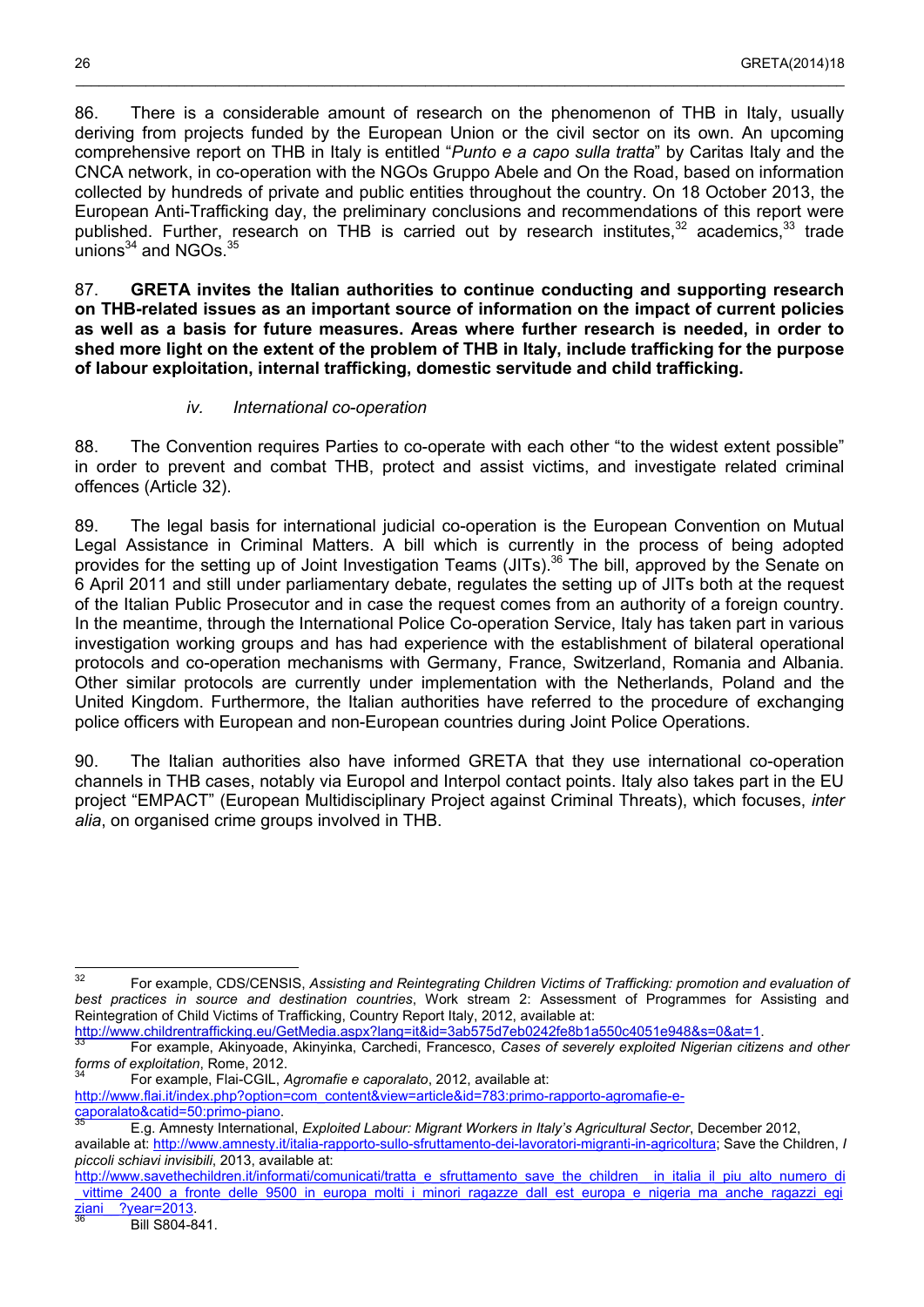91. On a bilateral basis, Italy has concluded several memoranda of understanding, protocols and declarations with the Romanian authorities in the law enforcement and criminal investigation field. These agreements cover migration and the fight against organised crime and include the fight against THB as one of the priorities. In general, the Italian authorities assess as positive the co-operation with Romania. Italy and Romania also carried out a project entitled "*Oltre il Confine*" which involved relevant Romanian ministries, 10 Italian regions, operational bodies and NGOs. The project ran from 2008 to 2012 and aimed at combating THB in Romania and Italy both through preventive actions as well as protection activities and social inclusion of victims.

92. Furthermore, the Italian authorities have referred to the ongoing project ITA.RO (Italy-Romania), which is aimed at fighting Romanian criminal associations involved in facilitating illegal immigration, trafficking in human beings, exploiting prostitution and crimes against property. Since 2006, 14 phases of the project have been carried out, involving the exchange of police officers between the two countries, and the 15th phase is about to start. These high-impact operations have resulted in the dismantling of numerous criminal associations and arresting over 3 200 persons.

93. Nigeria is the source country for most of the victims of THB identified in Italy. Consequently, the Italian authorities have concluded several bilateral agreements with the Nigerian authorities concerning co-ordination between Italian and Nigerian law enforcement agencies, the creation of networks, and the provision of training to NGOs supporting victims. The first agreement was signed in 2003 by the Chief Public Prosecutor and Minister of Justice of the Federal Republic of Nigeria and the Italian Anti-Mafia Public Prosecutor, and the second in 2009 by the Director of the Nigerian Police, the Director of the Italian Police and the Interpol Secretary General. Finally, the third agreement was signed by the Anti-Mafia Public Prosecutor, the Deputy General Director of Public Security and the General Director of Criminal Police with the Nigerian National Agency for Prohibition of Trafficking in Persons (NAPTIP) on 28 April 2010. It is focused on integrated interventions aimed at fighting THB, strengthening the training of police officers and magistrates, sharing good practices and operational strategies, developing information exchange and updating the indicators of THB. The co-operation with Nigeria is also aimed at protecting victims and combating organised crime, with a special focus on training and data collection. It also envisages the social reintegration of victims of THB.

94. Despite the above-mentioned efforts made by the Italian authorities in the area of international co-operation, there are persistent problems when it comes to obtaining information in response to requests made by investigators or undertaking investigative actions in countries of origin. According to the National Anti-Mafia Directorate (DNA), international judicial co-operation in the investigation of THB cases is substantially deficient with non-European countries and totally lacking when it comes to the prosecution of criminal offenses and the protection of victims.<sup>[37](#page-26-0)</sup> The two main routes for people smuggling and THB to Italy are the one starting from the Far East (China, Afghanistan, Pakistan and others), passing through Turkey and Greece, and from there by sea to Italy, and the other starting from countries in Sub-Saharan Africa (mainly Nigeria) across the desert of Niger, passing through the Maghreb and then by sea to Italy. Italy does not have judicial co-operation with any of these countries. According to DNA, this leads to the situation that international co-operation against THB exists only within the boundaries of Europe and meaningful criminal investigations against traffickers take place only in European countries. These investigations, however, can only concentrate on the last link in the chain, the exploitation phase, while the leaders of the criminal trafficking organisations remain outside Europe, as do the assets gained by these crimes.

<span id="page-26-0"></span> $37$ <sup>37</sup> Direzione Nazionale Antimafia, *Relazione sulla tratta die esseri umani* (Report on Trafficking in Human Beings, 2013, p. 21.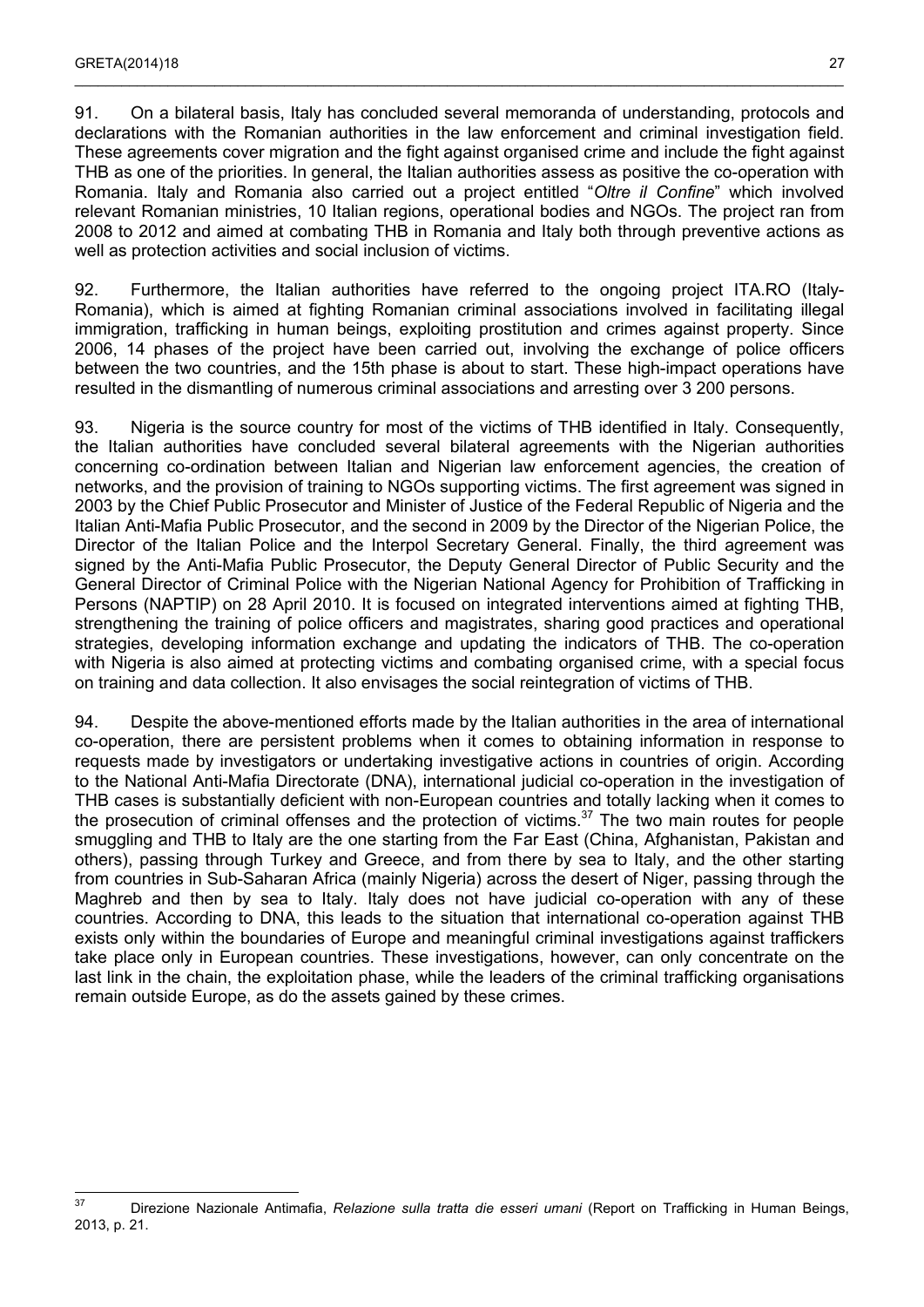95. In the field of international development co-operation, the Italian Ministry of Foreign Affairs has initiated and co-funded a number of anti-trafficking programmes, several of which concern Nigeria. The international bodies involved in these programmes were IOM Italy (2001-2002), the IOM office in Abuja (2008-2011), and UNICRI Italy (in 2002-2004, a programme of action against trafficking in minors and young women from Nigeria into Italy for the purpose of sexual exploitation, and, in 2008- 2010, a programme on preventing and combating trafficking of minors and young women from Nigeria to Italy). Moreover, Italy has provided funding for programmes for the prevention of child trafficking and the support of victims of THB in several other countries. These programmes were implemented by international organisations, usually IOM and UNICEF, and took place in Africa (Morocco, Nigeria, Senegal), Central America, South Asia (Afghanistan) and South East Asia (Cambodia, Vietnam, Laos).

96. Following the conclusion of a bilateral agreement with Libya, the Italian authorities began implementing in May 2009 a policy of intercepting vessels carrying migrants on the high seas and immediately sending them back to Libya (referred as the "push-back policy"). The European Court of Human Rights in its judgement *Hirsi Jamaa and others v. Italy*<sup>[38](#page-27-1)</sup> considered that this policy violated several articles of the European Convention on Human Rights. GRETA is very concerned about the negative effects such push-back policies can have on victims of trafficking. GRETA notes with satisfaction that a suspension of such agreements is in force since 2011 and that the Italian government has indicated in the framework of the implementation of the previously mentioned judgement that the policy of push-backs will not be resumed.<sup>[39](#page-27-2)</sup>

97. **GRETA commends the efforts made by the Italian authorities in the area of international co-operation and invites them to continue developing international co-operation, including through finalising the adoption of legislation regulating the setting up of JITs and exploring further possibilities for co-operation with governmental and non-governmental actors in countries of origin and transit, with a view to prosecuting offenders, assisting victims and preventing THB.**

98. **Further, GRETA invites the Italian authorities to continue contributing to awarenessraising prevention activities in the main countries of origin of victims of THB found in Italy.**

### <span id="page-27-0"></span>**2. Implementation by Italy of measures aimed at preventing trafficking in human beings**

99. According to Article 5 of the Convention, Parties must take co-ordinated action to prevent THB, with the involvement of relevant NGOs, other organisations and members of civil society, as appropriate. The Convention requires Parties in particular to take measures to discourage demand, strengthen border controls and ensure the integrity, security and validity of travel or identity documents (Articles 6 to 9).

100. In accordance with the Convention, measures to discourage demand for the services of victims of trafficking, especially women and children, should be understood as a positive obligation on Parties to adopt and reinforce such measures as regards THB for the purpose of any form of exploitation (see paragraph 108 of the Explanatory Report of the Convention). As is stated in the Recommended Principles and Guidelines on Human Rights and Human Trafficking, strategies aimed at preventing THB shall address demand as a root cause of trafficking.<sup>[40](#page-27-3)</sup>

<span id="page-27-1"></span><sup>38</sup> <sup>38</sup> Case of *Hirsi Jamaa and others v. Italy,* application No.27765/09, judgment of 23 February 2012, available at: <http://hudoc.echr.coe.int/sites/eng/pages/search.aspx?i=001-109231>

<span id="page-27-2"></span>See the website of the Council of Europe's Department on Execution of Judgments of the European Court of Human Rights:

[http://www.coe.int/t/dghl/monitoring/execution/reports/pendingcases\\_EN.asp?CaseTitleOrNumber=hirsi&StateCode=&Sectio](http://www.coe.int/t/dghl/monitoring/execution/reports/pendingcases_EN.asp?CaseTitleOrNumber=hirsi&StateCode=&SectionCode) [nCode;](http://www.coe.int/t/dghl/monitoring/execution/reports/pendingcases_EN.asp?CaseTitleOrNumber=hirsi&StateCode=&SectionCode) [http://www.coe.int/t/dghl/monitoring/execution/Themes/Add\\_info/ITA-HirsiJama\\_fr.asp](http://www.coe.int/t/dghl/monitoring/execution/Themes/Add_info/ITA-HirsiJama_fr.asp).

<span id="page-27-3"></span>Principle 4 of Addendum to the report of the United Nations High Commissioner for Human Rights (E/2002/68/Add. 1),<http://www.ohchr.org/Documents/Publications/Traffickingen.pdf>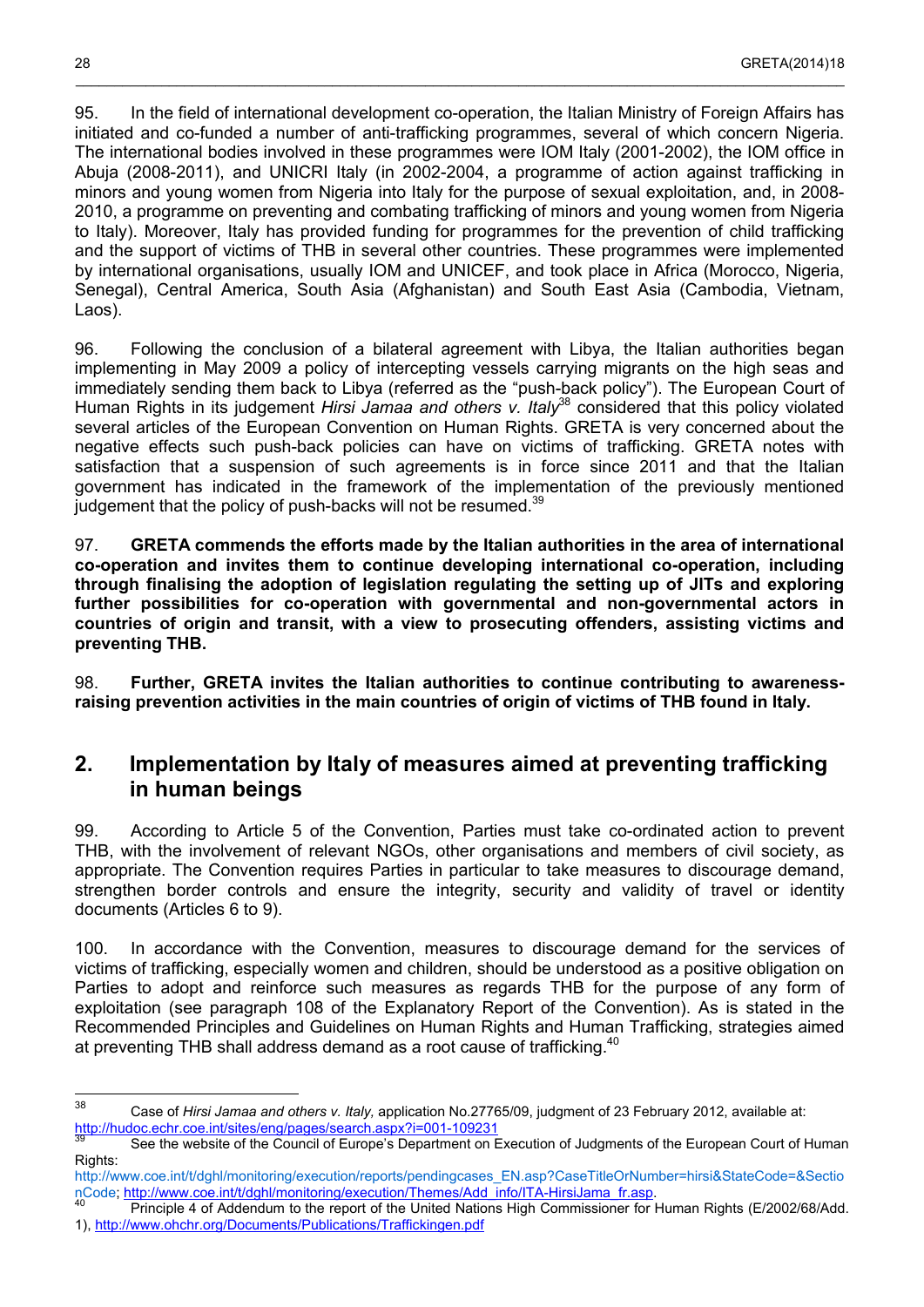a. Measures to raise awareness and discourage demand

101. No national information campaign on THB has been conducted in recent years. The last nationwide information campaign advertising the toll-free anti-trafficking helpline took place in 2008. Some local or regional awareness-raising activities have taken place in the framework of the victim assistance programmes financed by the DEO, for instance through advertisement of the national antitrafficking toll-free helpline and distribution of awareness-raising materials (leaflets, posters). GRETA was informed that 300 000 euros have been allocated annually for the management of the national anti-trafficking toll-free helpline (800 290 290), which employs several cultural mediators speaking different languages who answer calls 24 hours a day (see also paragraph 124). Further, about 200 000 euros have been allocated for other awareness-raising activities carried out in the framework of projects funded by the DEO.

<span id="page-28-0"></span> $\_$  , and the state of the state of the state of the state of the state of the state of the state of the state of the state of the state of the state of the state of the state of the state of the state of the state of the

102. By way of example, the Italian authorities have referred to awareness-raising activities in the Emilia Romagna region, where a campaign to alert potential victims of THB was carried out between late 2011 and early 2012 under the slogan: "Are you exploited in the workplace? Are you a victim of violence, threats, blackmail? Call us!". The campaign focused on potential victims of severe labour exploitation and promoted the national toll-free helpline for victims of trafficking. The institutions that implemented the campaign were the regional authorities, the municipalities taking part in the regional "Beyond the Street" network, NGOs affiliated with this network, the Emilia-Romagna Railways (FER) and the public local transport companies. The materials used for the campaign included radio advertisements in Italian and English, broadcast by a network of local radio stations, banners on websites (with one side in English and one part in a second foreign language), cardboard flyers in Italian, English, Chinese, Arabic, Russian and Romanian, and information leaflets (in the previously mentioned languages plus Spanish and French). The flyers and leaflets were distributed on FER trains and in city buses in Piacenza, Reggio Emilia, Modena, Bologna, Ferrara, Rimini and Ravenna, and were also made available in places frequented by the identified target groups, including irregular migrants. The impact of the campaign was evaluated through the number of relevant calls to the tollfree helpline during that period. According to the Italian authorities, similar initiatives and campaigns have been carried out in other regions of the country.

103. The "Beyond the Street" network of the Emilia-Romagna region participated, from 2010 to 2012, in a European Commission funded project entitled "Sensitising the people of Hungary, Sweden, Italy and Germany about the issue of trafficking in human beings as an obstacle to development". The project aimed at implementing preventive measures based on education programmes addressing boys and girls from 14 to 19 years of age in these countries. The objectives were the creation of a documentary on THB, the creation of an educational kit to be used in schools and the organisation of awareness-raising public events.

104. Moreover, in 2010-2011, the Emilia-Romagna region participated in the production of the book "Human Trafficking. Knowing the New Slavery" which is primarily intended for young people aged 14- 19 years and explores the interconnections between gender, prostitution, migration and THB. The book was presented at public events in various cities in Emilia-Romagna and was circulated in schools by the local authorities implementing the project.

105. GRETA commends the awareness-raising initiatives at regional and local level, due to action taken by NGOs and local authorities, but nevertheless stresses the importance of designing and launching nationwide campaigns to raise public awareness of different forms of THB and increasing prevention through education in schools.

106. **GRETA urges the Italian authorities to develop country-wide awareness-raising activities on all forms of THB. The Italian authorities should plan future information, awareness-raising and education campaigns with the involvement of civil society, on the basis of research and impact assessment. Further, awareness-raising activities should systematically be implemented through the education system.**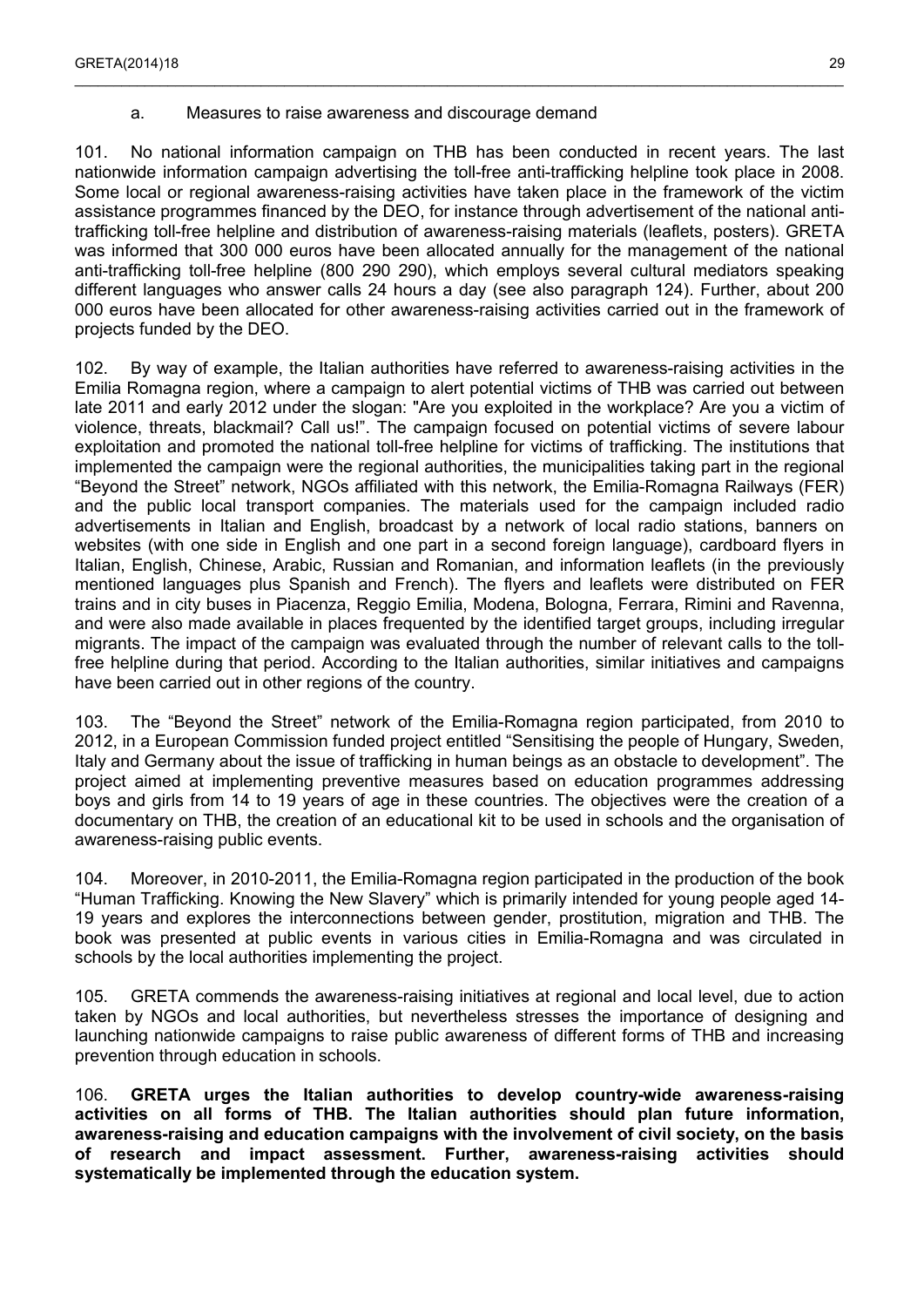107. The Convention places in Article 6 a positive obligation on Parties to adopt and reinforce measures for discouraging demand whether as regards sexual exploitation or in respect of forced labour or services or other forms of exploitation. The Italian authorities have not referred to any measures aimed at discouraging demand pertaining to any form of exploitation. There are no plans to criminalise the use of services of a victim with the knowledge that the person is such a victim.

108. With regard to measures aimed at reducing demand for sexual services, the Italian authorities have referred to the administrative tool of the so-called "mayor's order". These measures are based on public security law which enables municipalities to declare an emergency anything that might endanger public security and morals in their cities. Under these powers, sex workers and their clients have been subjected to ordinances that permit municipal police to administer fines. Several local authorities have made use of such "mayor's orders" to counter the presence of street prostitutes. According to the Italian authorities, these orders have proved to be limited in their effectiveness. Representatives of social services and NGOs have indicated that such measures lead to prostitution moving indoors or to other towns or areas and result in losing contact with potential victims of trafficking and making the establishment of new contacts more difficult.

109. Concerning labour exploitation, as noted in paragraph 61, Law No. 148/2011 introduced the crime of "Unlawful gangmastering and labour exploitation" (*intermediazione illecita e sfruttamento del lavoro*) through Article 603-bis of the CC, defined as "conducting organised brokering activities by recruiting workers or organising their working activity with a view to exploiting them, through the use of violence, threat or intimidation, or taking advantage of their vulnerable condition or state of need".<sup>[41](#page-29-1)</sup> However, in the opinion of lawyers, prosecutors and NGOs, this provision has not reduced demand because it envisages the criminalisation of abusive intermediaries (gangmasters), who in most cases are not Italian nationals, but not of abusive employers.<sup>[42](#page-29-2)</sup> Moreover, the offence has been formulated in a complicated way, which makes it difficult to apply.

110. **GRETA urges the Italian authorities to continue their efforts to discourage demand as a root cause of THB, bearing in mind that such measures should be balanced and not lead to the criminalisation of victims of trafficking. Efforts to discourage demand for the services of victims of trafficking for the purpose of labour exploitation should include reinforcing labour inspections, in particular in sectors at high risk such as agriculture, construction, textile industry, the hotel/catering sector and domestic service, and effective penalties for those who exploit victims of trafficking.**

111. **Further, GRETA invites the Italian authorities to consider adopting legislative and other measures to criminalise the use of services provided by victims of trafficking with the knowledge that the person is such a victim.**

b. Social, economic and other initiatives for groups vulnerable to THB

<span id="page-29-0"></span>112. As Italy is primarily a destination and transit country for victims of THB, the Italian authorities provide funding for anti-trafficking activities in countries of origin. As mentioned in paragraph 95, Italy has contributed financially to anti-trafficking projects which have been implemented in partnership with IOM, UNICEF, UNODC and UNICRI, in particular in Afghanistan, Cambodia, Iraq, Morocco, Nigeria, Senegal and countries in Central America. Moreover, as mentioned in paragraph 91, Italy finances projects in Romania aiming at combating THB both through preventive actions as well as by protection activities, the social inclusion of victims and their employment.

<span id="page-29-2"></span><span id="page-29-1"></span><sup>&</sup>lt;sup>41</sup> The crime is punished with detention from five to eight years and with a fine ranging from 1 000 to 2 000 euros for each of the workers recruited.

<sup>42</sup> See Amnesty International, *Exploited labour: Migrant Workers in Italy's Agricultural Sector*, December 2012, p.35.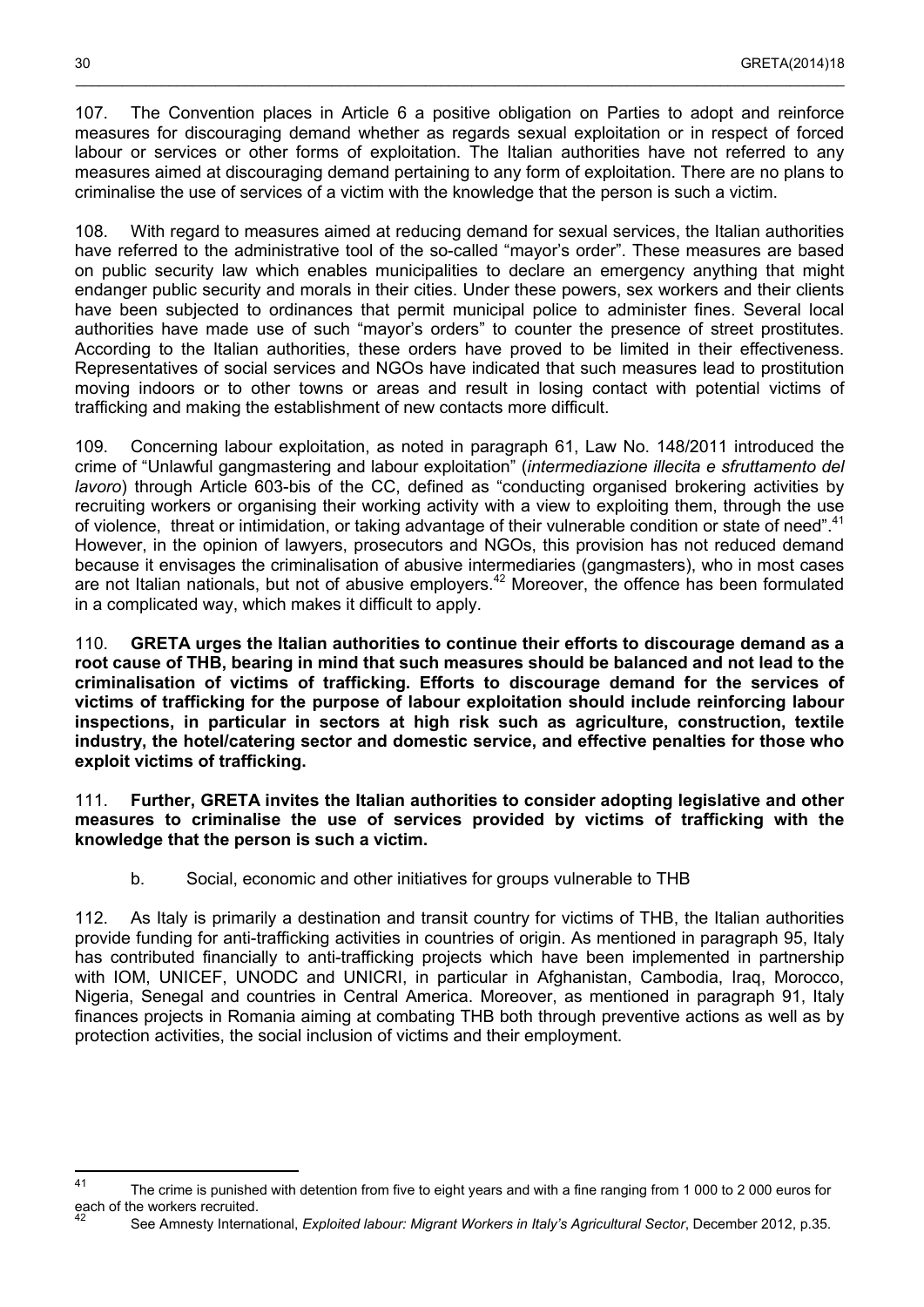113. Children, in particular unaccompanied foreign minors, are particularly vulnerable to THB. The UN Committee on the Rights of the Child (CRC) has pointed to the phenomenon of *de facto* stateless children in Italy, among them hundreds of Roma children, and has recommended, *inter alia*, to set comprehensive legislation ensuring the assistance and protection of unaccompanied children.<sup>[43](#page-30-1)</sup>

 $\_$  , and the state of the state of the state of the state of the state of the state of the state of the state of the state of the state of the state of the state of the state of the state of the state of the state of the

114. The Italian authorities estimate that some 150,000 Roma and Sinti currently live in Italy.<sup>[44](#page-30-2)</sup> During the evaluation visit to Italy, GRETA was informed by NGOs that the number of victims of THB among the Roma was increasing, especially as regards sexual exploitation, including the prostitution of children. There is a worrying trend of children living and working in the street, for example in Naples, including many Roma children. Both the Commissioner for Human Rights<sup>[45](#page-30-3)</sup> and the European Commission against Racism and Intolerance (ECRI)<sup>[46](#page-30-4)</sup> point to the marginalisation and discrimination of the Roma in Italy. A major problem is the de facto statelessness of many Roma people, including children born in Italy. Another problematic development of recent years was the policy of segregated camps and forced evictions of Roma based on a so-called "Nomad emergency". A positive step is the adoption in 2012 of the National Strategy for the Inclusion of Roma, Sinti and Caminanti Communities.[47](#page-30-5) GRETA notes that the strategy foresees measures aimed at reducing the vulnerability of these communities, including the establishment of a working group to define possible solutions to overcome de facto statelessness and the elaboration of a bill concerning the recognition of Roma and Sinti as a national minority.

115. GRETA notes that immigrants and asylum seekers present a higher risk of falling victim to human trafficking if they are subject to discrimination. The measures referred to in paragraph 61, which criminalise illegal entry and stay, create an environment which contributes to the exploitation of migrant workers. Irregular migrant workers who report abusive working conditions risk not only losing their job, but also being charged with the crime of "irregular entry and stay".<sup>[48](#page-30-6)</sup>

### 116. **GRETA urges the Italian authorities to strengthen the aspect of prevention through social and economic empowerment measures for groups vulnerable to THB, in particular people of Roma and Sinti origin, undocumented migrants and asylum seekers**.

c. Border measures to prevent THB and measures to enable legal migration

<span id="page-30-0"></span>117. According to the Convention, without prejudice to international commitments in relation to the free movement of persons, Parties shall strengthen, to the extent possible, such border controls as may be necessary to prevent and detect trafficking in human beings.

118. During the evaluation visit to Italy, GRETA was informed of efforts by the Italian authorities to take action against so-called "mother ships" used to ferry immigrants into international waters and from which smaller boats depart to reach the Italian coast.

<span id="page-30-1"></span><sup>43</sup> <sup>43</sup> UN Committee on the Rights of the Child, Concluding observations on the third and fourth periodic report of Italy, CRC/C/ITA/CO/3-4, 31 October 2011, paragraphs 28, 66.

<span id="page-30-2"></span><sup>44</sup> European Commission against Racism and Intolerance (ECRI) report on Italy (fourth monitoring cycle), CRI(2012)2, adopted on 6 December 2011, published on 21 February 2012, para 82, available at: <http://www.coe.int/t/dghl/monitoring/ecri/Country-by-country/Italy/ITA-CbC-IV-2012-002-ENG.pdf>.

<span id="page-30-3"></span><sup>45</sup> Commissioner for Human Rights of the Council of Europe, Report on Italy, 18 September 2012, CommDH(2012)26, paragraphs 61-120.

<span id="page-30-4"></span><sup>46</sup> European Commission against Racism and Intolerance (ECRI), Report on Italy (fourth monitoring cycle), CRI(2012)2, adopted on 6 December 2011, published on 21 February 2012, paragraphs 82-108.

<span id="page-30-6"></span><span id="page-30-5"></span>National Strategy for the Inclusion of Roma, Sinti and Caminanti Communities, 18 February 2012, available at: [http://ec.europa.eu/justice/discrimination/files/roma\\_italy\\_strategy\\_en.pdf](http://ec.europa.eu/justice/discrimination/files/roma_italy_strategy_en.pdf).<br>48

<sup>48</sup> Amnesty International, *Exploited labour: Migrant Workers in Italy's Agricultural Sector*, December 2012, p. 37.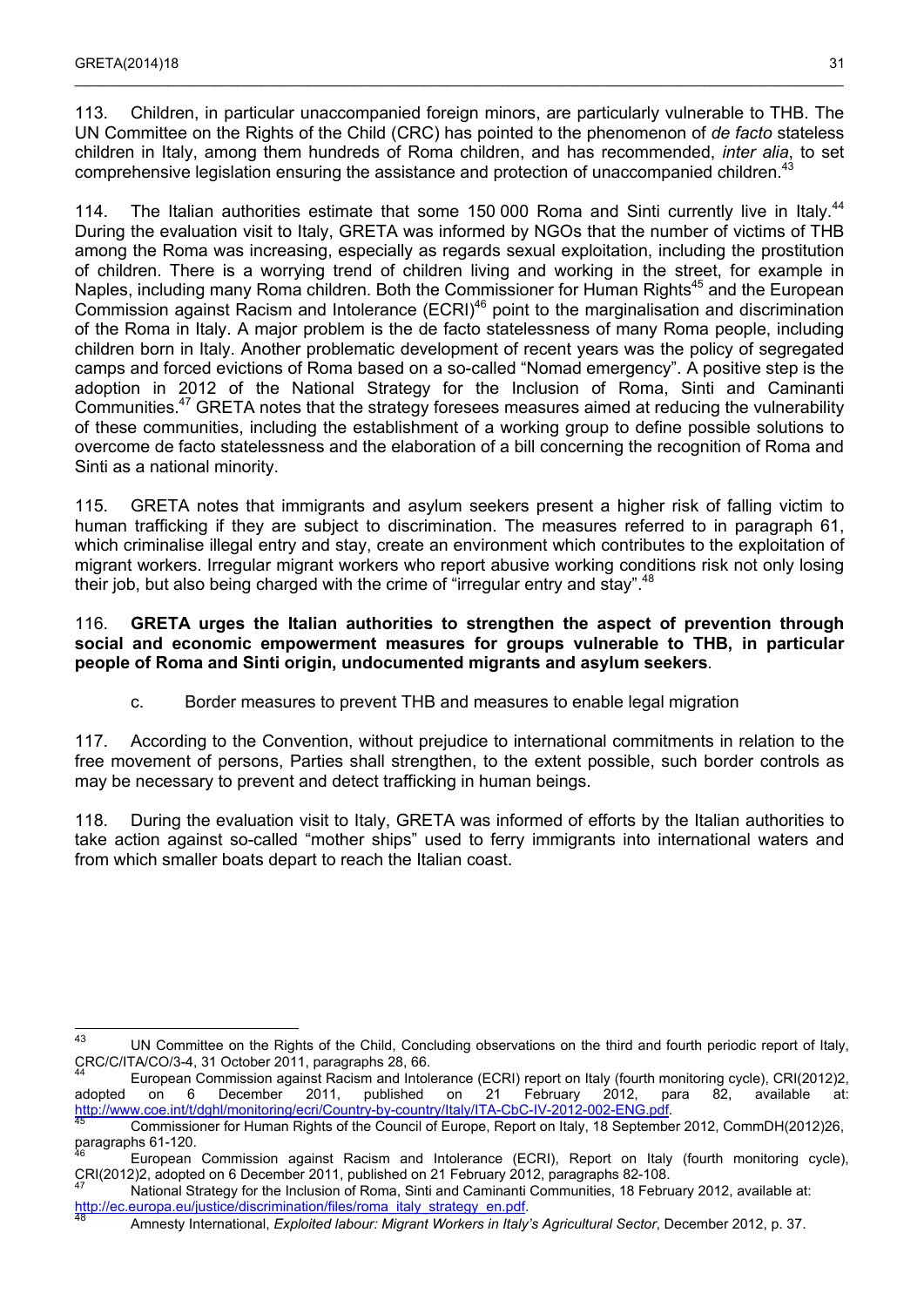119. **GRETA considers that the Italian authorities should make further efforts to detect and prevent THB through border control measures, and in particular:**

- **- introduce a checklist to identify potential THB-related risks during the visa application system and provide training to relevant staff on the detection of possible victims of THB;**
- **- provide written information to foreign nationals planning to travel to Italy, in a language that they can understand, in order to alert them about the risks of THB, inform them of their rights and where to turn for advice and assistance.**

120. Moreover, according to the Convention, each Party shall take appropriate measures, as may be necessary, to enable migration to take place legally, in particular through dissemination of accurate information by relevant offices, for instance visa and immigration services, on the conditions enabling the legal entry in and stay on its territory. GRETA has not received information on measures taken by Italian authorities to enable legal migration. However, GRETA refers to the report by the UN Special Rapporteur on trafficking in persons, especially women and children, on her mission to Italy, according to which despite the adoption of legislation enabling employers to regularise their informally hired workers, a number of migrants have been requested by their employers to pay an amount of money in order to obtain a residence permit and have their status regularised.<sup>[49](#page-31-3)</sup>

d. Measures to ensure the quality, security and integrity of travel and identity documents

<span id="page-31-2"></span>121. GRETA has not received information from the Italian authorities as regards measures taken to ensure the quality, security and integrity of Italian travel and identity documents in order to prevent their unlawful creation and issue as well as to ensure that they cannot be easily forged, as foreseen in Article 8 of the Convention.

## <span id="page-31-1"></span>**3. Implementation by Italy of measures to protect and promote the rights of victims of trafficking in human beings**

a. Identification of victims of trafficking in human beings

<span id="page-31-0"></span>122. Article 10 of the Convention requires Parties to adopt measures to identify victims. In order to do so, Parties must provide their competent authorities with persons who are trained and qualified in preventing and combating THB and in identifying and helping victims, including children. Identifying a trafficking victim is a process which takes time, and therefore the Convention provides for the rights of potential victims by establishing that when the competent authorities have reasonable grounds to believe that a person has been a victim of trafficking, he/she must not be removed from the country until the identification process is completed and must receive the assistance required by the Convention.

123. In Italy, there are no national guidelines or agreed procedures for the identification of victims of THB. The conclusion of Memoranda of Understanding between relevant stakeholders at regional or local level (e.g. police, prosecutors, social services, NGOs) serve the role of a local "referral mechanism", describing the various steps to identify and assist victims and specifying the role of each institution. Such Memoranda of Understanding often include lists of indicators for the identification of victims of THB. While these Memoranda of Understanding provide examples of good practice (e.g. the Protocol of Teramo referred to in footnote 21), they cannot fill the absence of a coherent national identification and referral mechanism.

<span id="page-31-3"></span><sup>49</sup> See paragraph 74 of document A/HRC/26/37/Add.4, available at <http://www.ohchr.org/EN/Issues/Trafficking/Pages/Visits.aspx>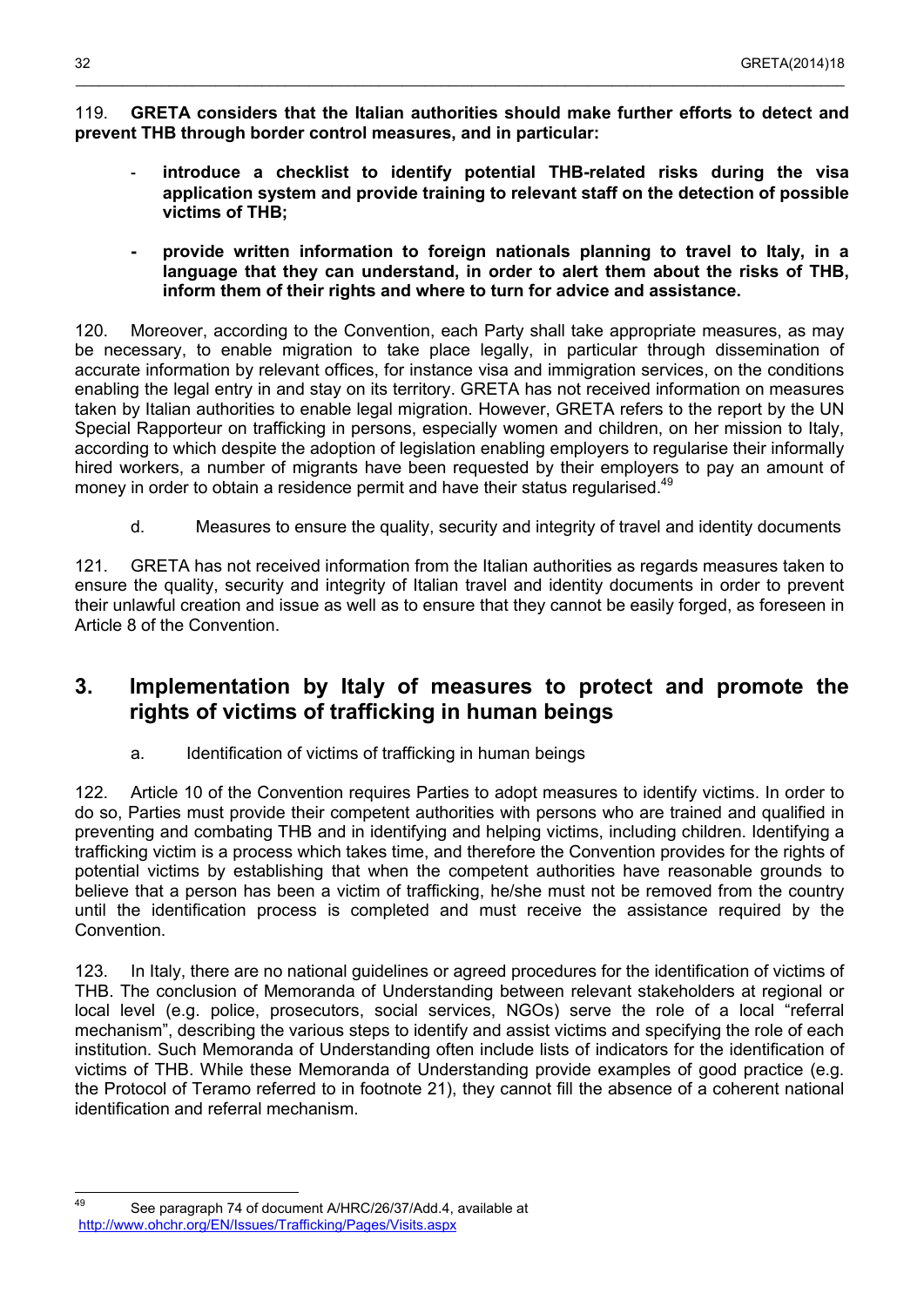124. As noted in paragraph 24, a national toll-free anti-trafficking helpline has been established in Venice. Trained cultural mediators speaking different languages<sup>[50](#page-32-0)</sup> are available around the clock to provide counselling and information and can refer persons in need to the closest NGO providing assistance to victims of THB. In 2013, 116 out of 592 first calls to the helpline concerned victims of THB and serious exploitation. The most widespread type of exploitation was street prostitution and the most common nationalities of victims were Nigerian and Romanian. Information about the callers was transmitted to Article 13 projects and specific protection action was taken.

 $\_$  , and the state of the state of the state of the state of the state of the state of the state of the state of the state of the state of the state of the state of the state of the state of the state of the state of the

125. However, cases of victims of THB reporting themselves to the authorities or NGOs directly are rare because victims are often in an irregular situation. As noted in paragraph 115, the introduction of the offence of illegal entry and stay has had a chilling effect on victims with irregular status and reinforces their vulnerability. Moreover, the exploiters are aware of this effect and know that their risk to be denounced by the victims is low.

126. Possible victims of THB are usually detected by law enforcement officers, NGO outreach workers or social workers. Both the law enforcement agencies and the local services can gather the possible victim's depositions and check if they are in line with the criteria laid down in law. Victims are then referred for assistance to NGOs or religious organisations running "Article 13" and "Article 18" projects (see paragraph 137). GRETA refers to the report of the UN Special Representative on trafficking in persons, especially women and children on her mission in Italy, according to which, in practice, law enforcement officers are often the first point of contact for victims and tend to request a deposition from them before alerting social workers, thereby deciding themselves whether or not a person is a victim of THB and should benefit from assistance.<sup>[51](#page-32-1)</sup> Consequently, identification as a victim of THB and assistance are made conditional on co-operation with the law enforcement authorities.

127. NGOs and social workers are very active when it comes to the detection of victims of trafficking for sexual exploitation among persons involved in prostitution. To this end, they do not only approach those working on the streets, but also proactively seek contact with those working in apartments or other closed areas by screening announcements in newspapers and on the Internet and calling the numbers. NGOs are also active in the identification of THB victims for labour exploitation, by running drop-in centres and establishing contacts with workers at their places of work.

128. The detection of victims of THB for labour exploitation is particularly complicated in Italy as the size of the "informal economy" is quite significant in certain sectors. As the Italian immigration laws do not offer a possibility for legal employment for workers who already are irregularly in Italy, their only possibility of being employed is in the informal economy, very often under exploitative conditions. Economic sectors where the exploitation of high numbers of irregular migrants is common are, for instance, agriculture, the construction sector and the textile industry. It is difficult to get access to these workers and, given that they are numerous, to identify trafficking victims amongst them.

<span id="page-32-0"></span><sup>50</sup> Italian, English, Spanish, Albanian, Romanian, Russian, Moldovan, Ukrainian, Nigerian, Chinese, Polish, Portuguese, Greek, Arabic, see [http://www.numeroverdeantitratta.org](http://www.numeroverdeantitratta.org/).

<span id="page-32-1"></span>See the report by the UN Special Rapporteur on trafficking in persons, especially women and children, on her mission to Italy, document A/HRC/26/37/Add.4, paragraph 50, available at: <http://www.ohchr.org/EN/Issues/Trafficking/Pages/Visits.aspx>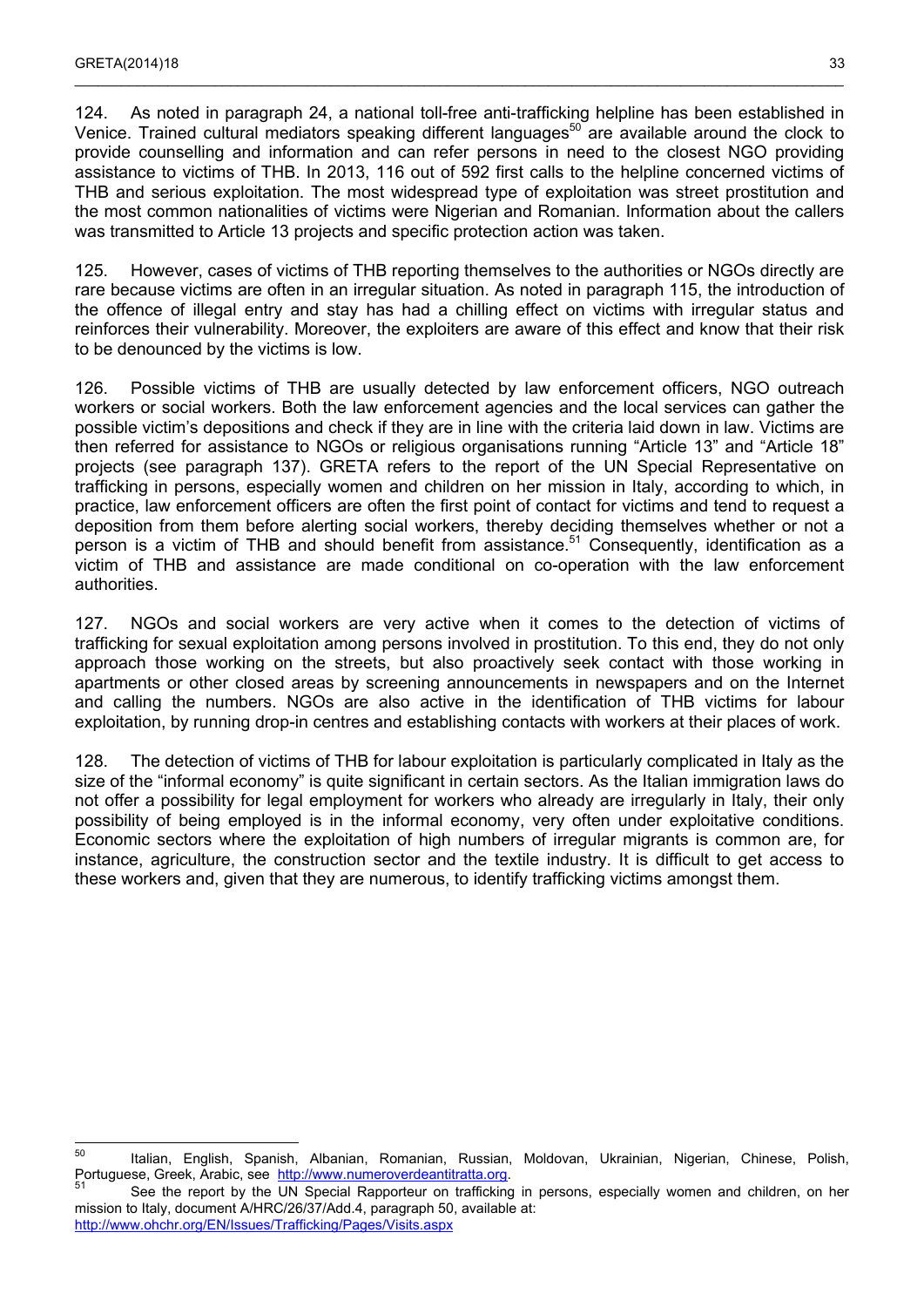129. The Labour Inspectorate is responsible for ensuring the correct implementation of all labour and social security regulations. According to the Annual Report on Labour Inspection Activity published by the Ministry of Labour and Welfare in February 2014, there are 3 095 labour inspectors in Italy. Labour inspectors have free access to the premises, buildings and rooms of the inspected entities, can take statements from workers, may request all relevant documentation and seek information from all public offices, labour consultants, employers and social security institutions. However, GRETA was informed that, when it comes to detecting situations of THB, labour inspections lack training and resources. Examples of good practice were given in the Veneto Region where labour inspectors are integrated into the local multi-agency approach and receive training. The effectiveness of labour inspections is weakened by the fact that inspectors are not allowed to enter private properties while hidden, non-registered factories with exploitative practices are often situated on such private estates. Moreover, inspections are often known in advance or the working premises are so widespread, in particular in agriculture, that irregular workers can escape the controls. As noted in paragraph 115, Italian law penalising the irregular stay in Italy hinder workers with an irregular residence status from reporting exploitative conditions to labour inspectors because the inspectors are obliged to inform the immigration authorities about cases of irregular stay.

\_\_\_\_\_\_\_\_\_\_\_\_\_\_\_\_\_\_\_\_\_\_\_\_\_\_\_\_\_\_\_\_\_\_\_\_\_\_\_\_\_\_\_\_\_\_\_\_\_\_\_\_\_\_\_\_\_\_\_\_\_\_\_\_\_\_\_\_\_\_\_\_\_\_\_\_\_\_\_\_\_\_\_\_\_\_\_\_\_\_\_\_\_\_\_\_\_\_\_

130. In addition to the Labour Inspectorate, the Carabinieri Command for the Protection of Labour, which is functionally placed under the Ministry of Labour, is tasked with the fight against illegal employment, severe labour conditions and exploitation. It has its headquarters in Rome, as well as four command groups in Milan, Rome, Naples and Palermo, four operational units and 101 Carabinieri inspectorates units at provincial level. There are some 450 Carabinieri officers in this command who have obtained the qualification of labour inspector. They carry out autonomous operations or act in support of other Carabinieri units, police forces or labour inspectorates, in particular if the latter operations could involve risks for labour inspectors. Carabinieri labour inspectors have the power to enter freely at any time of the day or night any workplace without prior notice or judicial warrant. They also have the power to interrogate persons alone, examine documents and seize evidence. Thanks to their double role as officers of the Judicial Police and labour inspectors, these specialised Carabinieri officers are often the first ones to establish contact with potential victims and they have at their disposal a set of tools that are very useful in the early stages of investigating THB offences.

131. According to the Italian authorities, a person cannot be removed from the Italian territory during the process of identification and recognition as a victim of THB. Having said that, GRETA is concerned by the lack of a uniform system for the identification of victims of THB in Italy which creates a risk that large numbers of victims remain unidentified and are not able to exercise the rights provided for by the Convention. This risk is increased by the fact that public officials who come into contact with possible victims of THB lack the necessary skills to identify them as such. This is equally valid for first assistance and reception centres (CPSAs), reception centres for migrants (CDAs), identification and expulsion centres (CIEs) and reception centres for asylum seekers (CARAs), where there is a high probability that victims of THB are amongst the migrants, but there are neither qualified personnel for their identification nor a system or a procedure for the detection of victims of THB. During the evaluation visit to Italy, the GRETA delegation visited the CIE Ponte Galeria near Rome and was concerned about contradicting information on the presence of victims of THB amongst the detainees it received. While the CIE's administration declared they were not aware of such cases, both members of the personnel working directly with detainees and NGOs providing assistance to the persons detained in the CIE reported that cases of identification of THB victims did indeed occur. GRETA is concerned by the absence of clear procedures for the screening of persons placed in CIEs for trafficking indicators, their identification and referral to assistance.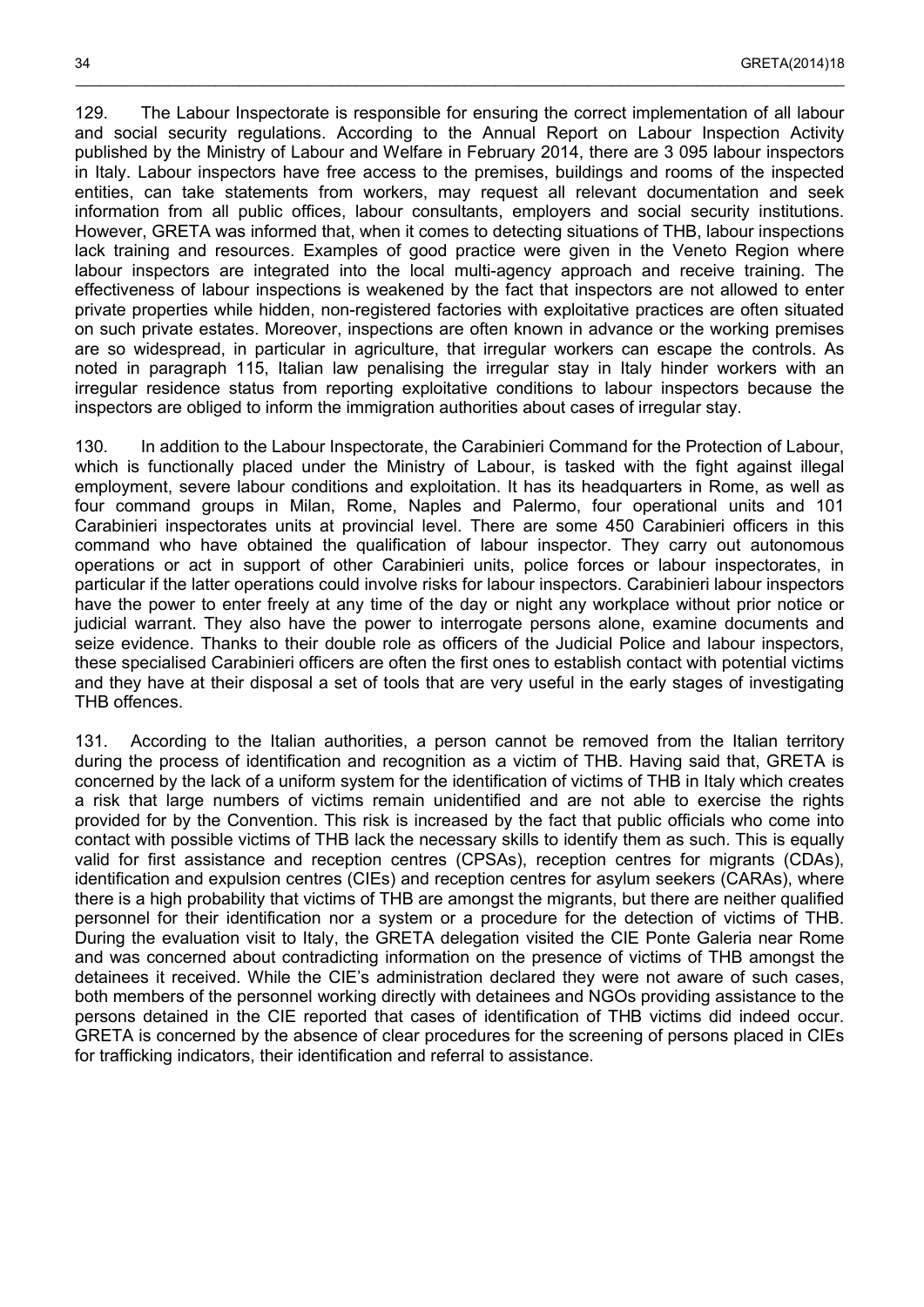132. The Italian authorities have indicated that in the framework of asylum procedures, the Territorial Commissions, when suspecting a case of a potential victim of THB, may suspend or terminate the procedure for requesting international protection and inform the *Questura*, the Prosecutor's office or an organisation authorised to provide assistance to victims of human trafficking. Legislative Decree No. 24/2014 on the transposition of Directive 2011/36/EU foresees that the administrations dealing with asylum claims and trafficking victims will establish a referral mechanism between the two systems of protection. **GRETA would like to be kept informed of the setting up of this referral mechanism.** GRETA is concerned by the possibility to suspend or terminate the international protection procedure in such cases**. GRETA recalls that pursuant to Article 40, paragraph 4, of the Convention, no measures taken in accordance with the Convention shall affect the rights of individuals under international law, and, in particular, where applicable, the 1951 Convention and the 1967 Protocol relating to the Status of Refugees and the principle of**  *non-refoulement* **as contained therein.**

 $\_$  , and the state of the state of the state of the state of the state of the state of the state of the state of the state of the state of the state of the state of the state of the state of the state of the state of the

133. The identification of a child as a victim of trafficking is carried out by law enforcement officers and social workers, using a multi-disciplinary approach. According to the Italian authorities, the first interview takes place in the presence of a cultural mediator usually provided by specialised NGOs. However, GRETA notes the concerns expressed by the UN Committee on the Rights of the Child (CRC) concerning the lack of a holistic and common approach with respect to unaccompanied children in Italy, including the absence of comprehensive guidelines and legal framework on unaccompanied children.[52](#page-34-0) As already noted in paragraph 64, the disappearance of unaccompanied foreign children arriving in Italy takes alarming proportions.<sup>[53](#page-34-1)</sup> GRETA was informed that there are no guidelines on the identification of child victims of trafficking and on age assessment. GRETA has received reports according to which age determination is based on a simple X-ray of the wrist and the use of this technique has resulted in minors being declared adults and detained in an Identification and Expulsion Centre (CIE) together with adults. The Italian authorities have referred to Article 19, paragraph 2, item a, of Legislative Decree No. 286/98, which states that "expulsion from national territory shall not be allowed for foreign nationals under the age of 18, without prejudice to the right to follow the deported parent/foster parent". For this reason, according to the Italian authorities, no children have been detained in Identification and Expulsion Centres (CIE).<sup>[54](#page-34-2)</sup> Legislative Decree No. 24/2014 stipulates that within six months after its entry into force, a non-regulatory decree of the Minister responsible for equal opportunities shall establish mechanisms for the identification and age determination of unaccompanied minors who are victims of trafficking. **GRETA would like to be kept informed of developments in this respect.**

134. GRETA recalls that the issue of identification is of fundamental importance. Without trafficked people being identified as such, their rights to assistance and protection cannot be ensured. It is therefore vital for the State to ensure that an effective system for proactive identification of victims of trafficking is put in place, irrespective of their nationality and immigration status. Many trafficked people do not always identify themselves as "victims" and are not aware of the legal meaning behind the term. Therefore, the onus of identification lies with the authorities.

<span id="page-34-0"></span> $52$ UN Committee on the Rights of the Child, Concluding observations on the third and fourth periodic report of Italy, CRC/C/ITA/CO/3-4, 31 October 2011, paragraph 66.

<span id="page-34-1"></span>See Report by Maria Grazia Giammarinaro, OSCE Special Representative and Co-ordinator for Combating Trafficking in Human Beings, following her visit to Italy from 17-18 June and 15-19 July 2013, paragraph 16.

<span id="page-34-2"></span>However, GRETA notes the information contained in paragraph 55 of the report of the UN Special Rapporteur on trafficking in persons, especially women and children, on her mission on Italy, indicating that some of the young Nigerian girls detained in the CIE Ponte Galeria in Rome who declared themselves to be adults might in fact have been minors.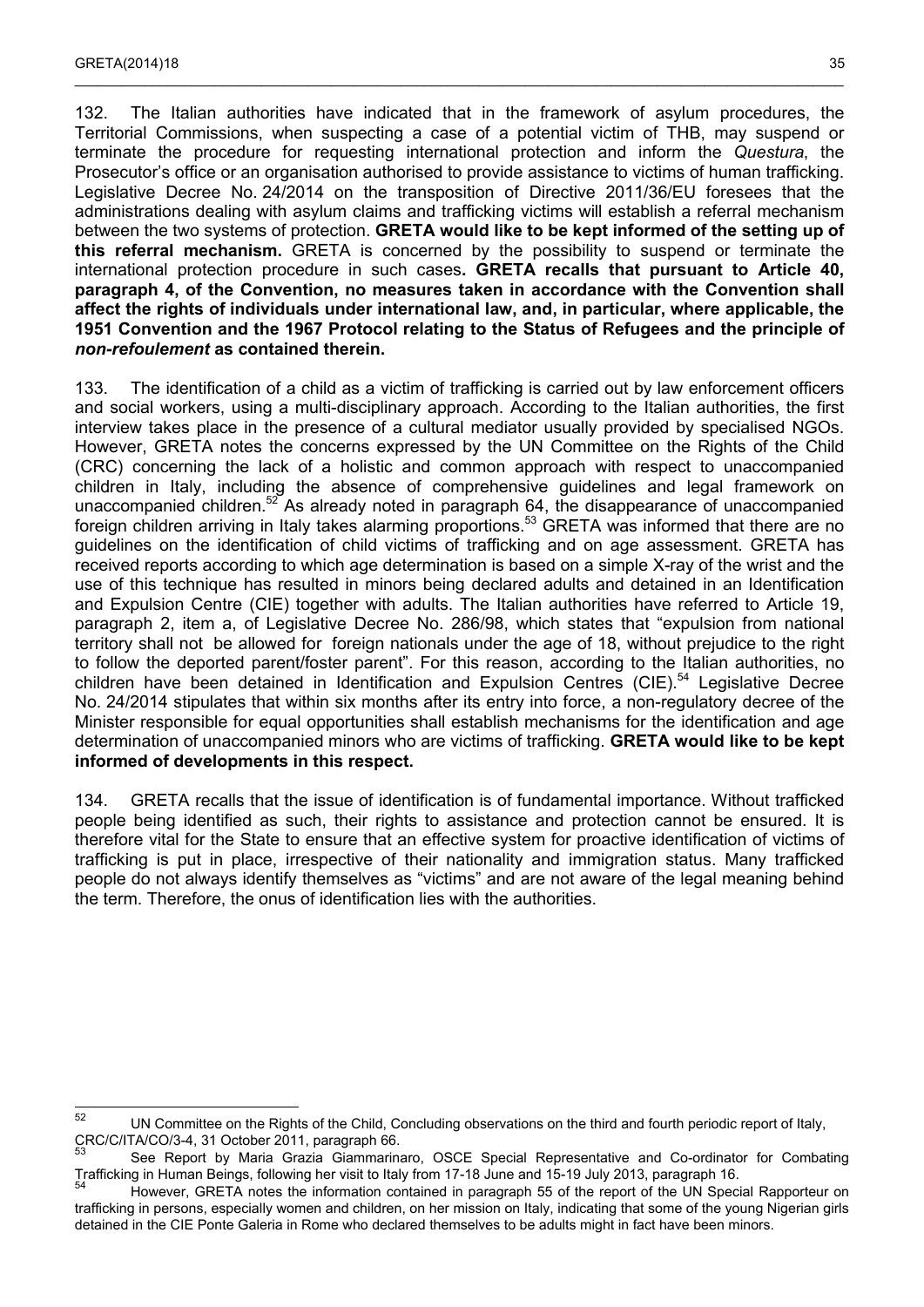135. **GRETA urges the Italian authorities to ensure that all victims of trafficking are properly identified and can benefit from the assistance and protection measures contained in the Convention, in particular by:**

\_\_\_\_\_\_\_\_\_\_\_\_\_\_\_\_\_\_\_\_\_\_\_\_\_\_\_\_\_\_\_\_\_\_\_\_\_\_\_\_\_\_\_\_\_\_\_\_\_\_\_\_\_\_\_\_\_\_\_\_\_\_\_\_\_\_\_\_\_\_\_\_\_\_\_\_\_\_\_\_\_\_\_\_\_\_\_\_\_\_\_\_\_\_\_\_\_\_\_

- **- strengthening multi-agency involvement in victim identification by introducing a clear national referral mechanism, defining the roles of all frontline staff who may come into contact with victims of trafficking;**
- **providing frontline staff with operational indicators, guidance and toolkits to be used in the identification process and train them to use those identification tools in order to ensure that they adopt a proactive and harmonised approach to detecting and identifying victims of trafficking; these indicators should be regularly updated in order to reflect the changing nature of human trafficking and types of exploitation;**
- ensuring that law enforcement officials, social workers, labour inspectors, border **officers and other relevant actors adopt a more proactive approach and increase their outreach work to identify possible victims of trafficking, in particular as regards forms of exploitation other than sexual (labour exploitation, forced begging);**
- **paying increased attention to detecting victims of THB among unaccompanied minors and setting up a specific identification mechanism which takes into account the special circumstances and needs of child victims of trafficking, involves child specialists and ensures that the best interests of the child are the primary consideration;**
- **- taking steps to address the problem of disappearance of unaccompanied foreign children by providing suitable safe accommodation and assigning adequately trained legal guardians;**
- **- developing age assessment tools and effectively implement the presumption and the measures foreseen in Article 10, paragraph 3, of the Convention when the age of the victim is uncertain and the measures foreseen in Article 10, paragraph 4, of the Convention if an unaccompanied child is identified as a victim of trafficking;**
- improving the identification of victims of trafficking among irregular migrants and **asylum seekers, including through clear, binding procedures to be followed and through training of immigration police officers and staff working in first assistance and reception centres (CPSAs), reception centres for migrants (CDAs), identification and expulsion centres (CIEs) and reception centres for asylum seekers (CARAs).**
- b. Assistance to victims

<span id="page-35-0"></span>136. The Convention requires Parties to take measures to assist victims in their physical, psychological and social recovery, taking account of the victim's safety and protection needs, in cooperation with NGOs and other organisations engaged in assistance to victims. This assistance must be provided on a consensual and informed basis, taking account of the special needs of persons in a vulnerable position, as well as children, and it must not be made conditional on the victim's willingness to act as a witness (Article 12). The need to take account of victims' needs is also referred to in the Convention's provisions concerning temporary residence permits (Article 14) and the rights of children victims of trafficking (Article 12(7)). The Convention also establishes that the assistance to victims of THB must include appropriate and secure accommodation.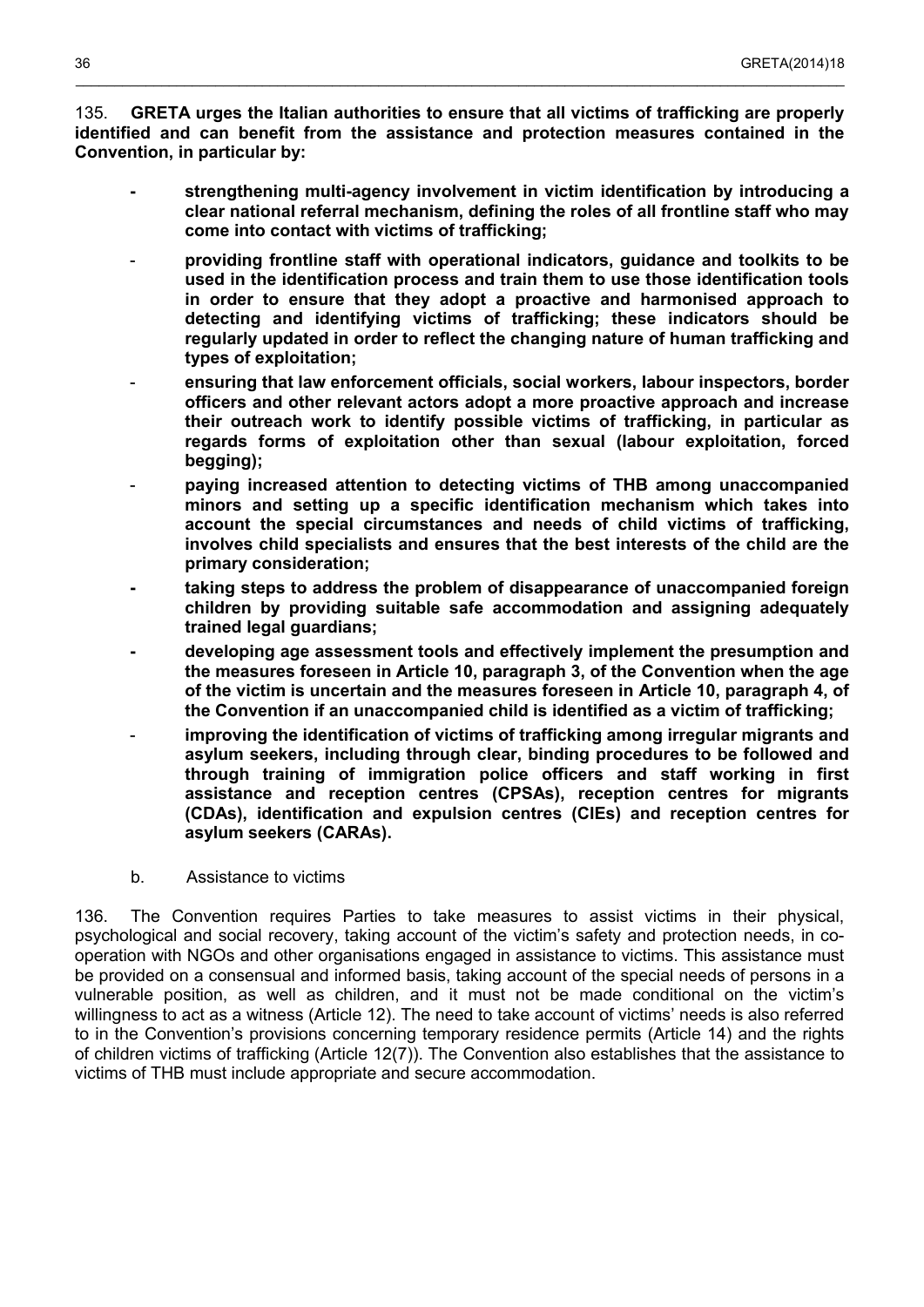137. The Italian system of assistance to victims of trafficking follows a decentralised approach. Two forms of assistance are foreseen in Italian legislation: a short-term special support programme under Article 13 of Law No. 228/2003 on "Measures against trafficking in persons", and a long-term protection and integration programme under Article 18 of the Consolidated Immigration Act. The two types of programmes are implemented by NGOs and religious organisations working at regional and local level. The organisations providing assistance to victims of THB have to be enrolled in a register kept by the Ministry of Labour and Social Affairs,<sup>[55](#page-36-0)</sup> which certifies that they fulfil the requirements to implement such programmes.

 $\_$  , and the state of the state of the state of the state of the state of the state of the state of the state of the state of the state of the state of the state of the state of the state of the state of the state of the

138. As noted in paragraph 24, the DEO conducts an annual call for tenders for the implementation of assistance projects for victims of THB. Civil society organisations need a local public partner entity for these programmes, which are often the social services of the municipalities or provinces. The projects are jointly financed by the DEO and the local public body which is the co-operation partner of the NGO. For Article 13 projects, the funding ratio is 80% by the DEO and 20% by the local authority,<sup>[56](#page-36-1)</sup> and for Article 18 projects it is 70% by the DEO and 30% by the local authority.<sup>[57](#page-36-2)</sup> According to the DEO, 8 million euros have been allocated annually from the State budget for the funding of assistance projects. Together with contributions from local and regional bodies and EU structural funds, an average of 12.5 million euros per year have been spent in recent years on victim assistance.

139. The short-term assistance projects under Article 13 of Law No. 228 of 2003 offer to victims of THB initial support measures, such as temporary accommodation, health care, counselling and legal assistance in order to enable them to recover physically and psychologically. According to Article 1, paragraph 4, of Presidential Decree No. 237/2005 regulating the implementation of Article 13 of Law No. 228/2003, this type of assistance runs for three months and can be prolonged for another three months. In order to grant the victim access to the programme, the agreement of the competent *Questura* is required. The Italian authorities consider the Article 13 programme to be equivalent to a recovery and reflection period (see paragraph 152).

140. Article 18 of the Consolidated Immigration Act provides that a person who has suffered violence or serious exploitation and whose safety is at risk, is entitled to special protection through a programme of assistance and social integration and the granting of a special residence permit for social protection (see also paragraph 157).<sup>[58](#page-36-3)</sup> The programme includes social, health, psychological and legal assistance, safe accommodation and the implementation of educational and work inclusion programmes (including literacy and vocational training programmes, job and social inclusion measures, and interventions to facilitate victim's entry into employment, for instance by way of internships). The assistance programme has an initial duration of six months and may be renewed for an additional year. When the programme is over, the residence permit for humanitarian reasons can be converted into a residence permit for education or for work, which allows the victim to stay in Italy. In order to give all victims of trafficking, regardless of their citizenship, the right to access the programmes of social protection, a new paragraph 6-bis was inserted in Article 18 of the Consolidated Immigration Act in 2007 which stipulates that the provision applies *mutatis mutandis* to nationals of European Union member states.

<span id="page-36-0"></span><sup>55</sup> Second Section of the National Register of organisations and associations carrying out activities for foreign immigrants, which concerns the entities accredited to carry out Article 13 and Article 18 programmes (Article 42, paragraph 2, of the Consolidated Immigration Act and Article 54 of Presidential Decree No. 394/1999 regulating its implementation).

<span id="page-36-2"></span><span id="page-36-1"></span><sup>56</sup> Article 2, paragraph 1, of Presidential Decree No. 237/2005 on implementation of Article 13 of Law No. 228/2003. Article 25, paragraph 1, of Presidential Decree No. 394/1999 regulating the implementation of the Consolidated Immigration Act.

<span id="page-36-3"></span>Article 18, paragraph 1, of the Consolidated Immigration Act reads: "Whenever police operations, investigations or court proceedings involving any of the offences set out in Articles [*inter alia, 600 and 601 CC*], or whenever the social services of a local administration, in the performance of their social assistance work, identify situations of abuse or severe exploitation of a foreign citizen, and whenever the safety of the foreign citizen is seen to be endangered as a consequence of attempts to escape from a criminal organisation which engages in one of the afore-cited offences, or as a consequence of statements made during preliminary investigations or in the course of court proceedings, the chief of police, acting on the proposal of the Public Prosecutor, or with the favourable opinion of the same Public Prosecutor, may grant a special residence permit enabling the foreign citizen to escape from the situation of abuse perpetrated by the criminal organisation and to participate in a social assistance and integration programme."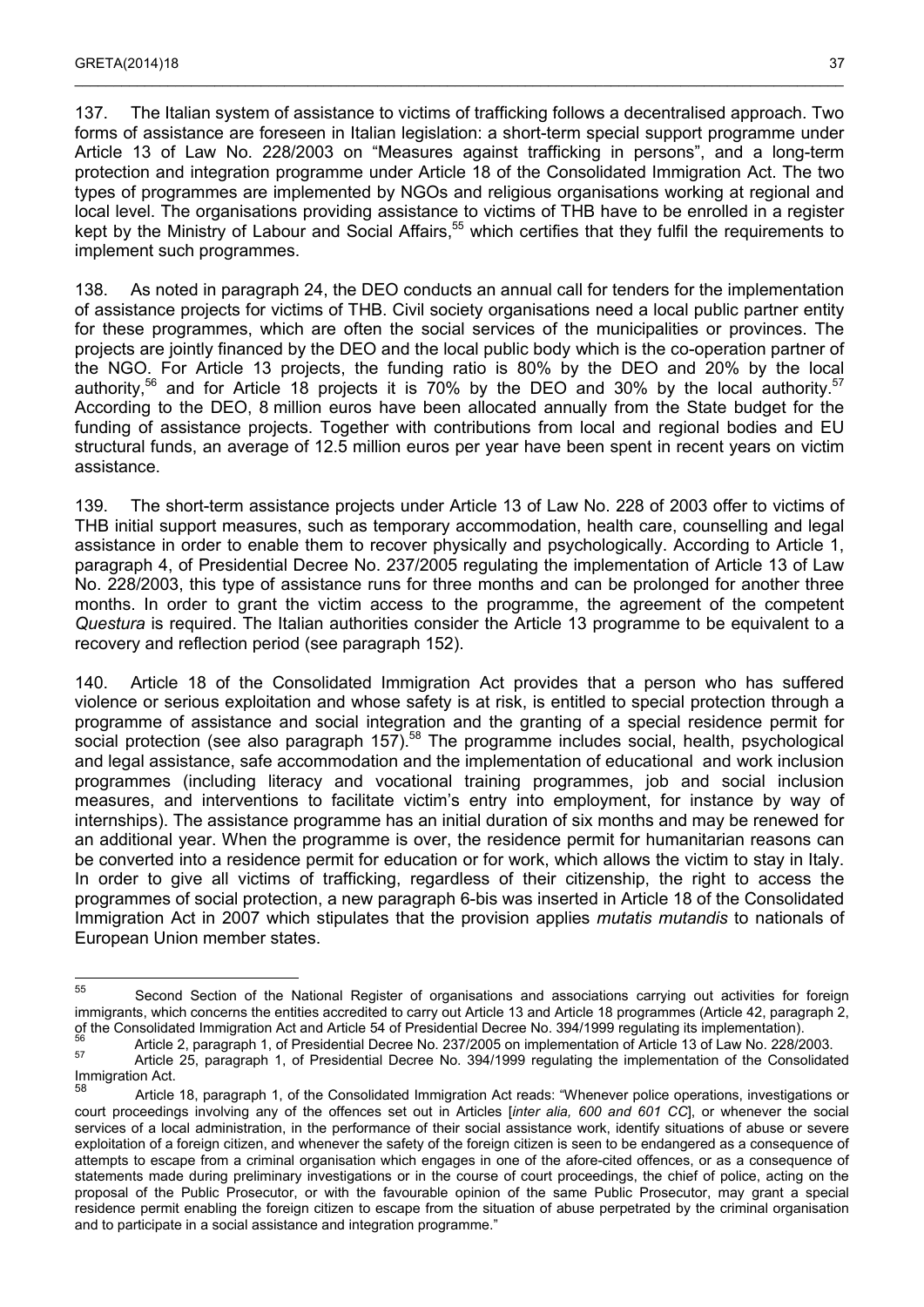141. When the circumstances set out in Article 18 of the Consolidated Immigration Act are fulfilled, the participation in the programme and the issuing of the residence permit can be granted on the basis of two procedures, which are laid down in more detail in the relevant implementing provision of the Consolidated Immigration Act, Article 25 of Presidential Decree No. 394/1999: the so-called "social path" and "judicial path". In the first case, the request to the *Questore* for the issuing of a residence permit for reasons of social protection is made by an NGO or public social service. In the second case, the request for issuing a residence permit is made by the public prosecutor in respect of victims who co-operate with investigation and participate in the criminal proceedings (see paragraphs 157-159).

142. The GRETA delegation visited three shelters for victims of THB in the course of the evaluation visit to Italy. The shelter in Padua had five places and was accommodating four young adult victims (one man and three women), three of whom were victims of THB. The shelter in Martinsicuro (Abruzzo) with a capacity of eight was accommodating five female victims of trafficking for sexual exploitation. Both shelters were run by local NGOs and the victims were enrolled in Article 18 projects. The third shelter visited by GRETA was run by a religious organisation in Adelfia (Puglia) and was accommodating two women victims of THB. All shelters seen by the GRETA delegation were in a very good condition and provided high quality accommodation and services to the hosted persons.

143. There are no projects specifically designed for child victims of trafficking in Italy. Child victims are assisted as part of the general child protection system, through projects for children in difficulty or unaccompanied children. Foreign children enjoy the same rights as children of Italian nationality, which includes access to education, health care and the job market when they reach the age of 16. Children cannot be expelled from the country and unaccompanied foreign children are appointed guardians. There are, however, concerns that the existing procedures for appointing guardians for unaccompanied children are unevenly applied across regions of Italy.<sup>[59](#page-37-0)</sup> The support for child victims of trafficking is decided after an assessment of the individual case. There are no specialised shelters available for child trafficking victims. On an individual basis, it is decided whether child victims of trafficking are accommodated in facilities for children in need or with young adults in shelters for trafficking victims (under "Article 13" or "Article 18" projects).

144. GRETA welcomes the Italian legislation and practice of assisting victims of THB and notes that a high number of victims of THB are supported and given the possibility to stay in Italy and integrate into Italian society (some 26 000 people since 1999). GRETA also commends the work of civil society organisations and local actors who provide assistance to victims. However, GRETA notes that some aspects of the current system for assistance are putting into question its effectiveness.

145. One phenomenon that runs against the spirit of the system is the manner in which the two "paths" of the Article 18 programme are being handled. GRETA was informed that in practice the granting of residence permits under Article 18 and consequently the availability of assistance depends on the victim's willingness to co-operate in criminal proceedings (see also paragraph 160).

146. As explained in paragraph 58, the victim assistance system is based on the approval of projects on an annual basis. GRETA notes that the DEO has managed to keep the available funding at a constant level in times of public spending cuts. GRETA stresses that the funding provided for Article 13 and Article 18 projects should be adapted to the real needs. NGOs informed GRETA that it is difficult to work on the basis of annual projects instead of following an approach that would allow them to plan the services for several years ahead in a sustainable manner. Moreover, GRETA was informed of cases where the state funding was provided very late (e.g. the funds for 2012 were paid at the end of 2013) and where the contributions from the local authorities were not paid at all. Given that most NGOs implementing assistance projects are small associations, such delays can have severe effects on the sustainability of assistance provided to victims and threaten the NGO's existence.

<span id="page-37-0"></span><sup>59</sup> See UN Committee on the Rights of the Child, Concluding observations on the third and fourth periodic report of Italy, CRC/C/ITA/CO/3-4, 31 October 2011, paragraph 66.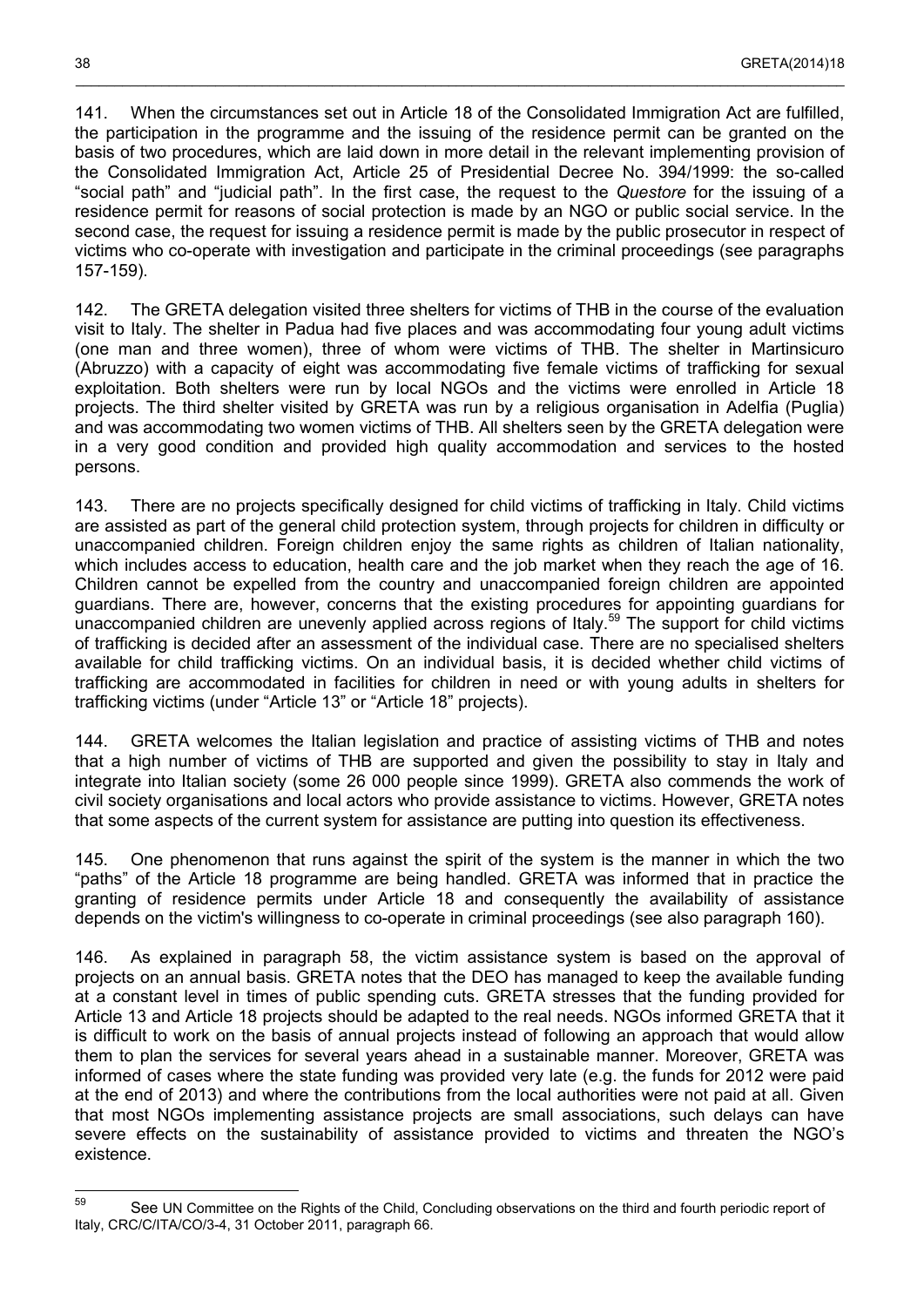147. As regards male victims of THB, the majority of them are victims of labour exploitation. GRETA was informed that victims of labour exploitation are not systematically granted a residence permit under Article 18 (see paragraph 162) which limits their access to assistance programmes. When it comes to accommodation, there are a number of shelters available for male victims of THB, but they do not exist in sufficient numbers in all parts of Italy. Another problem related to victims for labour exploitation is that many of them want to work and earn money. They often lose patience and do not want to wait until they receive a work permit. Such victims do not complete the Article 18 programmes, their residence permit is withdrawn and they find themselves again in a position of high vulnerability.

 $\_$  , and the state of the state of the state of the state of the state of the state of the state of the state of the state of the state of the state of the state of the state of the state of the state of the state of the

148. Legislative Decree No. 24/2014 transposing EU Directive 2011/36 envisages the merging of Article 13 and Article 18 projects in one single "programme of emergency, assistance and social integration".<sup>[60](#page-38-0)</sup> Within six months of entry into force of this legal act, a non-regulatory decree of the Minister responsible for equal opportunities shall define this programme and the relevant implementing procedures. In their comments to the draft GRETA report, the Italian authorities have indicated that this provision is aimed at improving the co-ordination and effectiveness of antitrafficking measures, avoiding duplication of effort, as well as improving the assistance to, and social integration of, victims. The single programme will guarantee to victims board, lodging and health care on a transitional basis and, subsequently, the continuation of assistance and their social integration and inclusion.

### 149. **GRETA urges the Italian authorities to:**

- **- ensure that the provision of assistance to victims of THB is not linked to the victim's co-operation with the investigation and participation in criminal proceedings;**
- **- create specific assistance projects and shelters for child victims of THB, taking due account of their special needs and the best interests of the child.**

### 150. **Moreover, GRETA considers that the Italian authorities should:**

- **- evaluate the funding needs of assistance programmes and adapt the respective resources if necessary;**
- **- provide long-term funding for civil society organisations that run victim assistance projects, subject to quality controls and evaluation in order to ensure the continuity of assistance;**
- **- ensure that there are sufficient places in shelters for male victims across Italy.**

<span id="page-38-0"></span><sup>60</sup> <sup>60</sup> With the entry into force of Legislative Decree 24/2014, a new paragraph 3bis has been inserted into Article 18 of the Consolidated Immigration Act, stipulating that "Based on the National Action Plan against trafficking and exploitation of human beings, (...) a unique programme of emergence, assistance and social integration guaranteeing, on a transitional basis, adequate board and lodging and health assistance, in accordance with Art. 13 of Law No. 228 of 2003 and, subsequently, the continuation of the assistance and social integration, in accordance with paragraph 1 of this article, shall apply to the foreigners and citizens specified in paragraph 6-bis of this article, who are victims of the offences provided for in Articles 600 and 601 of the Criminal Code, or who fall under the case provided for in paragraph 1 of this Article" (unofficial translation provided by the Italian authorities).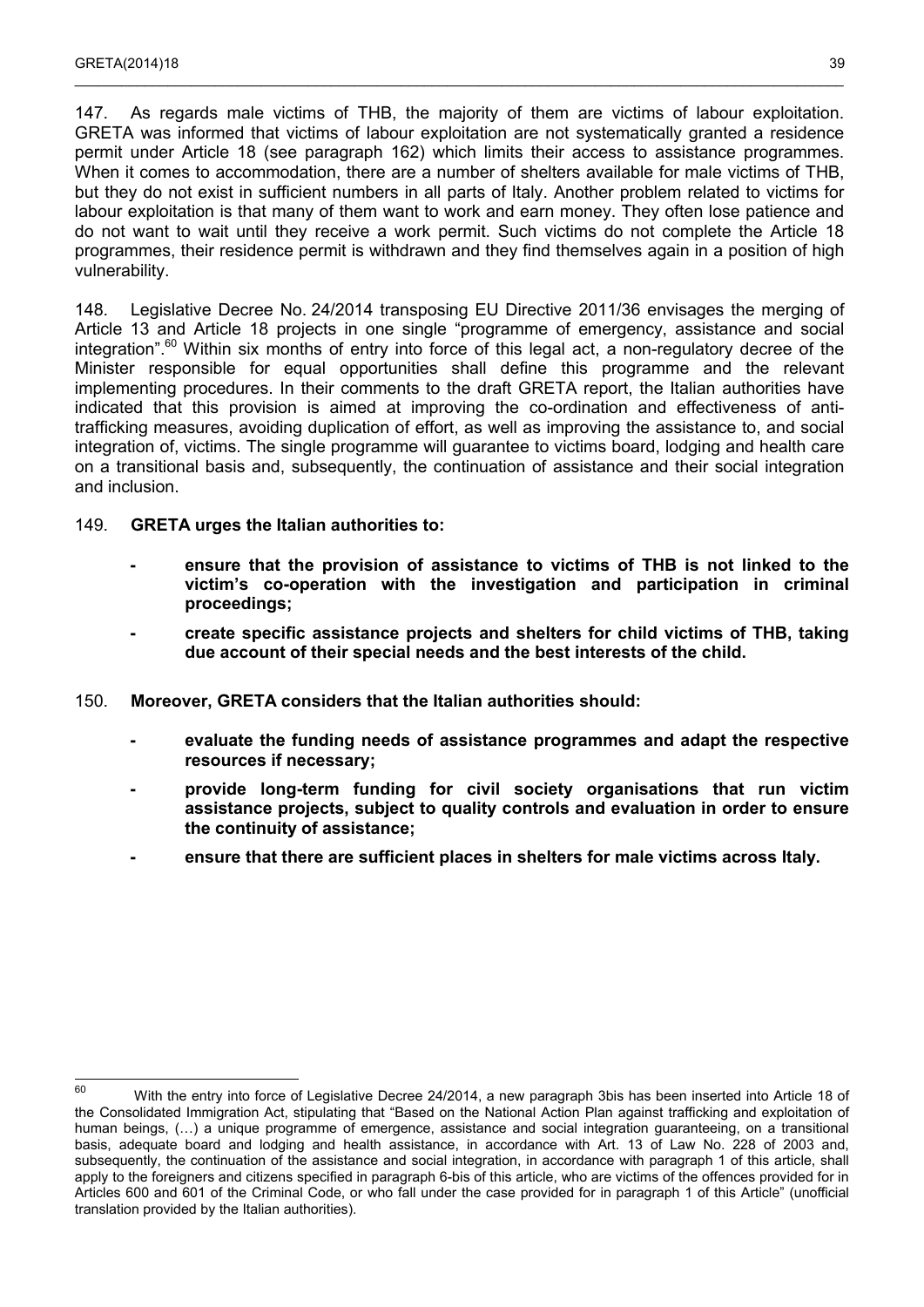### c. Recovery and reflection period

151. As victims of trafficking are extremely vulnerable after the trauma they have experienced, Article 13 of the Convention introduces the obligation for Parties to provide in their internal law for a recovery and reflection period of at least 30 days. The recovery and reflection period, in itself, is not conditional on co-operation with the investigative or prosecution authorities and should not be confused with the issue of a residence permit under Article 14(1) of the Convention. Pursuant to the Convention, the recovery and reflection period should be granted when there are reasonable grounds to believe that the person concerned is a victim of trafficking, i.e. before the identification procedure has been completed. During this period, Parties must authorise the person concerned to stay on their territory and expulsion orders cannot be enforced.

<span id="page-39-1"></span>\_\_\_\_\_\_\_\_\_\_\_\_\_\_\_\_\_\_\_\_\_\_\_\_\_\_\_\_\_\_\_\_\_\_\_\_\_\_\_\_\_\_\_\_\_\_\_\_\_\_\_\_\_\_\_\_\_\_\_\_\_\_\_\_\_\_\_\_\_\_\_\_\_\_\_\_\_\_\_\_\_\_\_\_\_\_\_\_\_\_\_\_\_\_\_\_\_\_\_

152. The recovery and reflection period provided for under the Convention is not expressly laid down in Italian law. According to the Italian authorities, the "special support programme" under Article 13 of Law No. 228/2003 on "Measures against trafficking in persons" fulfils the purpose of such a period. Under this programme, presumed victims of THB have access to accommodation, food and health care. According to Article 4 of Presidential Decree No. 237/2005 regulating the implementation of Article 13 of Law No. 228/2003, the special assistance programme has a duration of three months and can be extended for another three months. The Article 13 programme serves as a transition period for preparing the inclusion of a victim into a social assistance programme under Article 18 of the Consolidated Immigration Act. As noted in paragraph 148, Legislative Decree No. 24/2014 provides for a single support programme, but it does not explicitly define the recovery and reflection period.

153. According to the figures submitted to GRETA by the Italian authorities, 363 persons benefitted from Article 13 programmes in 2013, 971 in 2012 and 700 in 2011. GRETA was informed that, in practice, victims benefitting from this programme are not expelled. There is, however, no legal provision explicitly prohibiting the authorities from doing so.

154. GRETA notes that the purpose of the Article 13 programme is not clearly stated as in the Convention, i.e. to enable possible victims of trafficking to escape the influence of the traffickers and/or to take an informed decision on co-operating with the competent authorities.

155. **GRETA urges the Italian authorities to review the legislation in order to ensure that the recovery and reflection period provided for in Article 13 of the Convention is specifically defined in law and that all the measures of protection and assistance envisaged in Article 12, paragraphs 1 and 2, of the Convention are made available during this period. It should be made clear that victims benefiting from the recovery and reflection period cannot be expelled from the Italian territory, that the enforcement of expulsion orders need to be suspended in the meantime, and that the recovery and reflection period is not conditional on the victim's cooperation with the law enforcement authorities.**

d. Residence permits

<span id="page-39-0"></span>156. Article 14(1) of the Convention provides for two possibilities when it comes to the issuing of renewable residence permits to victims of trafficking: on the basis of their personal situation and/or their co-operation with the competent authorities in the investigation or criminal proceedings.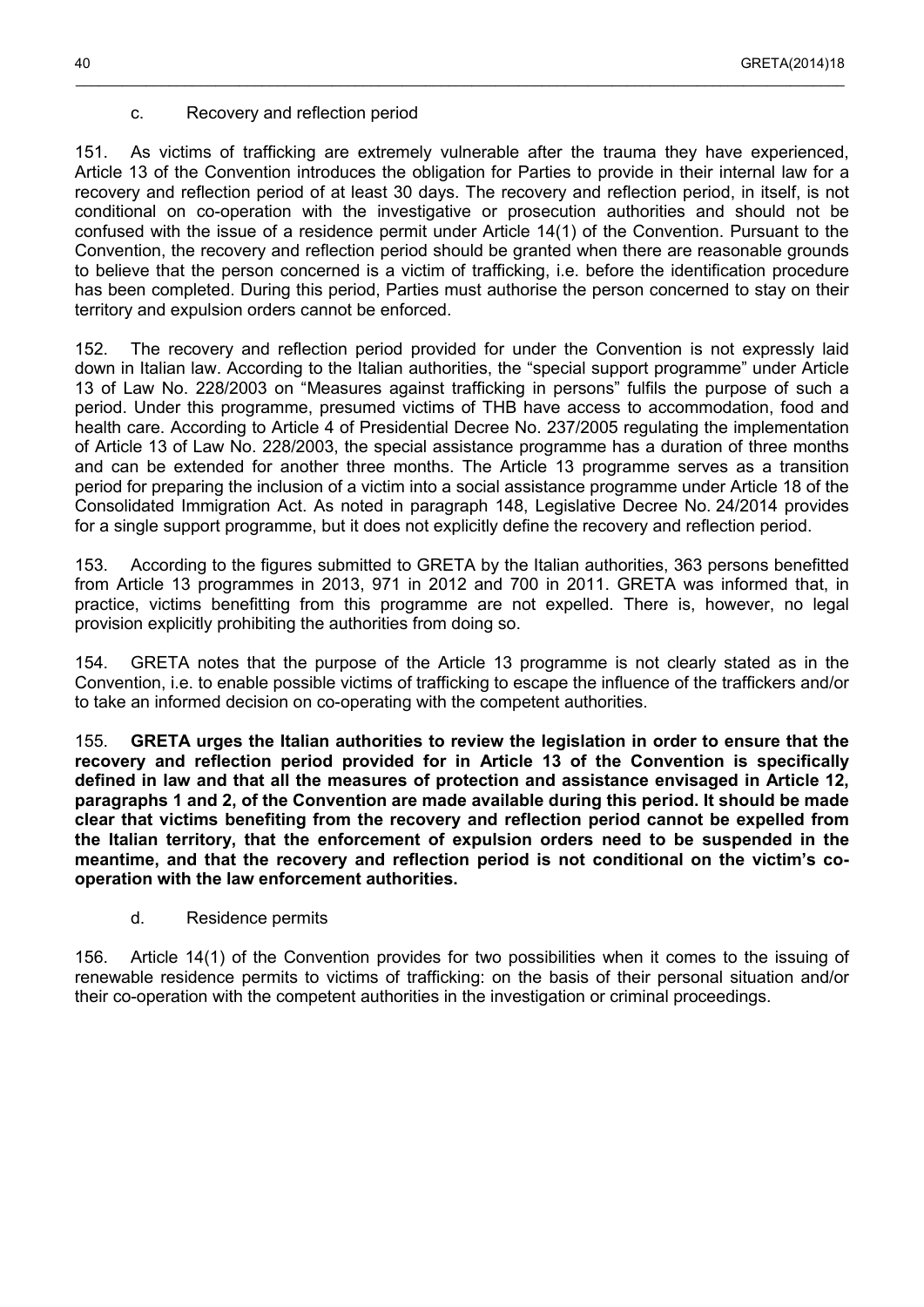157. In Italy, Article 18 of the Consolidated Immigration Act provides for the granting of a residence permit for social protection to victims of trafficking. The issuing of the permit is conditional on the person's participation in an assistance and social integration programme. There are two ways to be granted a residence permit. Firstly, the "social path", when NGOs or public social services that have discovered a situation of violence or serious exploitation against a foreign national consider that the person is a trafficking victim and request the granting of a residence permit by the *Questura*. [61](#page-40-0) In this case, the trafficked person is not obliged to co-operate in the criminal proceedings. In practice, however, the victim is expected to give information ("statement") to law enforcement agencies through public social services or accredited NGOs. The *Questura* takes the decision to grant the residence permit on the basis of an autonomous assessment of the actual situation of the foreigner and the reliability of the denounced facts. To this end, it may also request information from the judicial authorities and other police services.<sup>[62](#page-40-1)</sup> According to Office Circulars of the Minister of Interior, it is not even required that the *Questore* obtains the agreement or opinion of the public prosecutor before releasing the residence permit even if in practice this is regularly the case. $63$ 

 $\_$  , and the state of the state of the state of the state of the state of the state of the state of the state of the state of the state of the state of the state of the state of the state of the state of the state of the

158. Secondly, the "judicial path", when the victim decides to co-operate with the police and prosecution in the framework of criminal proceedings. In this scenario, the public prosecutor makes the request for the issuing of a residence permit to the *Questore.*[64](#page-40-3) If it is necessary for the conclusion of the criminal proceedings, the residence permit can be extended beyond 18 months accordingly.

159. The residence permit issued under Article 18 has a duration of six months and may be renewed for one year or a longer period, e.g. the time necessary to complete criminal proceedings against perpetrators. According to information provided by the Italian authorities, the number of residence permits issued for "humanitarian/social protection reasons" under Article 18 of Legislative Decree 286/98 was 440 in 2012, 361 in 2013 and 106 until 30 April 2014. The number of residence permits issued for "humanitarian/work exploitation reasons" under Article 18 was 80 in 2012, 20 in 2013 and three until 30 April 2014.

160. GRETA was informed that there are significant discrepancies in the practice of offering the "judicial" and "social path" as equally valid ways to obtain a residence permit between the regions, but sometimes even within the same region. Many *Questure* reportedly do not offer the "social path" to victims of THB and try to direct them into the "judicial path", either by not correctly informing them about the available alternatives or by simply refusing them the "social path" even if the requirements are fulfilled. In this way, the granting of a residence permit under Article 18 depends in practice on the victim's ability to take part in criminal proceedings by giving evidence for the arrest of the perpetrator, in contradiction of the Italian law.

<span id="page-40-0"></span> $61$ Article 27, paragraph 1, lit. a), of the Presidential Decree No. 394/1999 regulating the implementation of the Consolidated Immigration Act.

<span id="page-40-1"></span><sup>62</sup> See, for example, Regional Administrative Tribunal of Piedmont, Turin, Section II, 15 March 2009, no. 1421; Regional Administrative Tribunal of Umbria, Perugia, Section I, 6 April 2006, no. 210; Council of State, Section VI, 10 October 2006, no. 6023.

<span id="page-40-2"></span>The most recent Office Circulars of the Minister of the Interior in this regard dates 28 May 2007 and is entitled "Article 18 of the Consolidated Immigration Act; residence permit for reasons of social protection".

<span id="page-40-3"></span>Article 27, paragraph 1, lit. b), of the Presidential Decree No. 394/1999 regulating the implementation of the Consolidated Immigration Act.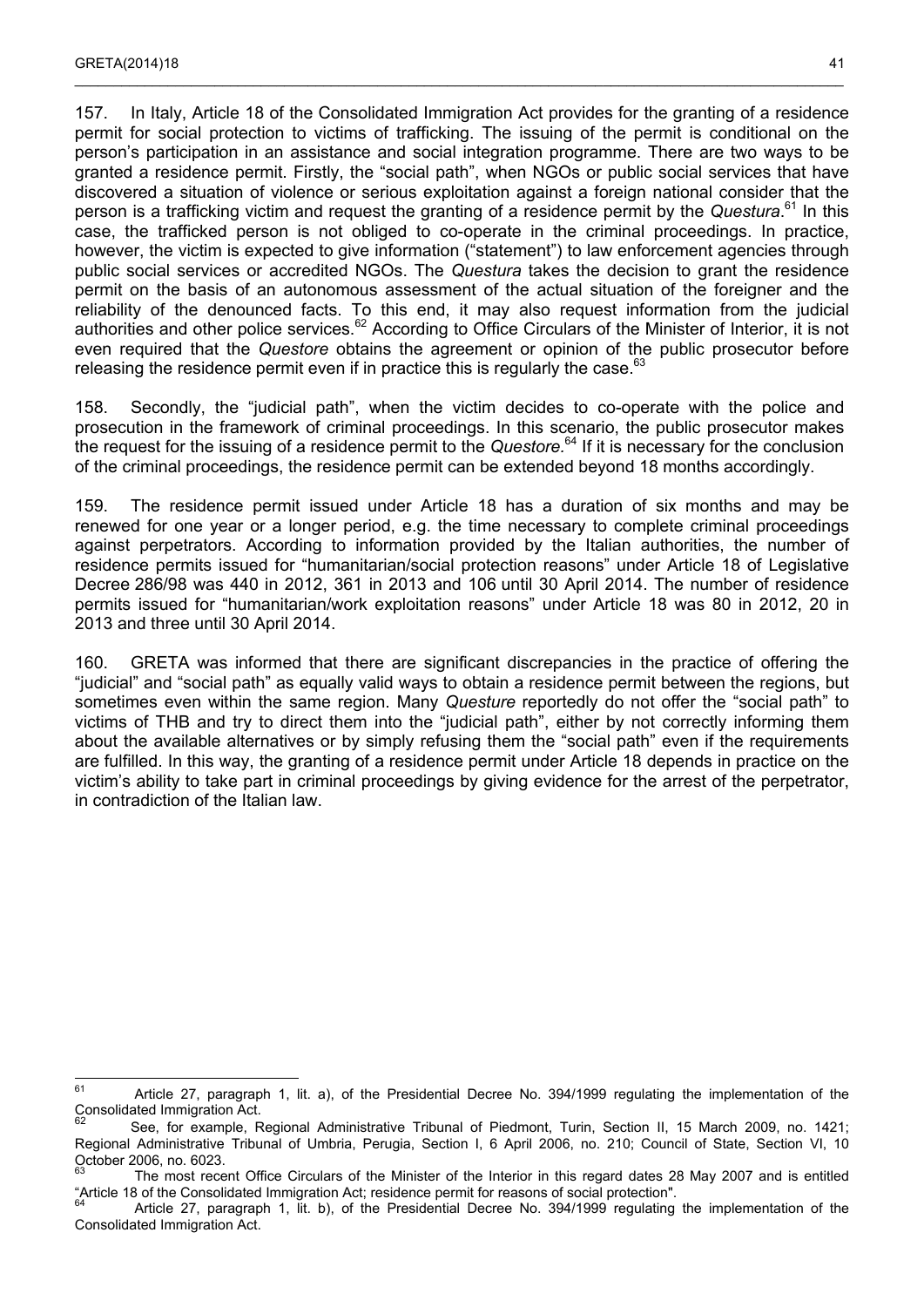161. According to the Italian authorities, the victim is not obliged to leave Italy once the social programme is over. The residence permit can be converted into a residence permit for education or work, allowing the victim to remain in Italy. The conversion into a work permit, however, is conditional on an employment contract. GRETA was informed about difficulties in finding a job for the persons concerned after the programme, in particular in times of economic crisis. There is therefore a risk that the trafficking victim falls back into a situation of vulnerability once the social assistance and integration programme is over. According to information provided by the Italian authorities, after the victims have completed the social assistance programme under Article 18 and obtained a humanitarian residence permit, a new individual programme is developed through which victims can be provided with a work permit, job, housing and periodic meetings with the association during which psychological interviews, assessment and discussions on the situation of the victim take place.<sup>[65](#page-41-1)</sup>

162. GRETA was informed that it is still very rare that the residence permit foreseen in Article 18 of the Consolidated Act on Immigration is granted to victims of trafficking for labour exploitation. In July 2010 Italy adopted Legislative Decree No. 109/2012 (referred to as "Rosarno Law") which introduced some aggravating factors to the crime of employing irregular migrant workers, including the case of "particularly exploitative working conditions", as well as the additional financial sanction of payment of the cost of return of the worker to their country of origin.<sup>[66](#page-41-2)</sup> A new paragraph 12-quater was introduced to Article 22 of the Consolidated Immigration Act, which provides for the possibility of granting a residence permit to foreign persons having been subjected to specific forms of labour exploitation. However, the exploitation has to be in one of the aggravated forms foreseen in Article 603-bis, paragraph 3, of the CC (i.e. at least three persons are concerned, or at least one of the workers concerned is less than 16 years old, or the person is exposed to serious dangers related to the characteristics of work or the working conditions). Moreover, this possibility only offers a "judicial path" to the exploited person, i.e. it is issued by the *Questore*, on a proposal or with the approval of a public prosecutor, to a foreigner who has submitted a complaint and cooperates in criminal proceedings brought against the employer. The residence permit has a duration of six months and may be renewed for one year or for a longer period depending on the necessity of the criminal proceedings.

163. GRETA welcomes the possibility for victims of trafficking to be granted a residence permit both on the basis of their personal situation ("social path") and when co-operating with the authorities ("judicial path"). **GRETA invites the Italian authorities to take steps to ensure that victims of THB can fully benefit in practice from the right provided under Italian law to obtain a renewable residence permit regardless of the form of exploitation they have suffered, including by systematically informing victims, in a language they understand, about the two paths leading to a residence permit and offering both paths in an equal manner.**

e. Compensation and legal redress

<span id="page-41-0"></span>164. Article 15 of the Convention establishes the obligation for Parties to provide in their internal law for the right of victims of trafficking to legal assistance and free legal aid. Parties must also provide for the right of victims of trafficking to compensation from the perpetrators as well as adopt legislative or other measures to guarantee compensation for victims from the State. A human rights-based approach to action against THB entails the effective prosecution of traffickers, putting the emphasis on the right to effective remedy for the victim. Further, Article 15(1) of the Convention establishes that victims of trafficking must have access to information on relevant judicial and administrative proceedings in a language which they can understand.

<span id="page-41-1"></span> $65$  GRETA notes, however, that the UN Special Rapporteur on trafficking in persons, especially women and children mentions at paragraph 62 of her report that when she visited Centres for Identification and Expulsion (CIE), several persons stated that they had been arrested while attempting to renew their social residence permits under Article 18.

<span id="page-41-2"></span>Legislative Decree No. 109 of 16 July 2012 transposing Directive 2009/52/EC of 18 June 2009, providing for minimum standards on sanctions and measures against employers of illegally staying third-country nationals.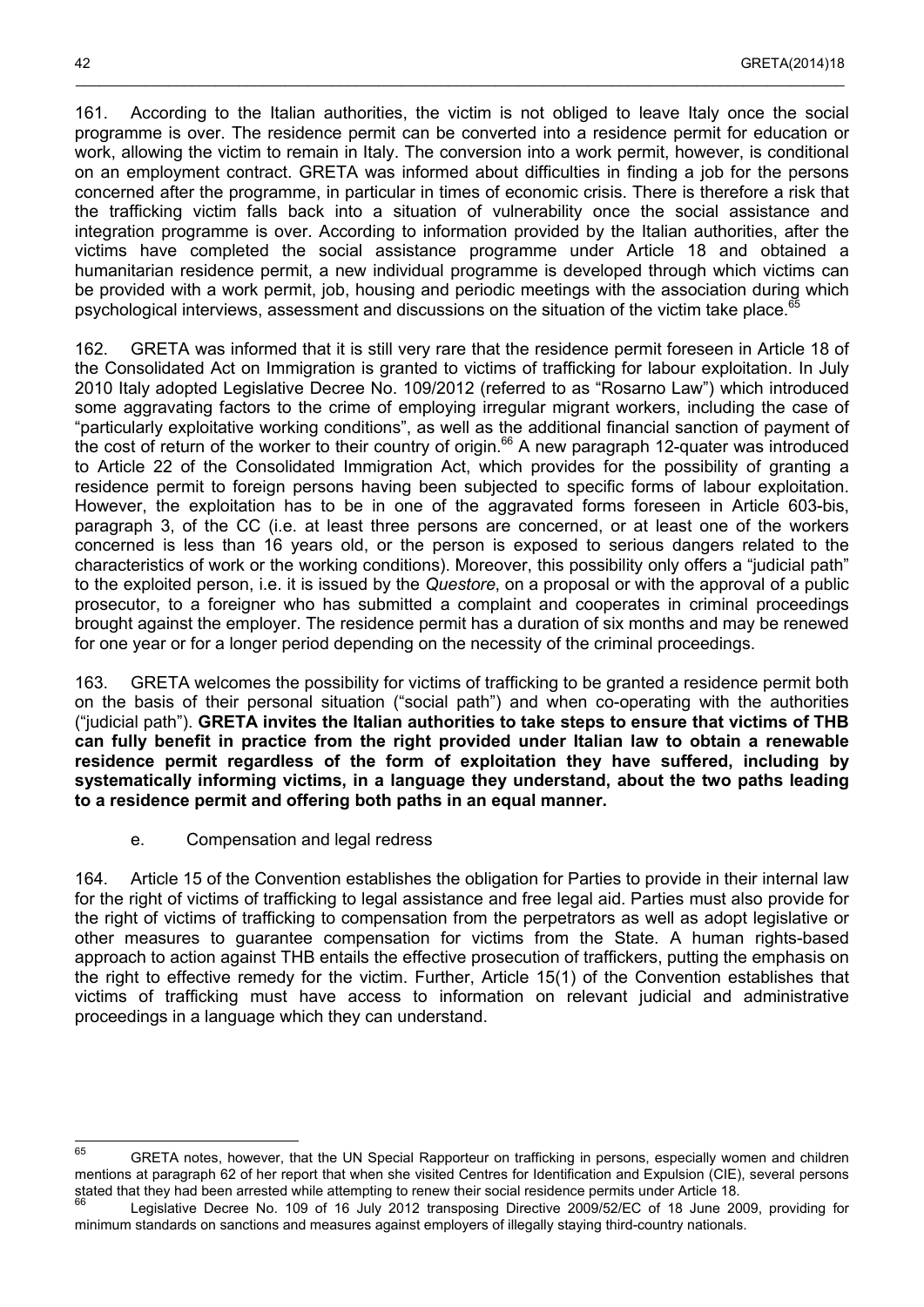165. According to Article 74 of the Italian Code of Criminal Procedure, victims of THB may file a request for compensation during the penal procedure. The judge can decide on the amount of compensation, or just decide that the victim has a right to compensation without fixing the precise amount, or decide on the amount of an advance payment to be made to the victim. In the latter two cases the victim has to bring a civil action to obtain a decision on the final amount. The advance payment has the advantage that it is immediately enforceable whereas in the case of the criminal judge deciding on the final amount, the victim would have to wait for the judgement to become final. A problem which is often faced is that no compensation can be obtained from the perpetrators because they have no assets in Italy.

 $\_$  , and the state of the state of the state of the state of the state of the state of the state of the state of the state of the state of the state of the state of the state of the state of the state of the state of the

166. Until the entry into force of Legislative Decree 24/2014, there was no state fund for the compensation of victims of THB in Italy. This meant that such victims had no alternative possibility for seeking compensation if it could not be obtained from the perpetrators. Legislative Decree 24/2014 introduced such a possibility by amending Article 12 of Law No. 228/2003. This article provides for the setting up of a "fund for anti-trafficking measures" to finance support and social integration programmes for victims of THB, and shall henceforth also be used for the compensation of victims. The compensation is limited to 1 500 euros per victim. The request for compensation has to be submitted within five years of a judgment recognising the right to compensation. When introducing the request, the victim needs to prove that he/she has not received compensation from the offender. If the perpetrator of the crime is unknown, the victim can make the request within one year from the order of closing the relevant criminal procedure.

167. GRETA was informed that it is often difficult for victims of THB to get access to legal aid. In many cases this is due to the legal provision fixing a maximum income of the victim for having a right to legal aid. In practice, foreign victims are obliged to prove not only the income they receive in Italy, but also in their countries of origin, which is often extremely difficult and sometimes impossible.

168. Concerning legal aid for child victims of trafficking, Law No. 172/2012 on the ratification of the Council of Europe Convention on Protection of Children against Sexual Exploitation and Sexual Abuse introduced a new paragraph 4 ter to Article 76 of the Consolidated Act on court costs. It stipulates that child victims of certain offenses, including the THB-related Articles 600, 601 and 602 of the CC, can be granted access to free legal aid without having to prove a certain income.

169. GRETA was informed about a few cases where victims obtained compensation from the traffickers<sup>[67](#page-42-0)</sup>, but in general, successful compensation claims seem to be the exception rather than the rule. Incomplete information about their rights, insufficient legal assistance due to lack of funds within the assistance programmes, difficulties to obtain free legal aid and the length of legal proceedings have dissuasive effect on victims to pursue their right to compensation.

### 170. **GRETA urges the Italian authorities to adopt measures to facilitate and guarantee access to compensation for victims of trafficking, and in particular to:**

- **- ensure that victims of trafficking are systematically informed in a language that they can understand of the right to seek compensation and the procedures to be followed;**
- **- ensure that victims have effective access to legal assistance;**
- **- enable victims of trafficking to exercise their right to compensation by ensuring their effective access to legal aid by derogation from the income limit.**

<span id="page-42-0"></span><sup>67</sup> <sup>67</sup> For example, the decision of L'Aquila High Court of 25 May 2012 to grant compensation to 17 Nigerian women victims of THB amounting to 50 000 euros per victim. Available at: [http://ec.europa.eu/anti](http://ec.europa.eu/anti-trafficking/Legislation+and+Case+Law/Case+Law/Sahel+case;jsessionid=SNmdS0fJYLvTTW23QhLBLqj1YNmNySHk24fwNLLtgzf7LdLRj4Jw!-1752337833)[trafficking/Legislation+and+Case+Law/Case+Law/Sahel+case;jsessionid=SNmdS0fJYLvTTW23QhLBLqj1YNmNySHk24fwN](http://ec.europa.eu/anti-trafficking/Legislation+and+Case+Law/Case+Law/Sahel+case;jsessionid=SNmdS0fJYLvTTW23QhLBLqj1YNmNySHk24fwNLLtgzf7LdLRj4Jw!-1752337833) [LLtgzf7LdLRj4Jw!-1752337833](http://ec.europa.eu/anti-trafficking/Legislation+and+Case+Law/Case+Law/Sahel+case;jsessionid=SNmdS0fJYLvTTW23QhLBLqj1YNmNySHk24fwNLLtgzf7LdLRj4Jw!-1752337833)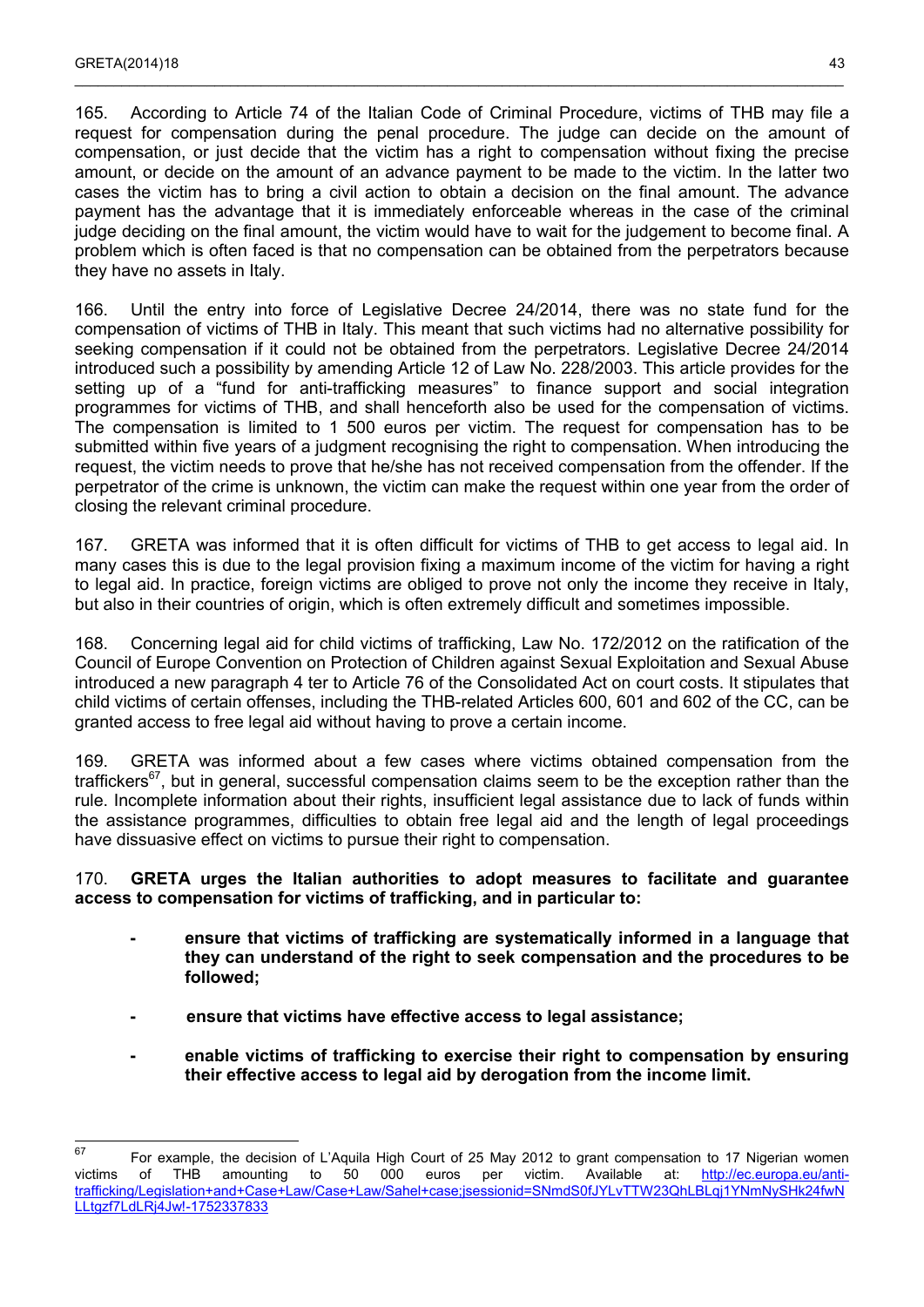### 171. **GRETA also invites the Italian authorities to reconsider whether the envisaged maximum amount of 1 500 euros of compensation from the state fund corresponds to the severe human rights violations victims of THB suffer and the cumbersome procedural path they have to follow until they are granted compensation.**

\_\_\_\_\_\_\_\_\_\_\_\_\_\_\_\_\_\_\_\_\_\_\_\_\_\_\_\_\_\_\_\_\_\_\_\_\_\_\_\_\_\_\_\_\_\_\_\_\_\_\_\_\_\_\_\_\_\_\_\_\_\_\_\_\_\_\_\_\_\_\_\_\_\_\_\_\_\_\_\_\_\_\_\_\_\_\_\_\_\_\_\_\_\_\_\_\_\_\_

f. Repatriation and return of victims

<span id="page-43-0"></span>172. Article 16 of the Convention requires Parties to establish repatriation programmes which aim at avoiding re-victimisation and involve relevant national or international institutions and NGOs, as well as to make efforts to favour the reintegration of victims into the society of the State of return. Parties must also make available to victims of trafficking contact information or structures that can assist them in the country of return, such as law enforcement offices, NGOs, legal professionals and social welfare agencies. The return of victims of trafficking must preferably be voluntary and needs to be carried out with due regard for the rights, safety and dignity of the person and for the status of any legal proceedings related to the fact that the person is a victim of THB. Furthermore, a victim may not be returned where such action would be in contravention of the State's obligation of international protection, recognised in Article 40(4) of the Convention.

173. According to the Italian authorities, assisted voluntary return of victims of THB is carried out by NGOs in line with the internal law and with funding provided through the assistance projects. The current voluntary return procedure provides for a risk assessment and case-by-case evaluation that takes place prior to the return and is followed by a verification of the assistance programme in the country of return six months after the return took place.

174. Moreover, the Italian authorities have commissioned IOM to run a project for the assisted voluntary return and reintegration of victims of trafficking, funded by the Ministry of the Interior. This includes pre-departure counselling and post-return reintegration. According to IOM, 300 victims of THB have benefitted from assisted voluntary return since 2004.

175. **GRETA urges the Italian authorities to adopt a clear legal and policy framework for the return of trafficked persons. In this context, the Italian authorities should take steps to:** 

- ensure that the return of victims of trafficking is conducted with due regard for **the rights, safety and dignity of the person and the status of legal proceedings; this implies informing victims of trafficking about existing programmes, protecting them from re-victimisation and re-trafficking and, in the case of children, fully respecting the principle of the best interests of the child;**
- **make efforts to develop co-operation with countries of origin of victims of trafficking in order to ensure proper risk assessment and safe return of victims, as well as their effective reintegration;**
- **- ensure compliance with the** *non-refoulement* **obligation under Article 40, paragraph 4, of the Convention.**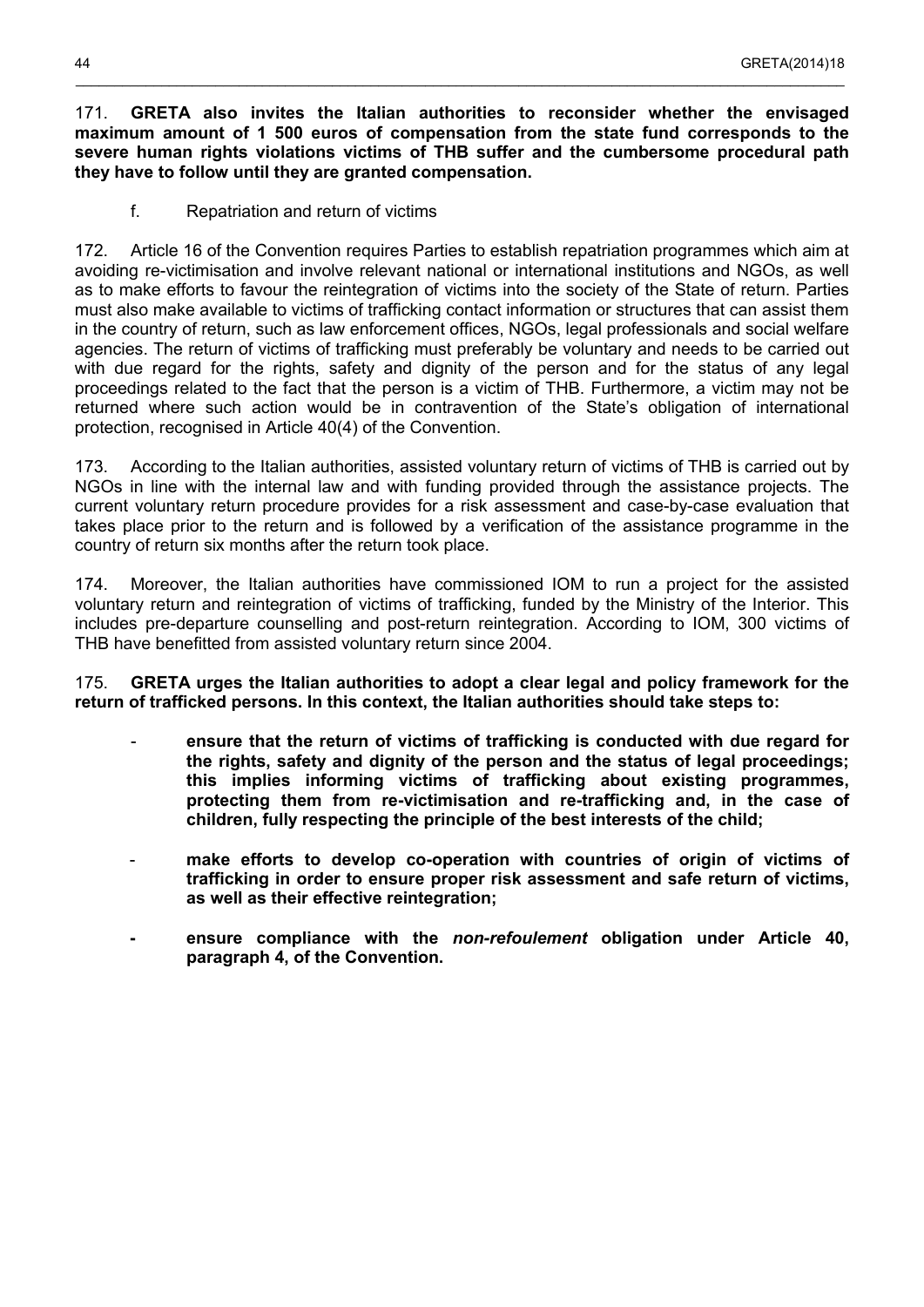## <span id="page-44-1"></span>**4. Implementation by Italy of measures concerning substantive criminal law, investigation, prosecution and procedural law**

 $\_$  , and the state of the state of the state of the state of the state of the state of the state of the state of the state of the state of the state of the state of the state of the state of the state of the state of the

### a. Substantive criminal law

<span id="page-44-0"></span>176. Pursuant to Article 18 of the Convention, Parties have the obligation to establish THB as a criminal offence when committed intentionally. Further, the Convention requires Parties to consider taking measures to criminalise the use of services which are the object of exploitation, with the knowledge that the person is a victim of THB (Article 19). In addition, forging travel or identity documents, removing, concealing or destroying them, as well as procuring or providing them, must also be established as criminal offences, when committed intentionally and for the purpose of enabling THB (Article 20).

177. Italian legislation establishes a single criminal offence for trafficking in human beings by virtue of Article 601 of the CC which has to be read in conjunction with Article 600 of the CC ("Placing or holding a person in condition of slavery or servitude"). The basic offences of Articles 600 and 601 are both punishable by imprisonment from eight to 20 years.

178. Some of the aggravating circumstances are laid down in an identical wording in paragraph 3 of Article 600, paragraph 2 of Article 601, and paragraph 2 of Article 602 of the CC. These paragraphs provide for an increase in the penalty by a third to a half if the offences are directed against a child or if they are intended for the exploitation of prostitution or aimed at the removal of organs.

179. Moreover, Article 602 ter of the CC lays down a long list of aggravating circumstances for various offences. The article was introduced by Law No. 108/2010 concerning the Ratification and execution of the Council of Europe Convention on Action against Trafficking in Human Beings, and was later modified by Law No. 172 of 1 October 2012 providing for the ratification of the Council of Europe Convention on the protection of children against sexual exploitation and sexual abuse. A certain number of aggravating circumstances listed in Article 602 ter of the CC refer to Articles 600, 601 and 602 of the CC and provide for an increase in the penalty of between one third and two thirds and are pertinent if:

- the offence is to the detriment of a person under 16 years (increase of a half to two thirds) or under 18 years of age (increase of one third to a half);
- the offence is committed against three or more persons:
- the offence led to a serious danger for the life or the physical or mental integrity of the injured person;
- the offence is committed by administering alcoholic or narcotic substances, drugs, or substances in any case harmful for the physical and mental health of a minor;
- the offence is committed by an ascendant, an adoptive parent, or their spouse or live-in partner, by the spouse or by relatives by marriage within the second degree, by relatives up to the fourth collateral degree, the guardian or a person to whom the minor has been entrusted for purposes of treatment, education, instruction, supervision, custody, or work, or by public officials or persons otherwise charged with a public service in the exercise of their functions, or where the offence is committed to the detriment of a minor in a state of disability or mental defect, occurred naturally or provoked.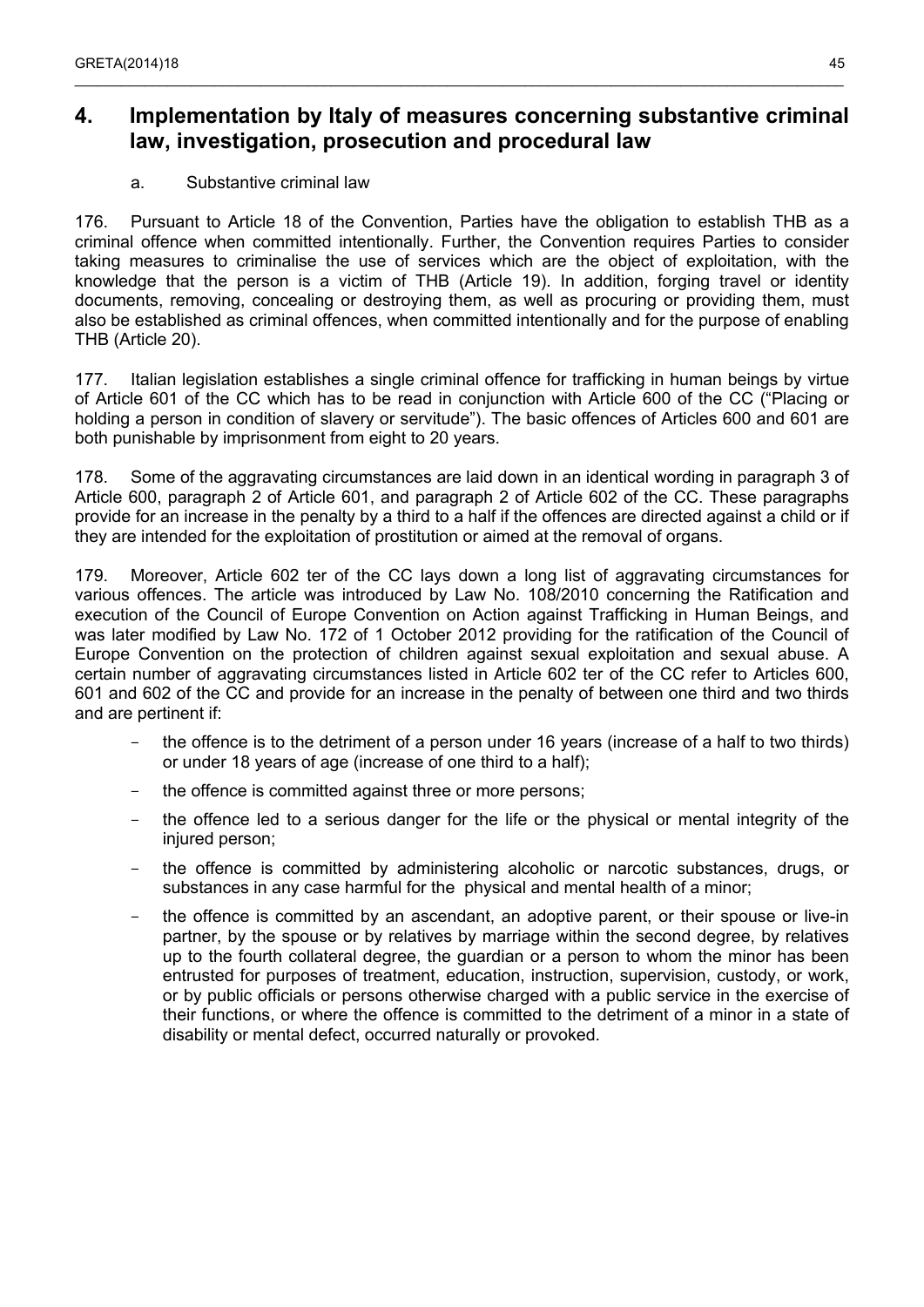180. Further, the penalties for several offenses concerning the falsification of official documents by public officials or private persons are increased if committed in order to carry out or facilitate the crimes envisaged by Articles 600, 601 and 602 of the CC. GRETA notes that two aggravating circumstances included in Article 24 of the Convention are omitted from the text of these articles, namely when the offence is committed by a public official in the performance of his/her duties and when the offence was committed within the framework of a criminal organisation. The Italian authorities have referred to Article 61, paragraph 1, subparagraph 9, of the CC, which provides for a common aggravating circumstance, applicable to all criminal offences, of "having committed the act through abuse of the powers or violation of the duties pertaining to a public office or a public service or to the position of minister of a religion".

\_\_\_\_\_\_\_\_\_\_\_\_\_\_\_\_\_\_\_\_\_\_\_\_\_\_\_\_\_\_\_\_\_\_\_\_\_\_\_\_\_\_\_\_\_\_\_\_\_\_\_\_\_\_\_\_\_\_\_\_\_\_\_\_\_\_\_\_\_\_\_\_\_\_\_\_\_\_\_\_\_\_\_\_\_\_\_\_\_\_\_\_\_\_\_\_\_\_\_

181. Other criminal offences relevant to action against human trafficking are Article 603-bis of the CC on "Unlawful gangmastering and labour exploitation" and Article 600-octies of the CC entitled "Use of children for begging" with penalties up to three years of prison for whoever makes a child younger than 14 years beg.

182. According to the Italian authorities, accessory sanctions are also foreseen in Italian law, for instance disqualification from holding public offices, either permanently or for five years, depending on whether the imprisonment sentence exceeds three years or not.

183. Articles 477, 480, 482 and 485 of the CC criminalise the conducts stipulated in Article 20 of the Convention (forging travel or identity documents, removing, concealing or destroying them, as well as procuring or providing them) and, where they are carried out in order to commit the offence of THB, the penalties are increased by up to one-third (Article 61, paragraph 1, subparagraph 2, of the CC).

184. With regard to the use of the services of a person who is a victim of trafficking by third persons who are aware of that person's condition, Italian law does not establish this as a specific criminal offence, although in some cases it could constitute participation in the criminal offence of trafficking.

185. According to the authorities, Italian law provides for the administrative liability of legal persons, corporations and associations even without legal personality, with reference to the criminal offences laid down under Articles 600, 601 and 602 of the CC, whereby the relevant undertaking is liable to a fine. The Italian authorities have not referred to any cases in which legal persons have been held liable for THB offences.

b. Non-punishment of victims of trafficking in human beings

<span id="page-45-0"></span>186. Pursuant to Article 26 of the Convention, Parties must provide for the possibility of not imposing penalties on victims of trafficking for their involvement in unlawful activities, to the extent that they have been compelled to do so.

187. There is no specific provision in Italian law on the non-punishment of victims of trafficking. The Italian authorities have referred to Article 54 of the CC, which provides that a person is not punishable for a criminal offence committed in a state of necessity, i.e. if he/she has been forced to commit the offence under violence or threats. According to the Italian authorities, if a victim of THB is obliged or compelled to do something illegal during the exploitation phase, he/she could be considered to be in a "state of necessity" and would not be punishable.

188. Further, Article 111 of the CC provides that anyone who makes a person who is not criminally liable or not punishable commit a criminal offence, is liable for the offence committed and the aggravating circumstances provided for in Article 112 of the CC can also be applied. Finally, Article 611 of the CC punishes anyone who uses violence or threats against someone to make that person commit a criminal offence.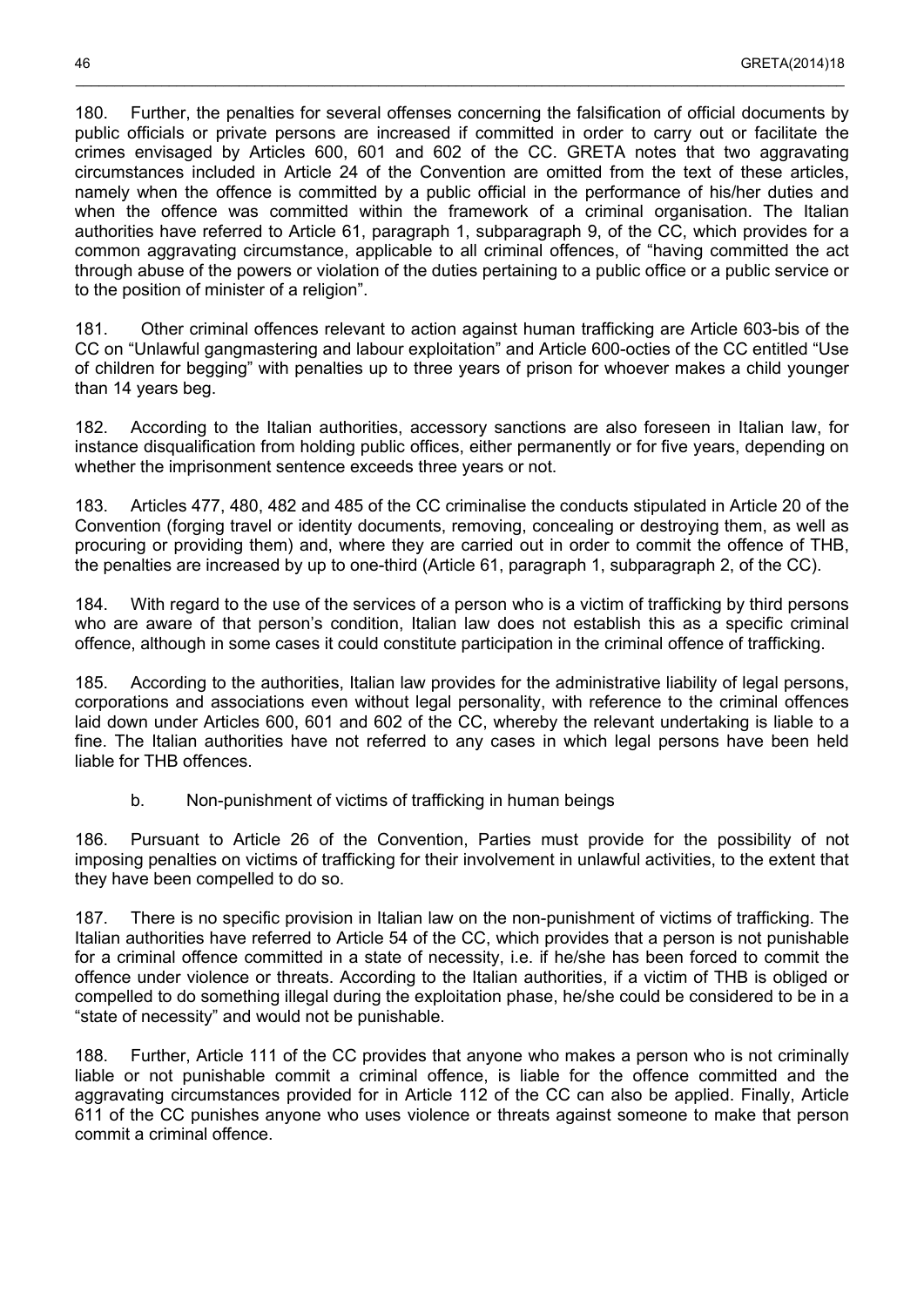189. There are usually no problems in cases where a victim has officially been identified and when the exploitation has been proved in a criminal procedure against the traffickers. However, GRETA is concerned by reports indicating that when the exploitative situation is not officially established or remains vague, persons who are victims of THB are convicted of criminal offences, for example purse snatching, pickpocketing or drug smuggling. The non-punishment clause is reportedly often not applied for offences that are typically linked to the situation of being trafficked, such as illegal entry or presence in the state territory, or use of a false identity or false identity documents. Such convictions can have negative consequences for victims of THB as this hinders their identification and because some *Questore* do not issue residence permits to persons charged or convicted for criminal offences. GRETA refers to the report by the UN Special Rapporteur on trafficking in persons, especially women and children, who has stressed that the criminalisation on irregular migration also leads to the criminalisation of victims for crimes committed while being trafficked and for which they should not be held liable.<sup>[68](#page-46-1)</sup>

 $\_$  , and the state of the state of the state of the state of the state of the state of the state of the state of the state of the state of the state of the state of the state of the state of the state of the state of the

190. **GRETA urges the Italian authorities to ensure compliance with Article 26 of the Convention through the adoption of a provision on non-punishment of victims of trafficking for their involvement in unlawful activities, to the extent that they were compelled to do so, or by developing relevant guidance. Public prosecutors should be encouraged to be proactive in establishing if an accused person is a potential victim of trafficking and to consider trafficking in human beings as a serious violation of human rights. While the identification procedure is ongoing, potential victims of trafficking should not be punished for immigration-related offences.** Reference is made in this context to the recommendations on non-punishment for legislators and prosecutors contained in the paper issued by the OSCE Office of the Special Representative and Co-ordinator for Combating Trafficking in Human Beings in consultation with the Alliance against Trafficking in Persons Expert Co-ordination Team.<sup>[69](#page-46-2)</sup>

c. Investigation, prosecution and procedural law

<span id="page-46-0"></span>191. One of the purposes of the Convention is to ensure the effective investigation and prosecution of THB (Article 1(1)(b)). In this context, Parties are required to co-operate with each other regarding investigations and/or criminal proceedings related to THB (Article 32). Further, the Convention establishes that the investigation or prosecution of THB offences must not be dependent on victims' reports, and that associations or NGOs aimed at fighting THB or protecting human rights must be able to assist and support victims during criminal proceedings, in accordance with the conditions established in the internal law and with the victim's consent (Article 27).

192. In Italy, legal proceedings concerning THB are initiated *ex officio* by the competent public prosecutor, namely the District Anti-mafia prosecutor.

193. Pursuant to Articles 91 and following of the CCP, NGOs that have as their primary purpose the promotion of human rights as well as the protection of victims of trafficking may participate as a civil party in criminal proceedings against traffickers. The exercise of the procedural rights of these NGOs is subject to the consent of the victim of the criminal offence charged, and requires that a "notice of intervention" is submitted to the proceeding authority.

<span id="page-46-1"></span>68 See the report on the UN Special Rapporteur on trafficking in persons, especially women and minors, on her visit to Italy, document A/HRC/26/37/Add.4, paragraph 37, available at:

<span id="page-46-2"></span>[http://www.ohchr.org/EN/Issues/Trafficking/Pages/Visits.aspx\)](http://www.ohchr.org/EN/Issues/Trafficking/Pages/Visits.aspx) <sup>69</sup> <http://www.osce.org/cthb/101002>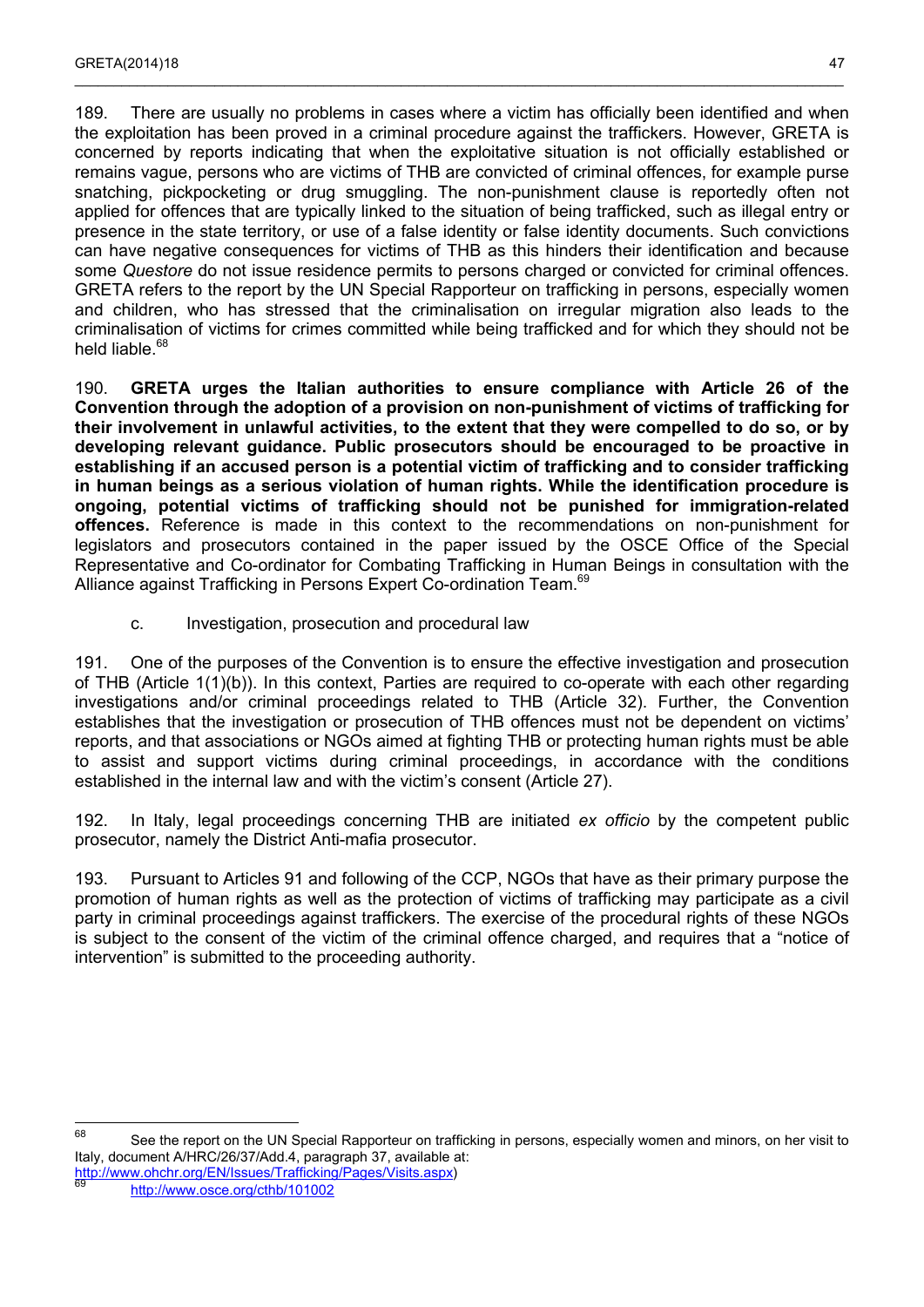194. GRETA was informed by the Italian authorities that comprehensive special investigation techniques may be used in cases concerning THB. Law enforcement authorities may resort to wiretapping, interception of e-mail and faxes, bugging, video surveillance, monitoring and freezing of bank accounts. Under Article 9 of Law No. 146/2006 the use of undercover agents is possible in relation to a number of offences, including slavery, THB, child prostitution and pornography, smuggling of immigrants, and exploitation/solicitation of prostitution. As a general rule, a court order is necessary to allow the use of special investigative techniques; however, in urgent cases, the public prosecutor is entitled to issue a provisional order for such measures, which is to be confirmed by the competent judge within 48 hours.

195. According to figures provided by the National Anti-Mafia Directorate, the number of criminal proceedings related to Articles 600, 601 and 602 of the CC was 214 in 2012 (in respect of a total of 484 perpetrators); 143 proceedings were based on Article 600, 66 on Article 601, and five on Article 602. In 2011, a total of 228 criminal proceedings were initiated under Articles 600, 601 and 602 of the CC, involving 774 suspected perpetrators; in 2010, 229 proceedings against 479 suspected perpetrators; and in 2009, 271 proceedings against 1 072 offenders.

196. The data collected by the National Anti-Mafia Directorate does not contain the number of convictions but the Italian authorities have indicated that there were 14 convictions for THB in 2010 and nine in 2011. GRETA is concerned that the conviction rates are very low. Reference is made in this respect to the report by the UN Special Rapporteur on trafficking in persons, especially women and children, on her mission to Italy, according to which investigations are lengthy and expensive, the victim's initial statement is often not admissible in court and the prosecution has to gather substantial evidence prior to the court hearing.<sup>[70](#page-47-1)</sup>

### 197. **GRETA urges the Italian authorities to strengthen their efforts to ensure that crimes related to THB for all types of exploitation are proactively investigated and prosecuted promptly and effectively, leading to proportionate and dissuasive sanctions.**

d. Protection of victims and witnesses

<span id="page-47-0"></span>198. By virtue of Article 28 the Convention, Parties must take measures to provide effective and appropriate protection from potential retaliation or intimidation in particular during and after the investigation and prosecution of perpetrators. This protection can be of various types (physical, relocation, identity change, etc.) and is to be provided to victims of trafficking, to those who report it or otherwise co-operate with the investigating or prosecuting authorities, to witnesses who give testimony and, when necessary, to members of the families of those listed above. Further, Article 30 of the Convention includes a provision requiring Parties to take measures to protect victims' private life and identity and to provide for their safety and protection from intimidation in the course of judicial proceedings, including special protection measures for child victims of THB.

199. According to the Italian authorities, victims of trafficking are provided with accommodation in shelters managed by NGOs or local authorities within the framework of assistance programmes with the aim of protecting them against acts of revenge or violence by perpetrators or exploiters. During the investigation and trial for THB offences, prosecutors from the District Anti-Mafia Directorates can apply all the tools of the anti-mafia legislation in respect of victims and witnesses of THB, such as armed escort, hearing through a video-conference link, and trial closed to the public in case of minors. Identity change is also possible if there is a major risk for the victim.

<span id="page-47-1"></span> $70$ See paragraph 65 of document A/HRC/26/37/Add.4, available at: <http://www.ohchr.org/EN/Issues/Trafficking/Pages/Visits.aspx>)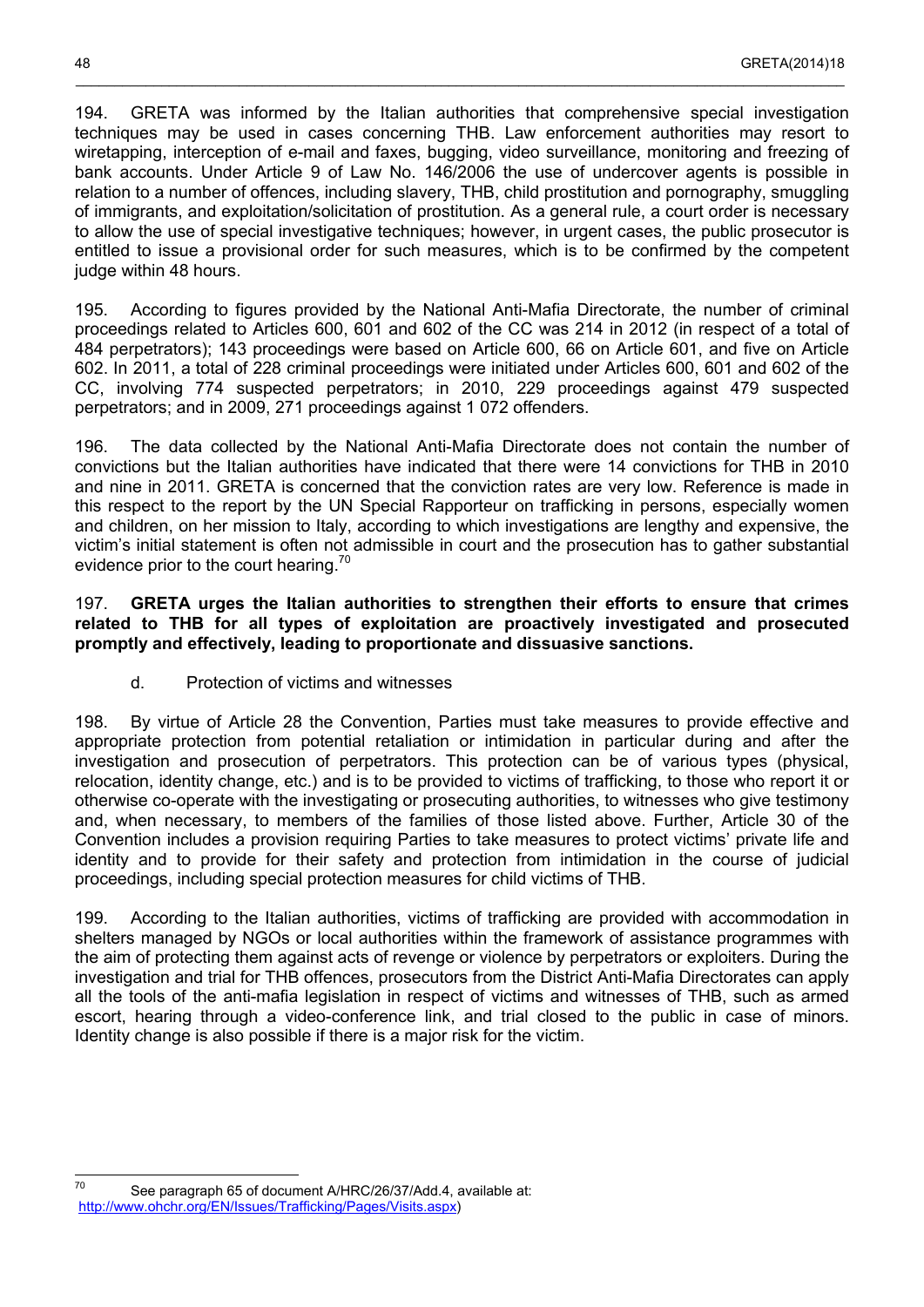200. Witness protection measures are laid out in Law 82/1991, as amended by Law 45/2001. The protective measures, which apply to witnesses and their family members, include, *inter alia,* physical protection, temporary placement in a safe location, permanent relocation, concealment or change of identity, provision of financial or social support, medical and psychological assistance. The decision to admit a person into the witness protection programme is taken by the Central Commission for the Development and Implementation of Protection Programmes, upon a proposal by the prosecutor responsible for the criminal case. The main criterion for granting protection measures is that the witness or his/her close relatives are under serious threat due to their testimony. The Central Witness Protection, within the Criminal Police Central Directorate, is responsible for implementing witness protection programmes.

 $\_$  , and the state of the state of the state of the state of the state of the state of the state of the state of the state of the state of the state of the state of the state of the state of the state of the state of the

201. GRETA notes that, according to the report by the UN Special Rapporteur on trafficking in persons, especially women and children, on her mission to Italy, in practice protection is rarely available to victims of THB. Further, she refers to information on pressure and threats made to victims' families in order to force submission to exploitation.<sup>[71](#page-48-1)</sup>

202. **GRETA considers that the Italian authorities should make full use of all measures available to protect victims and witnesses of THB and to prevent intimidation during the investigation and during and after the court proceedings.**

## <span id="page-48-0"></span>**5. Concluding remarks**

203. GRETA welcomes the steps taken by the Italian authorities to develop the legal framework for combating trafficking in human beings and provide long-term assistance to victims of trafficking. The provision in law of a residence permit on social protection grounds is a sign of a victim-centred approach. The involvement of civil society is an important aspect of Italy's response to human trafficking and GRETA commends the efforts at local and regional level to create networks for detecting and assisting victims of trafficking.

204. While GRETA acknowledges the important steps taken to combat human trafficking in Italy so far, a number of challenges remain to be tackled through legislative, policy or practical measures in order to meet the requirements of the human rights-based approach outlined in paragraphs 36-39.

205. The commendable efforts and networks at local level need to be adequately supported at national level, through improved co-ordination of all stakeholders and the adoption of a comprehensive national action plan against THB. GRETA stresses the importance of involving NGOs and other members of civil society in the development and implementation of anti-trafficking policy, including the evaluation of anti-trafficking efforts.

206. Additional measures should be taken to raise public awareness and discourage demand for the services of trafficked persons, for all forms of exploitation, in partnership with the private sector and civil society, and to strengthen prevention and protection measures that address the particular vulnerability of children to trafficking. GRETA draws attention to the need for adapting existing antitrafficking policies to include measures targeted at combating trafficking for the purpose of labour exploitation and addressing the negative consequences of the criminalisation of irregular migration for victims of trafficking.

<span id="page-48-1"></span> $71$ See paragraphs 63 and 64 of document A/HRC/26/37/Add.4, available at: <http://www.ohchr.org/EN/Issues/Trafficking/Pages/Visits.aspx>)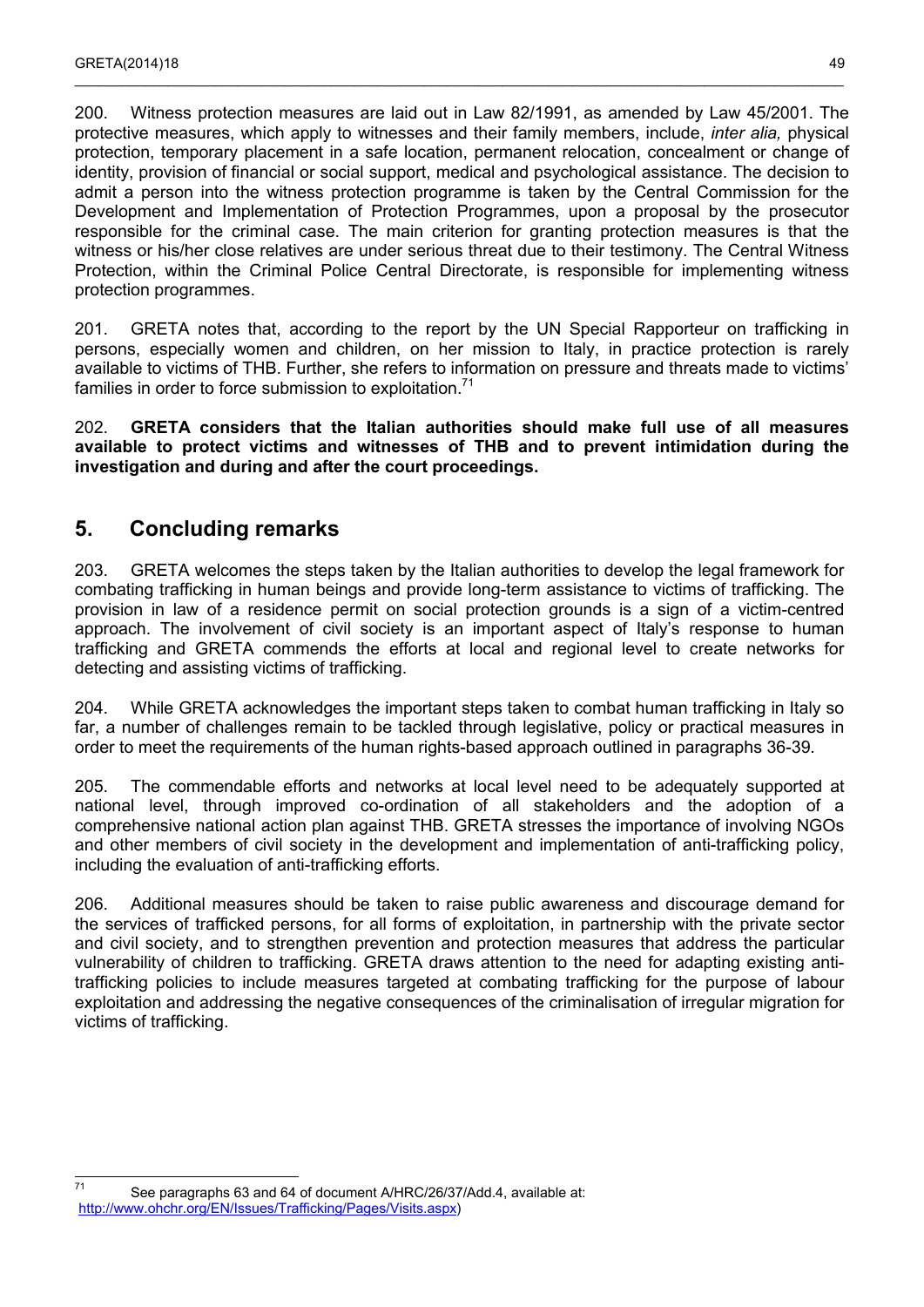207. Furthermore, GRETA stresses the importance of ensuring that all victims of trafficking are identified as such and can benefit from the assistance and protection measures contained in Italian law and the Convention. Efforts to proactively identify victims of THB amongst asylum seekers, irregular migrants and unaccompanied foreign children need to be significantly increased. Securing long-term funding for victim assistance and protection programmes is indispensable for the sustainability of the assistance system. Efforts should also be strengthened to ensure that victims of trafficking have effective access to compensation and are not punished for their involvement in unlawful activities, to the extent that they have been compelled to do so.

\_\_\_\_\_\_\_\_\_\_\_\_\_\_\_\_\_\_\_\_\_\_\_\_\_\_\_\_\_\_\_\_\_\_\_\_\_\_\_\_\_\_\_\_\_\_\_\_\_\_\_\_\_\_\_\_\_\_\_\_\_\_\_\_\_\_\_\_\_\_\_\_\_\_\_\_\_\_\_\_\_\_\_\_\_\_\_\_\_\_\_\_\_\_\_\_\_\_\_

208. Strengthening the effectiveness of investigations and prosecutions of human trafficking-related offences, with a view to securing proportionate and dissuasive sanctions, is another area where further action is needed in order to fully apply the human rights-based and victim-centred approach promoted by the Convention.

209. All professionals who may come into contact with victims of human trafficking, including law enforcement officials, prosecutors, judges, labour inspectors and social workers, need to be continuously informed and trained about the need to apply a human rights-based approach to action against human trafficking on the basis of the Convention and the case-law of the European Court of Human Rights.

210. GRETA invites the Italian authorities to keep it informed on a regular basis of the developments in the implementation of the Convention and looks forward to continuing the good cooperation in further efforts in achieving the purposes of the Convention.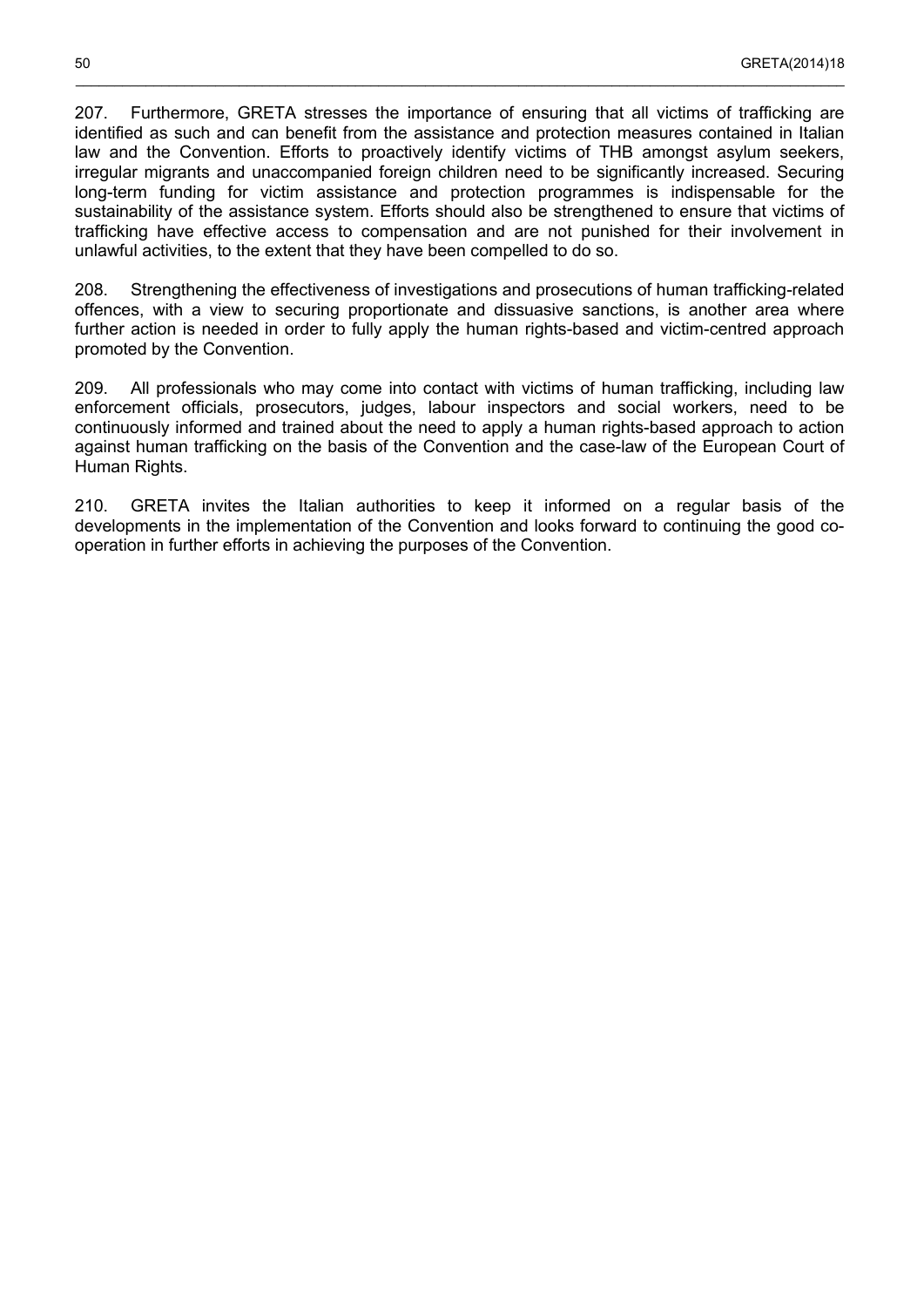## <span id="page-50-0"></span>**Appendix I: List of GRETA's proposals**

### **Definition of trafficking in human beings**

1. In order to be fully consistent with the definition of THB in the Convention, GRETA considers that the Italian authorities should ensure that "receipt" as one of the actions for committing trafficking in human beings is covered by the definition of THB in the CC.

 $\_$  , and the state of the state of the state of the state of the state of the state of the state of the state of the state of the state of the state of the state of the state of the state of the state of the state of the

2. In order to be fully consistent with the definition of THB in the Convention, GRETA considers that the Italian authorities should ensure that "abduction" as one of the means for committing trafficking in human beings is covered by the definition of THB in the CC.

3. GRETA considers that stating explicitly the irrelevance of the consent of a victim to the intended exploitation could improve the implementation of anti-trafficking provisions and provide victims with greater confidence in self-reporting to NGOs and public authorities.

### **Comprehensive approach and co-ordination**

4. GRETA urges the Italian authorities to strengthen the institutional framework for action against THB in order to improve co-ordination and ensure a more effective involvement of all public bodies having a role in combating and preventing THB and protecting its victims.

5. Further, GRETA considers that if the Department for Equal Opportunities is to fulfil the role of a co-ordinating structure in the fight against THB in Italy, investment should be made in its human and financial resources so that it can effectively carry out the full range of tasks related to THB.

6. Moreover, noting that the new National Action Plan envisages the establishment of an Interinstitutional Committee which will include civil society representatives, GRETA considers that the Italian authorities should strengthen co-ordination between public bodies and NGOs engaged in antitrafficking action and involve NGOs and other members of civil society in the development and implementation of anti-trafficking policy, including the evaluation of anti-trafficking efforts.

7. GRETA also urges the Italian authorities to take steps to ensure that national action to combat THB is comprehensive, in particular by:

- addressing all victims of trafficking for all forms of exploitation in the anti-trafficking legal and policy framework, while taking into account the gender-dimension of trafficking and the particular vulnerability of children, including through a comprehensive national action plan against THB;
- developing guidelines on the identification and referral to assistance of victims of trafficking, building on existing expertise at local and regional level;
- strengthening action to combat THB for the purpose of labour exploitation by involving civil society, trade unions, labour inspectorates and the private sector, and improving the identification of and assistance to victims of THB for the purpose of labour exploitation;
- strengthening prevention and protection measures that address the particular vulnerability of children to trafficking;
- reducing the particular vulnerability of irregular migrants to THB.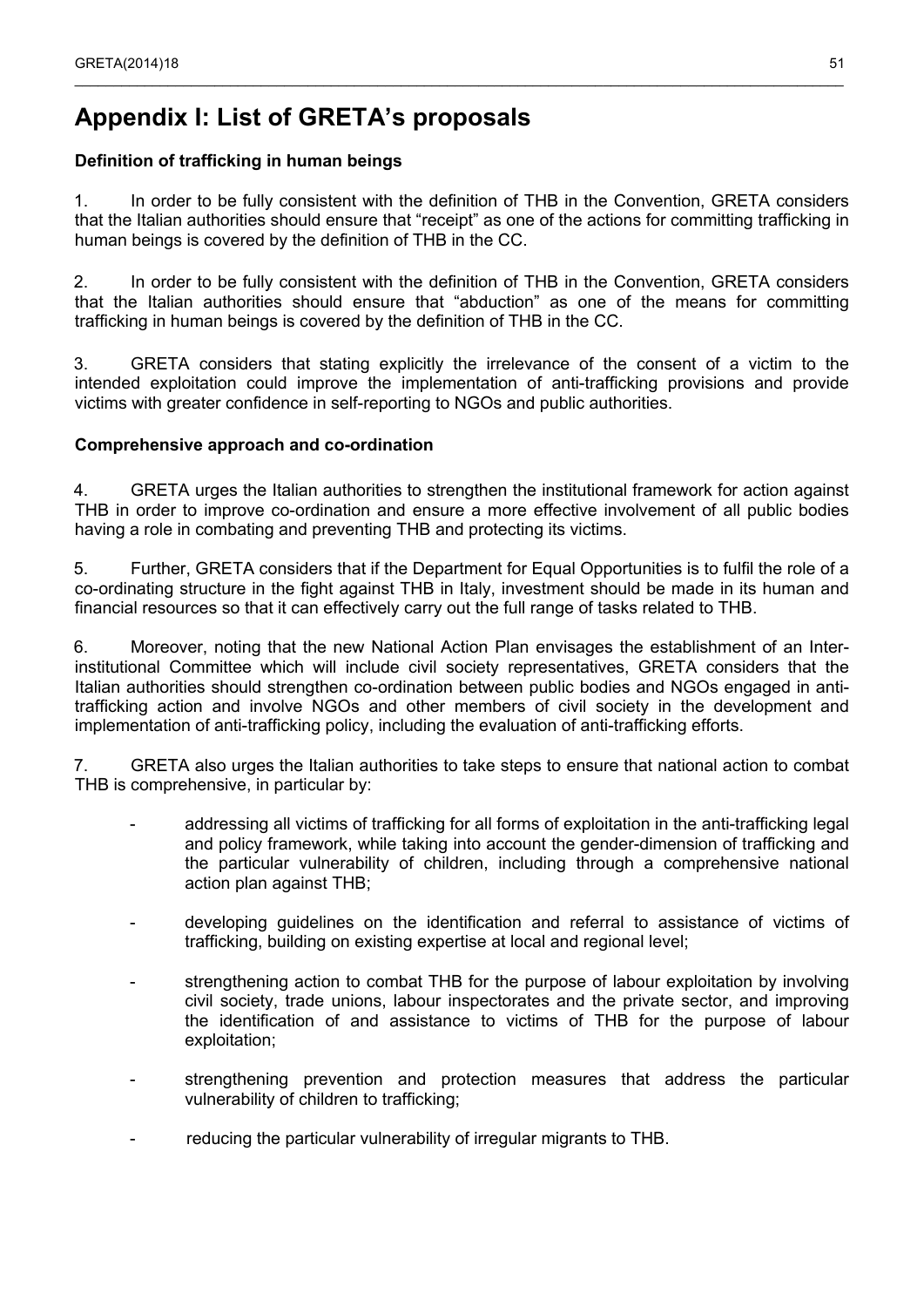8. In addition, GRETA invites the Italian authorities to consider the establishment of an independent National Rapporteur or designate another independent mechanism for monitoring the anti-trafficking activities of State institutions (see Article 29, paragraph 4, of the Convention and paragraph 298 of the Explanatory Report).

\_\_\_\_\_\_\_\_\_\_\_\_\_\_\_\_\_\_\_\_\_\_\_\_\_\_\_\_\_\_\_\_\_\_\_\_\_\_\_\_\_\_\_\_\_\_\_\_\_\_\_\_\_\_\_\_\_\_\_\_\_\_\_\_\_\_\_\_\_\_\_\_\_\_\_\_\_\_\_\_\_\_\_\_\_\_\_\_\_\_\_\_\_\_\_\_\_\_\_

9. Further, GRETA invites the Italian authorities to study the implications of the immigration legislation, in particular the offence of illegal entry and stay, for the identification and protection of victims of trafficking, and the prosecution of offenders.

### **Training of relevant professionals**

10. GRETA considers that the Italian authorities should continue to invest in the continuous training on issues related to THB for different forms of exploitation and the rights of victims of trafficking, for all professionals who may come into contact with victims of THB, in particular immigration officials, law enforcement authorities, labour inspectors, police investigators, prosecutors, judges, social workers, staff of identification and expulsion centres for irregular migrants (CIEs), members of NGOs and lawyers. Training programmes should be designed with a view to improving the knowledge and skills of relevant professionals to enable them to identify victims of trafficking, to assist and protect them, to facilitate compensation for victims and to secure convictions of traffickers.

### **Data collection and research**

11. For the purpose of preparing, monitoring and evaluating anti-trafficking policies, GRETA considers that the Italian authorities should further develop a comprehensive and coherent statistical system on trafficking in human beings by compiling reliable statistical information from all main actors, and allowing disaggregation (concerning sex, age, type of exploitation, country of origin and/or destination, internal trafficking). This should be accompanied by all the necessary measures to respect the right of data subjects to personal data protection, including when NGOs working with victims of trafficking are asked to provide information for the national database.

12. GRETA invites the Italian authorities to continue conducting and supporting research on THBrelated issues as an important source of information on the impact of current policies as well as a basis for future measures. Areas where further research is needed, in order to shed more light on the extent of the problem of THB in Italy, include trafficking for the purpose of labour exploitation, internal trafficking, domestic servitude and child trafficking.

### **International co-operation**

13. GRETA commends the efforts made by the Italian authorities in the area of international cooperation and invites them to continue developing international co-operation, including through finalising the adoption of legislation regulating the setting up of JITs and exploring further possibilities for co-operation with governmental and non-governmental actors in countries of origin and transit, with a view to prosecuting offenders, assisting victims and preventing THB.

14. Further, GRETA invites the Italian authorities to continue contributing to awareness-raising prevention activities in the main countries of origin of victims of THB found in Italy.

### **Measures to raise awareness and discourage demand**

15. GRETA urges the Italian authorities to develop country-wide awareness-raising activities on all forms of THB. The Italian authorities should plan future information, awareness-raising and education campaigns with the involvement of civil society, on the basis of research and impact assessment. Further, awareness-raising activities should systematically be implemented through the education system.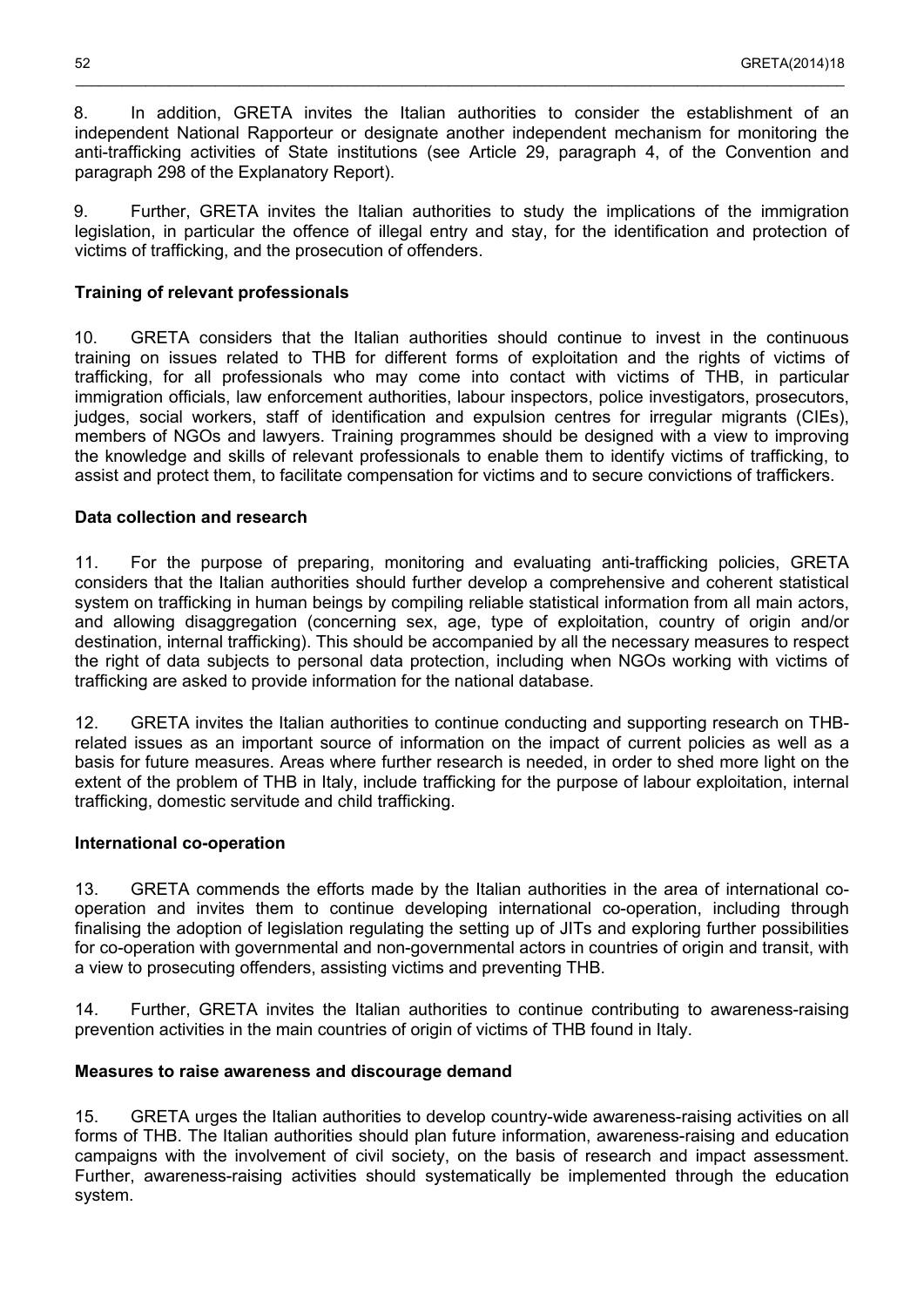16. GRETA urges the Italian authorities to continue their efforts to discourage demand as a root cause of THB, bearing in mind that such measures should be balanced and not lead to the criminalisation of victims of trafficking. Efforts to discourage demand for the services of victims of trafficking for the purpose of labour exploitation should include reinforcing labour inspections, in particular in sectors at high risk such as agriculture, construction, textile industry, the hotel/catering sector and domestic service, and effective penalties for those who exploit victims of trafficking.

 $\_$  , and the state of the state of the state of the state of the state of the state of the state of the state of the state of the state of the state of the state of the state of the state of the state of the state of the

17. Further, GRETA invites the Italian authorities to consider adopting legislative and other measures to criminalise the use of services provided by victims of trafficking with the knowledge that the person is such a victim.

### **Social, economic and other initiatives for groups vulnerable to THB**

18. GRETA urges the Italian authorities to strengthen the aspect of prevention through social and economic empowerment measures for groups vulnerable to THB, in particular people of Roma and Sinti origin, undocumented migrants and asylum seekers.

### **Border measures to prevent THB and measures to enable legal migration**

19. GRETA considers that the Italian authorities should make further efforts to detect and prevent THB through border control measures, and in particular:

- introduce a checklist to identify potential THB-related risks during the visa application system and provide training to relevant staff on the detection of possible victims of THB;
- provide written information to foreign nationals planning to travel to Italy, in a language that they can understand, in order to alert them about the risks of THB, inform them of their rights and where to turn for advice and assistance.

#### **Identification of victims of trafficking in human beings**

20. GRETA urges the Italian authorities to ensure that all victims of trafficking are properly identified and can benefit from the assistance and protection measures contained in the Convention, in particular by:

- strengthening multi-agency involvement in victim identification by introducing a clear national referral mechanism, defining the roles of all frontline staff who may come into contact with victims of trafficking;
- providing frontline staff with operational indicators, guidance and toolkits to be used in the identification process and train them to use those identification tools in order to ensure that they adopt a proactive and harmonised approach to detecting and identifying victims of trafficking; these indicators should be regularly updated in order to reflect the changing nature of human trafficking and types of exploitation;
- ensuring that law enforcement officials, social workers, labour inspectors, border officers and other relevant actors adopt a more proactive approach and increase their outreach work to identify possible victims of trafficking, in particular as regards forms of exploitation other than sexual (labour exploitation, forced begging);
- paying increased attention to detecting victims of THB among unaccompanied minors and setting up a specific identification mechanism which takes into account the special circumstances and needs of child victims of trafficking, involves child specialists and ensures that the best interests of the child are the primary consideration;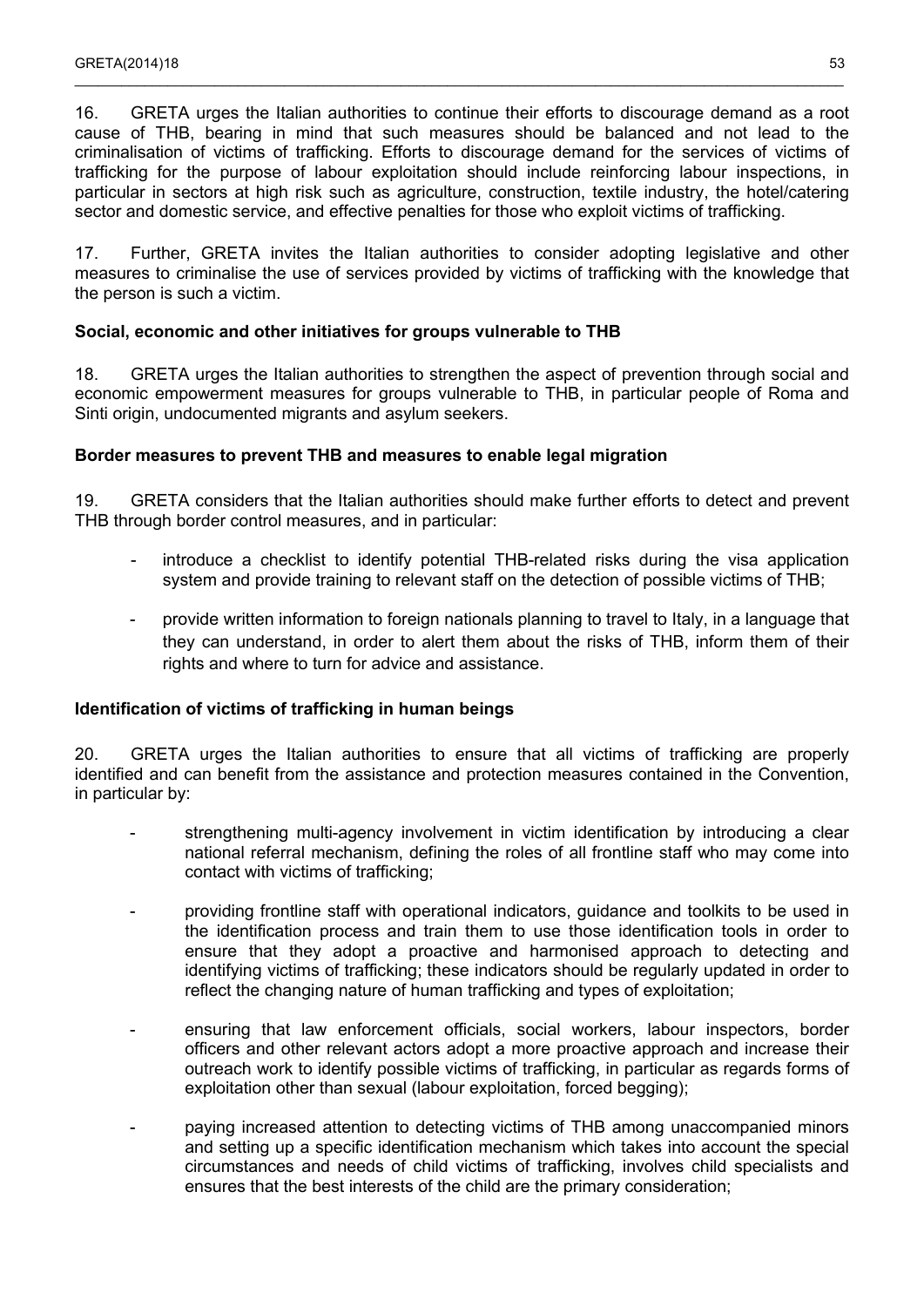taking steps to address the problem of disappearance of unaccompanied foreign children by providing suitable safe accommodation and assigning adequately trained legal guardians;

\_\_\_\_\_\_\_\_\_\_\_\_\_\_\_\_\_\_\_\_\_\_\_\_\_\_\_\_\_\_\_\_\_\_\_\_\_\_\_\_\_\_\_\_\_\_\_\_\_\_\_\_\_\_\_\_\_\_\_\_\_\_\_\_\_\_\_\_\_\_\_\_\_\_\_\_\_\_\_\_\_\_\_\_\_\_\_\_\_\_\_\_\_\_\_\_\_\_\_

- developing age assessment tools and effectively implement the presumption and the measures foreseen in Article 10, paragraph 3, of the Convention when the age of the victim is uncertain and the measures foreseen in Article 10, paragraph 4, of the Convention if an unaccompanied child is identified as a victim of trafficking;
- improving the identification of victims of trafficking among irregular migrants and asylum seekers, including through clear, binding procedures to be followed and through training of immigration police officers and staff working in first assistance and reception centres (CPSAs), reception centres for migrants (CDAs), identification and expulsion centres (CIEs) and reception centres for asylum seekers (CARAs).

### **Assistance to victims**

- 21. GRETA urges the Italian authorities to:
	- ensure that the provision of assistance to victims of THB is not linked to the victim's cooperation with the investigation and participation in criminal proceedings;
	- create specific assistance projects and shelters for child victims of THB, taking due account of their special needs and the best interests of the child.
- 22. Moreover, GRETA considers that the Italian authorities should:
	- evaluate the funding needs of assistance programmes and adapt the respective resources if necessary;
	- provide long-term funding for civil society organisations that run victim assistance projects, subject to quality controls and evaluation in order to ensure the continuity of assistance;
	- ensure that there are sufficient places in shelters for male victims across Italy.

#### **Recovery and reflection period**

23. GRETA urges the Italian authorities to review the legislation in order to ensure that the recovery and reflection period provided for in Article 13 of the Convention is specifically defined in law and that all the measures of protection and assistance envisaged in Article 12, paragraphs 1 and 2, of the Convention are made available during this period. It should be made clear that victims benefiting from the recovery and reflection period cannot be expelled from the Italian territory, that the enforcement of expulsion orders need to be suspended in the meantime, and that the recovery and reflection period is not conditional on the victim's co-operation with the law enforcement authorities.

#### **Residence permits**

24. GRETA invites the Italian authorities to take steps to ensure that victims of THB can fully benefit in practice from the right provided under Italian law to obtain a renewable residence permit regardless of the form of exploitation they have suffered, including by systematically informing victims, in a language they understand, about the two paths leading to a residence permit and offering both paths in an equal manner.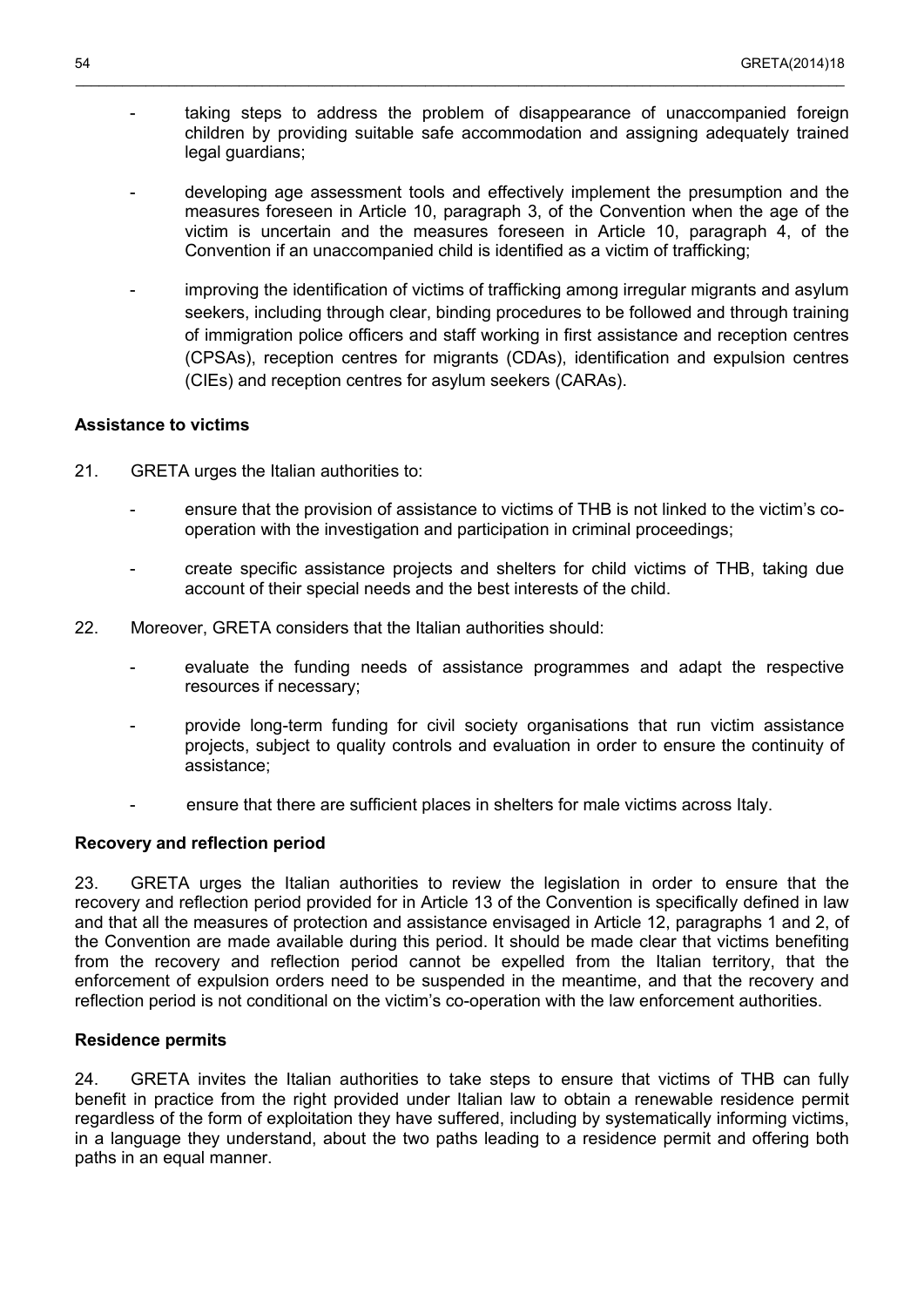### **Compensation and legal redress**

25. GRETA urges the Italian authorities to adopt measures to facilitate and guarantee access to compensation for victims of trafficking, and in particular to:

 $\_$  , and the state of the state of the state of the state of the state of the state of the state of the state of the state of the state of the state of the state of the state of the state of the state of the state of the

- ensure that victims of trafficking are systematically informed in a language that they can understand of the right to seek compensation and the procedures to be followed;
- ensure that victims have effective access to legal assistance;
- enable victims of trafficking to exercise their right to compensation by ensuring their effective access to legal aid by derogation from the income limit.

26. GRETA also invites the Italian authorities to reconsider whether the envisaged maximum amount of 1 500 euros of compensation from the state fund corresponds to the severe human rights violations victims of THB suffer and the cumbersome procedural path they have to follow until they are granted compensation.

### **Repatriation and return of victims**

27. GRETA urges the Italian authorities to adopt a clear legal and policy framework for the return of trafficked persons. In this context, the Italian authorities should take steps to:

- ensure that the return of victims of trafficking is conducted with due regard for the rights, safety and dignity of the person and the status of legal proceedings; this implies informing victims of trafficking about existing programmes, protecting them from revictimisation and re-trafficking and, in the case of children, fully respecting the principle of the best interests of the child;
- make efforts to develop co-operation with countries of origin of victims of trafficking in order to ensure proper risk assessment and safe return of victims, as well as their effective reintegration;
- ensure compliance with *non-refoulement* obligation under Article 40, paragraph 4, of the Convention.

### **Non-punishment of victims of trafficking in human beings**

28. GRETA urges the Italian authorities to ensure compliance with Article 26 of the Convention through the adoption of a provision on non-punishment of victims of trafficking for their involvement in unlawful activities, to the extent that they were compelled to do so, or by developing relevant guidance. Public prosecutors should be encouraged to be proactive in establishing if an accused person is a potential victim of trafficking and to consider trafficking in human beings as a serious violation of human rights. While the identification procedure is ongoing, potential victims of trafficking should not be punished for immigration-related offences.

#### **Investigation, prosecution and procedural law**

29. GRETA urges the Italian authorities to strengthen their efforts to ensure that crimes related to THB for all types of exploitation are proactively investigated and prosecuted promptly and effectively, leading to proportionate and dissuasive sanctions.

#### **Protection of victims and witnesses**

30. GRETA considers that the Italian authorities should make full use of all measures available to protect victims and witnesses of THB and to prevent intimidation during the investigation and during and after the court proceedings.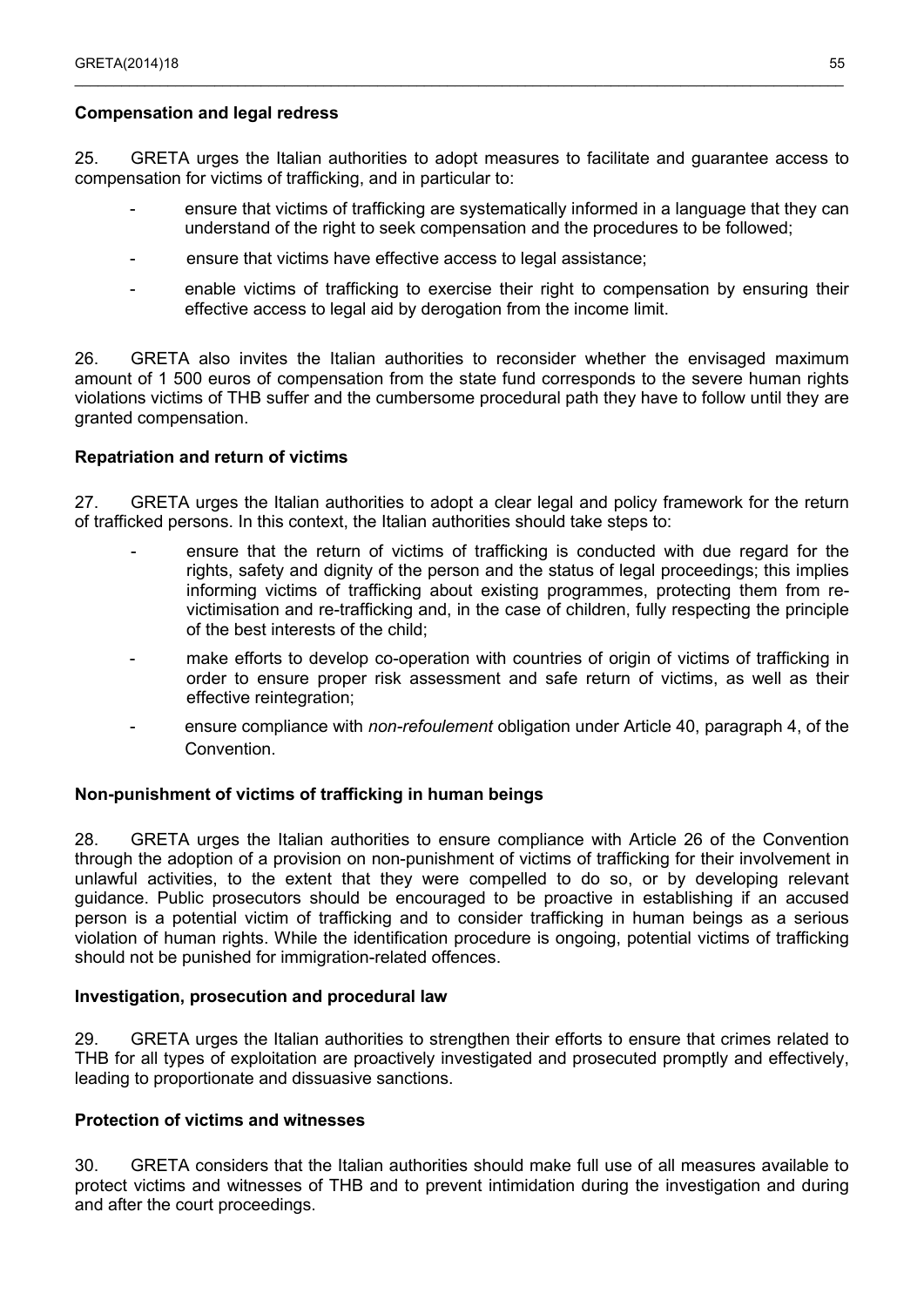## <span id="page-55-0"></span>**Appendix II: List of public bodies and intergovernmental and non-governmental organisations with which GRETA held consultations**

\_\_\_\_\_\_\_\_\_\_\_\_\_\_\_\_\_\_\_\_\_\_\_\_\_\_\_\_\_\_\_\_\_\_\_\_\_\_\_\_\_\_\_\_\_\_\_\_\_\_\_\_\_\_\_\_\_\_\_\_\_\_\_\_\_\_\_\_\_\_\_\_\_\_\_\_\_\_\_\_\_\_\_\_\_\_\_\_\_\_\_\_\_\_\_\_\_\_\_

### **Public bodies**

- Department for Equal Opportunities of the Italian Presidency of the Council of Ministers
- Ministry of Justice
- Ministry of Labour and Social Policies
- Ministry of Foreign Affairs
- Ministry of the Interior
- State Police
- Carabinieri Special Operations Group (ROS) and Command for the Protection of Labour
- *Guardia di Finanza* (Financial Police)
- National Anti-Mafia Directorate (DNA)
- Prosecutors from the District Anti-Mafia Directorates (DDA) of Lecce and L'Aquila
- National Institute of Statistics (ISTAT)
- *Questura* of Lecce
- *Questura* of Naples
- Regional Directorate of Labour Veneto
- Representatives of the Municipalities of Lecce, Naples, Padua, Venice and Verona

### **Intergovernmental organisations**

- International Organization for Migration (IOM)
- Office of the United Nations High Commissioner for Refugees (UNHCR)

### **Non-governmental organisations**

- Amnesty International Italy
- ASGI (association of lawyers specialised in immigration issues)
- Associazione Micaela Onlus
- Be Free Cooperativa Sociale
- CNCA (Co-ordinating National Community of Hospitality network)
- CGIL Trade Union
- CISL Trade Union
- Cooperativa Sociale Dedalus
- ECPAT
- On the Road Onlus
- Salvation Army Italy
- UIL Trade Union
- USMI (Italian Union of Women Major Superiors)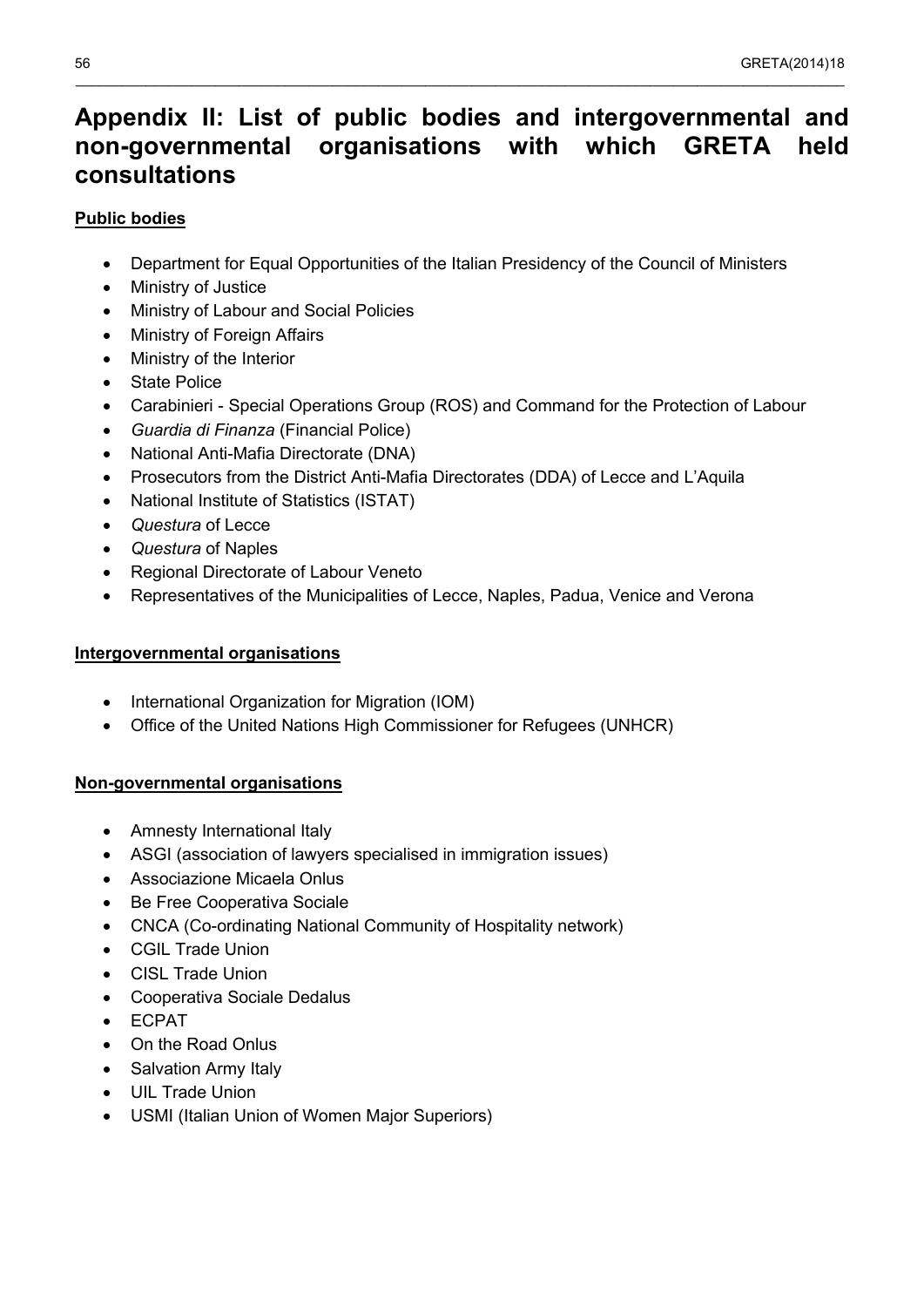## **Government's comments**

 $\_$  , and the state of the state of the state of the state of the state of the state of the state of the state of the state of the state of the state of the state of the state of the state of the state of the state of the

## <span id="page-56-0"></span>**The following comments do not form part of GRETA's analysis concerning the situation in Italy**

GRETA engaged in a dialogue with the Italian authorities on a first draft of the report. A number of the authorities' comments were taken on board and integrated into the report's final version.

The Convention requires that "the report and conclusions of GRETA shall be made public as from their adoption, together with eventual comments by the Party concerned." GRETA transmitted its final report to the Italian authorities on 29 July 2014 and invited them to submit any final comments. The comments of the authorities of Italy, submitted on 12 September 2014, are reproduced hereafter.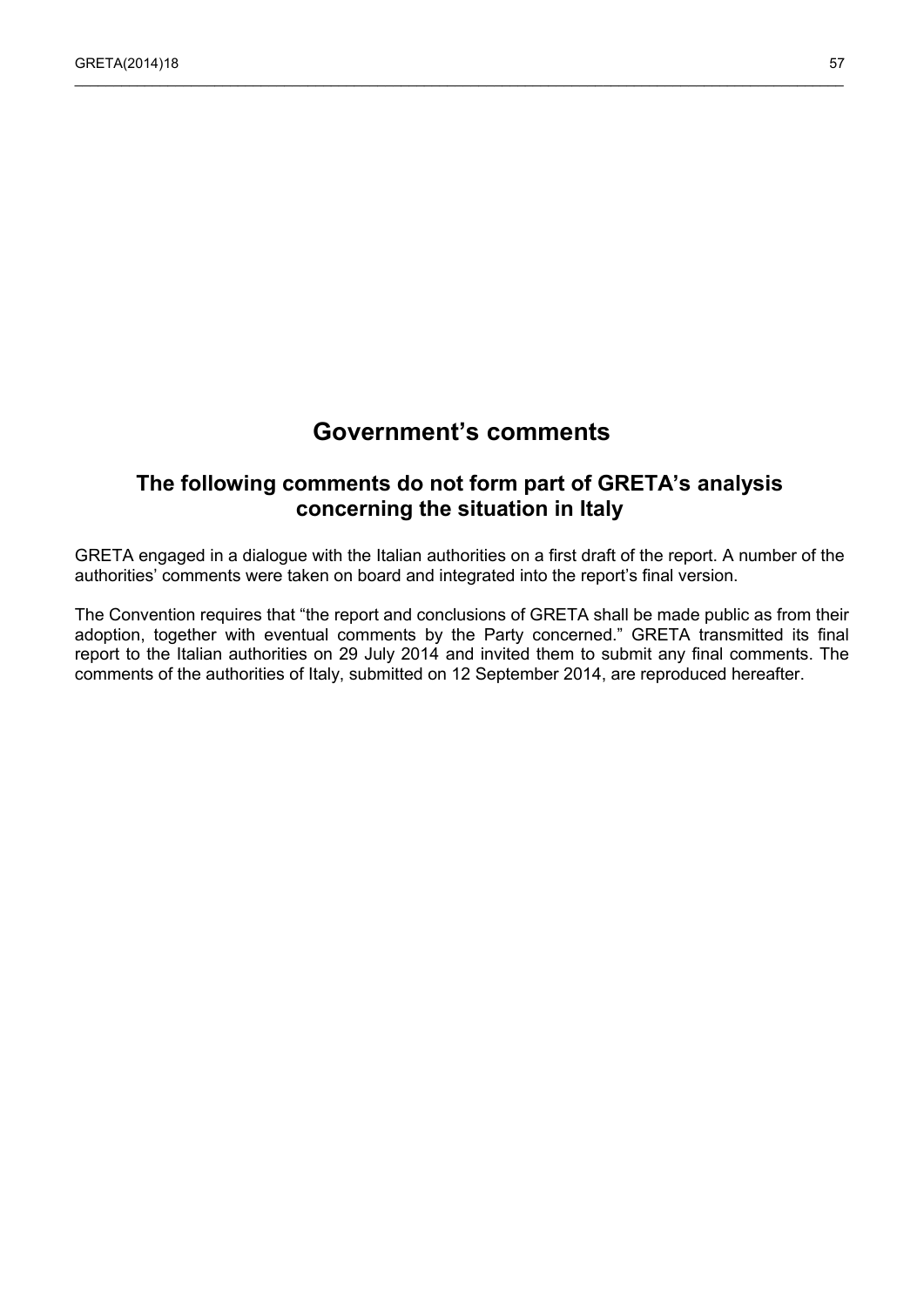

Dipartimento per le Pari Opportunità Ufficio per gli affari generali, internazionali e eli interventi in campo sociale Servizio per gli affari generali e sociali



Rome, 12 September 2014

Ms. Petya Nestorova Executive Secretary of the Council of Europe Convention on Action against Trafficking in Human Beings Council of Europe F - 67075 Strasbourg CEDEX France

### Subject: Comments on the final report of the Group of Experts on Action against Trafficking in Human Beings (GRETA) - first evaluation round

Dear Ms. Nestorova,

The Italian Government acknowledges receipt of the final report drawn up by the Group of Experts on Action against Trafficking in Human Beings (GRETA) concerning the implementation of the Council of Europe Convention on Action against Trafficking in Human Beings by Italy.

We would like to express our deep appreciation for your work in the drafting of the report and gratitude for your fruitful cooperation and highlight that the report and its proposals will be particularly useful for Italy's future activities on combating trafficking in human beings.

Upon GRETA's invitation, please find attached to this letter some comments that we deem to be important in order to contribute to a more precise overview of the situation in Italy.

We look forward to further cooperation with GRETA.

Yours sincerely,

ري

iziana Zanı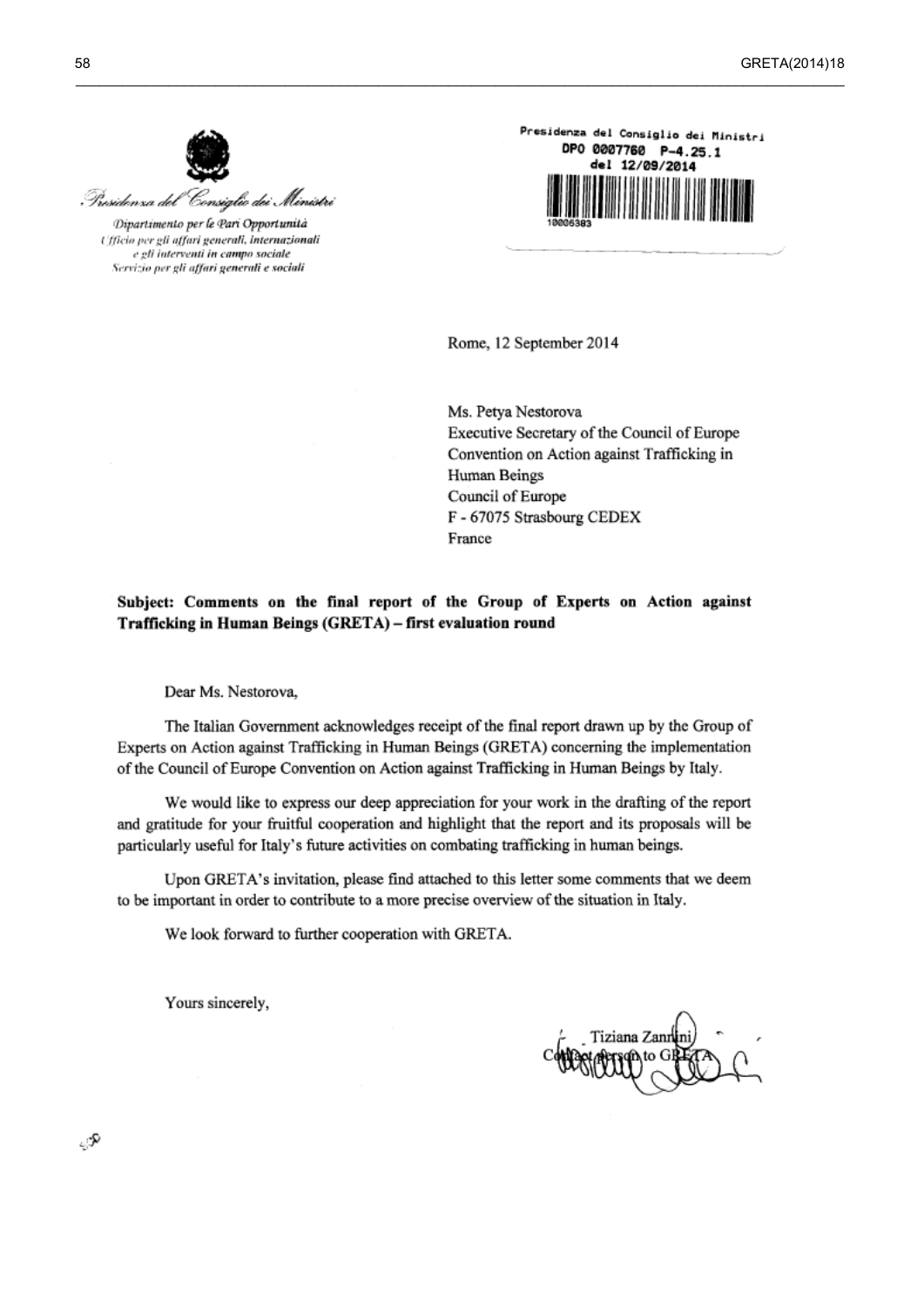With reference to the request for contributions relating to the final report on Italy received from the GRETA group, we submit the following.

 $\_$  , and the state of the state of the state of the state of the state of the state of the state of the state of the state of the state of the state of the state of the state of the state of the state of the state of the

### **III. Implementation of the Council of Europe Convention on Action against Trafficking in Human Beings by Italy**

### **1. Integration of the core concepts and definitions contained in the Convention in the internal law**

*Point:*

 *n.* 44: *"In order to be fully consistent with the definition of THB in the Convention, GRETA considers that the Italian authorities should ensure that "receipt" as one of the actions for committing trafficking in human beings is covered by the definition of THB in the CC".*

The concept of receipt is indicated in the Convention of the Council of 3 May 2005 as one of the possible actions which can be used in the context of trafficking.

The element of receipt is covered by the new formulation of the offence of trafficking introduced by Legislative Decree n. 24 of 2014 that, among the active conducts listed, expressly includes the offer of hospitality - offers lodging- that must be considered substantially equivalent to the term "receipt" that is found in the Convention.

### **4. Implementation by Italy or measures concerning substantive criminal law, investigation, prosecution and procedural law**

*Point:* 

 *n.* 197: *"GRETA urges the Italian authorities to strengthen their efforts to ensure that crimes related to THB for all types exploitation are proactively investigated and prosecuted promptly and effectively, leading to proportionate and dissuasive sanctions* ".

It should be pointed out that in the framework of the on-going initiatives of Italy's six-month Presidency of the European Union, the Central Operational Service of State Police, together with the Carabinieri Corps (and namely with the Carabinieri General Command and the Special Investigative Department), is working on the "Project on the fight against Trafficking in Human Beings", aiming at gathering an updated collection of the best practices identified in all EU countries with regard to the procedures to identify victims of THB. This project is intended for law enforcement officers, and in particular, for those from investigative units who shall use the information in their investigations and to better describe this criminal phenomenon.

 *n. 202: "GRETA considers that the Italian Authorities should make full use of all measures available to protect victims and witnesses of THB and to prevent intimidation during the investigation and during and after the Court proceedings".*

As provided for by the Italian Legislation, Law  $45^{\circ}$  of February 13, 2001 (articles 12 and 13), "special protection measures" can be applied to the "witness of justice," $\frac{1}{2}$  only if other measures result to be inadequate, by considering the quality and significance of the witness statements and the intimidation and retaliation potential exercised by the crime group whose members are accused by the witness.

In other cases, the Public Security Authority provides for more adequate protection and surveillance measures agreed upon at a provincial multi-agency level (Co-ordination Technical